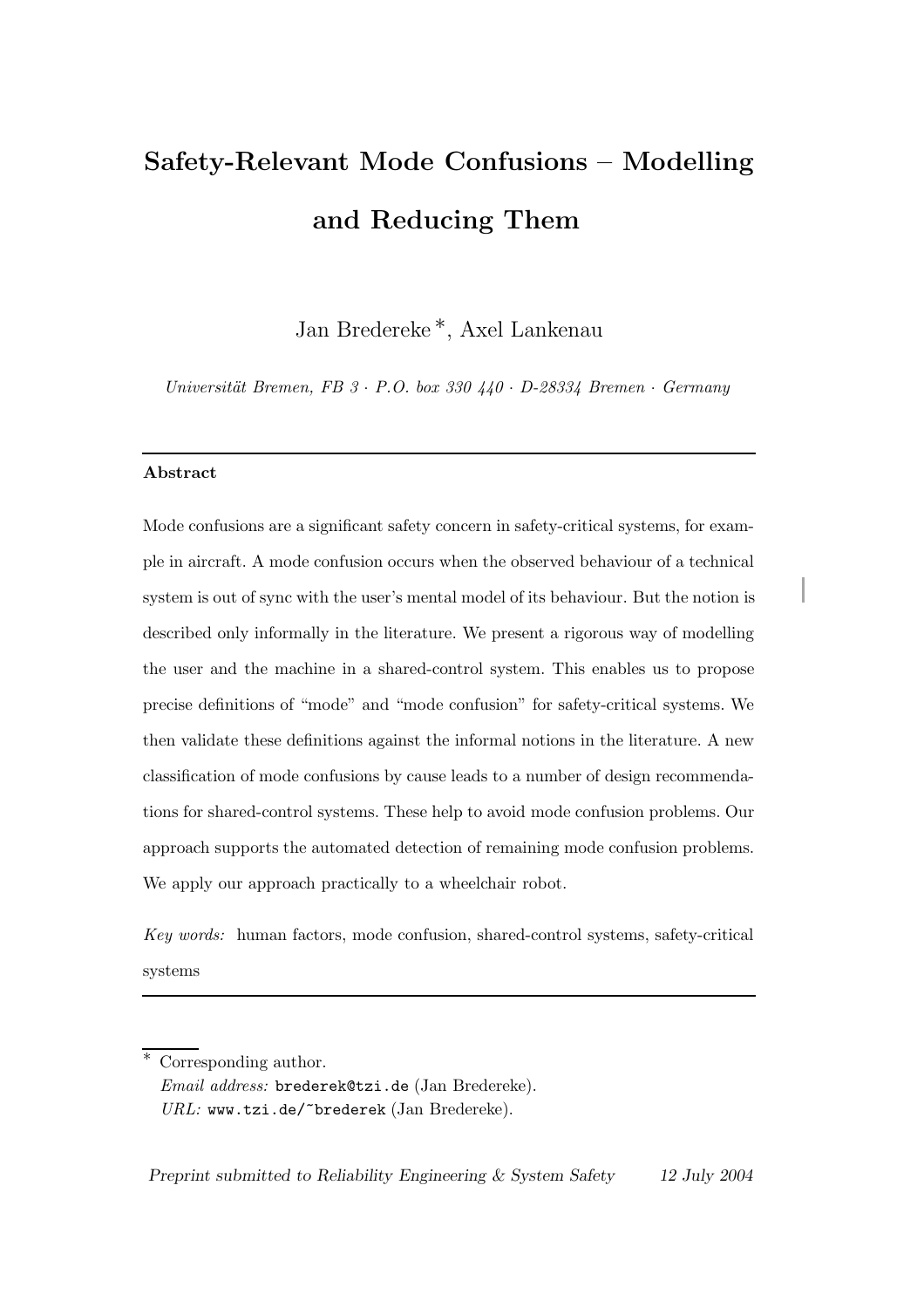#### 1 Introduction

Many safety-critical systems today are shared-control systems. These are interdependently controlled by an automation component and a user. Examples are modern aircraft and automobiles. Shared-control systems can cause automation surprises, and, in particular, mode confusions.

The American Federal Aviation Administration (FAA) considers mode confusion to be a significant safety concern in modern aircraft. For instance, consider the crash of an Airbus A320 near Strasbourg, France, in 1992 [1]. Probably due to heavy workload because of a last-minute path correction demanded by the air traffic controller, the pilots confused the "vertical speed" and the "flight path angle" modes of descent. The display read "3.3", meaning 3,300 feet per minute. But the crew intended to descend at 3.3 degrees, which translates into about 1,000 feet per minute. There was no ground view due to night and poor weather. As a result, the Air Inter machine descended far too steeply, crashed, and 87 people were killed. Another example is the often cited kill-the-capture bust [2]: an MD-88 jet plane was supposed to climb to 5,000 feet. The captain set the capture mode of the autopilot for this. But the aircraft climbed dangerously higher than 5,000 feet. The captain had adjusted the vertical speed before. This had disarmed the capture mode without the pilot's knowledge. The literature contains considerable research work on mode confusions. Nevertheless, it remains surprisingly unclear what a mode confusion actually is.

This article is structured as follows. Section 2 introduces to the research work on mode confusions in safety-critical systems. We then present a rigorous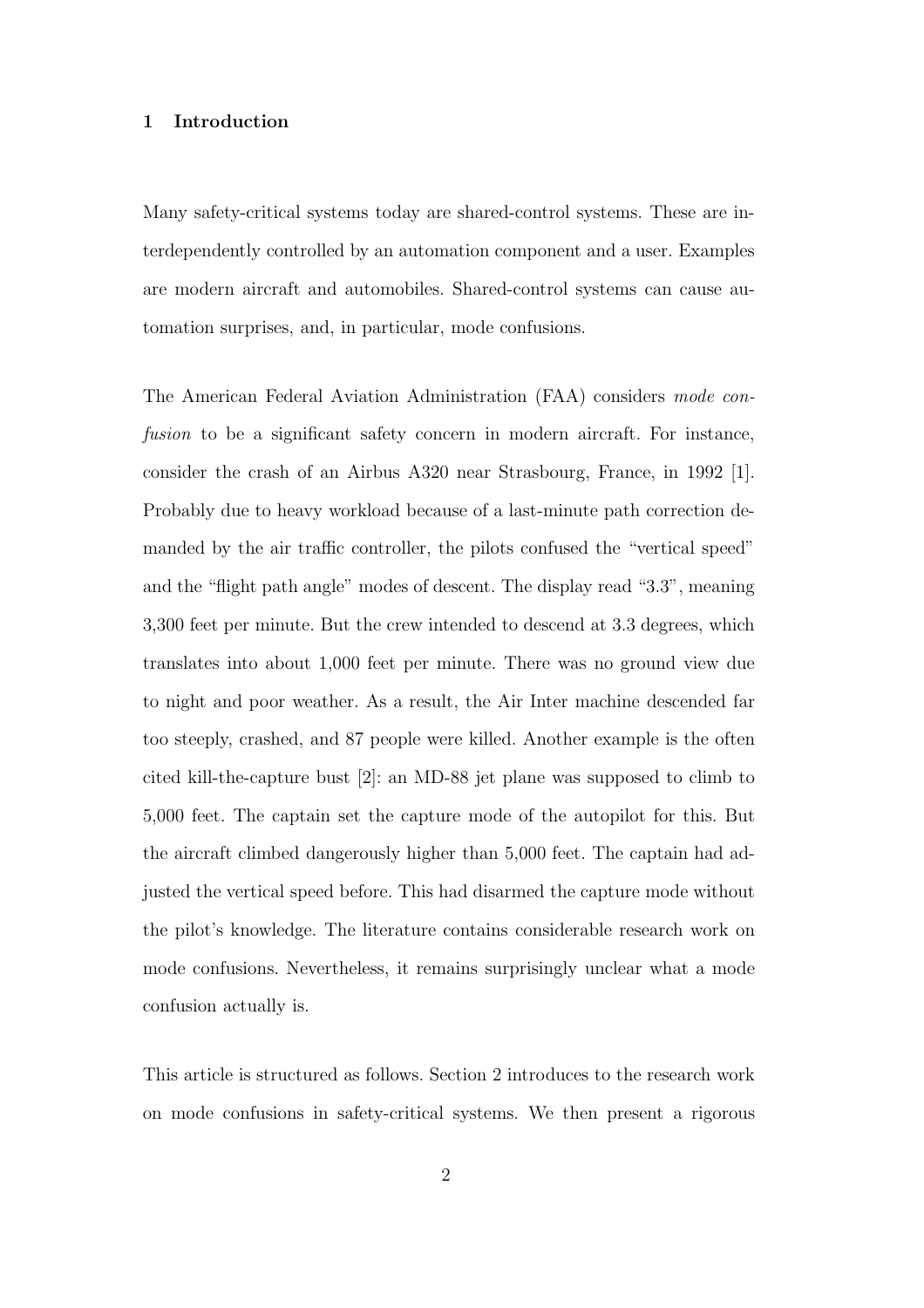definition of mode confusion in Section 3. This allows us to classify mode confusions in Section 4, and Section 5 uses this classification to derive recommendations for avoiding some of the problems. Section 6 validates our definitions against the informal notions in the literature. Our approach supports the automated detection of remaining mode confusion problems; we therefore apply this practically to a wheelchair robot in Section 7.

### 2 Mode Confusions in Safety-Critical Systems

A mode confusion occurs when the observed behaviour of a technical system is out of sync with the user's mental model of its behaviour. We now introduce to mental models of behaviour, we give an informal intuition of the meaning of mode confusion, and we briefly recapitulate the pertinent research results on mode confusions.

#### 2.1 Mental Models of Behaviour

People form internal, mental models of themselves and of the things with which they are interacting [3]. (The term "mental model" has also another, different meaning in the pertinent literature. We refer to the above one, introduced by Norman [3].) There is ongoing research on the nature of such mental models, and on how people use them when interacting with their environment.

Here, we restrict our interest to mental models of the behaviour of a technical system, in particular of an automated system. We exclude the aspects unrelated to behaviour. For example, we are not interested in how people mentally represent spatial relations. We concentrate on shared-control, automated,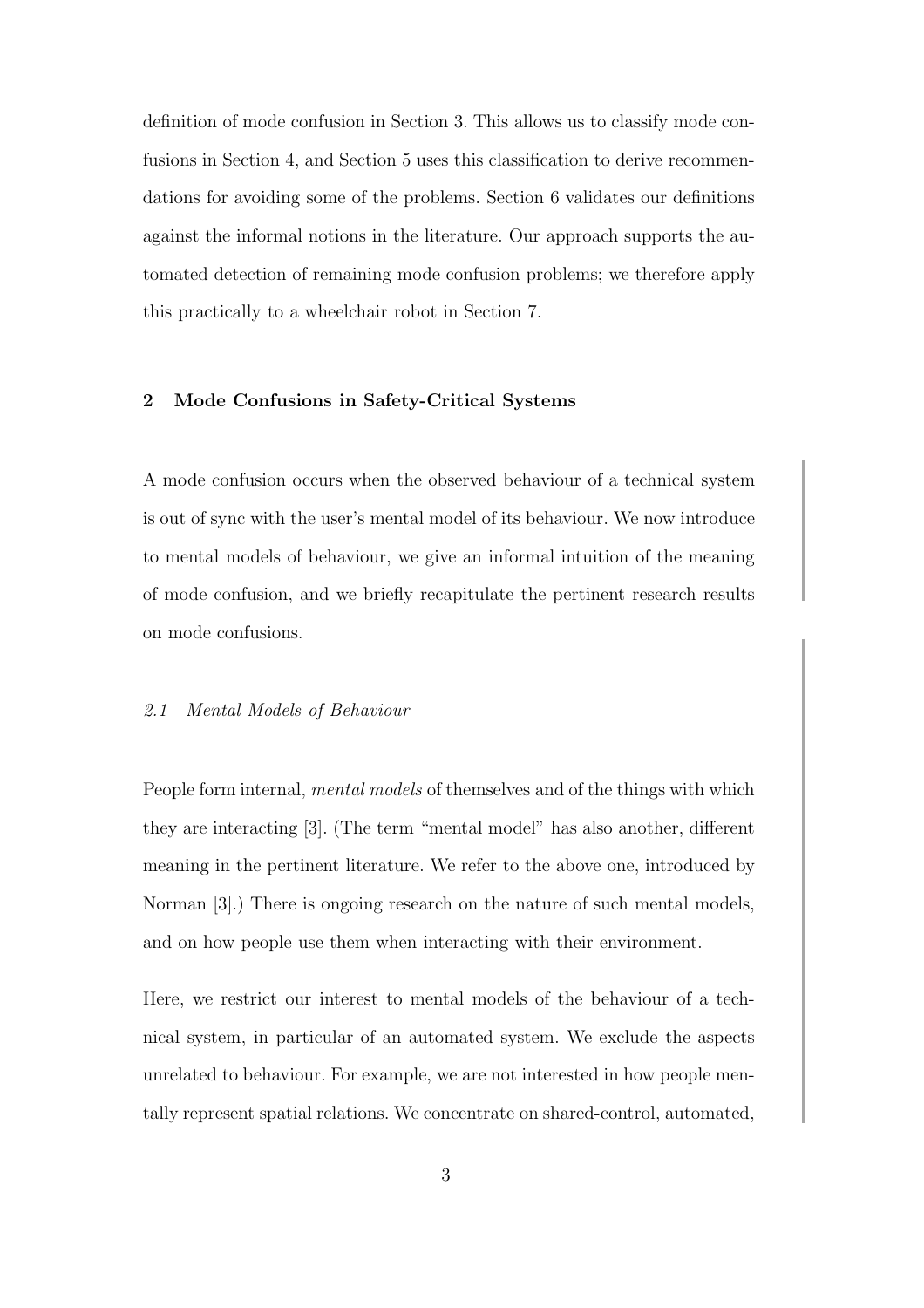technical systems, because many safety-critical systems are shared-control systems. We concentrate on their behaviour, because the notion of safety is usually defined with respect to the behaviour, for these systems. An advantage of this restriction is that we have powerful mathematical tools for analyzing models of behaviour.

Mental models of the behaviour of technical systems appear to be based on state transition rules. This motivated many experiments to derive an explicit description of a mental model, in form of a state machine with modes and mode transitions. Mental models have been extracted from training material, from user interviews, and by user observation. For example, Canas *et al.* [4] survey work on this. They also performed three experiments with 115 participants. They exposed these users to different knowledge elicitation tasks and made conclusions about their mental models.

Extracting a mental model from an individual user is notoriously difficult and expensive. In particular, mental models are unstable [3]. The user constantly learns and therefore adapts his/her mental model. The user also forgets. Furthermore, the model which is the user's long-term knowledge, the conceptual model, is different from the user's current working abstraction. When performing a task, the user concentrates on the part of his/her knowledge which he/she assumes to be relevant [4].

Nevertheless, even imperfect descriptions of mental models have value. If they are extracted from individuals by interview or by observation, they will have some randomness. If they are extracted from training material, they are generic only. The value is that any mode confusion problem showing up here has some chance to repeat itself with other individuals. We should therefore try to find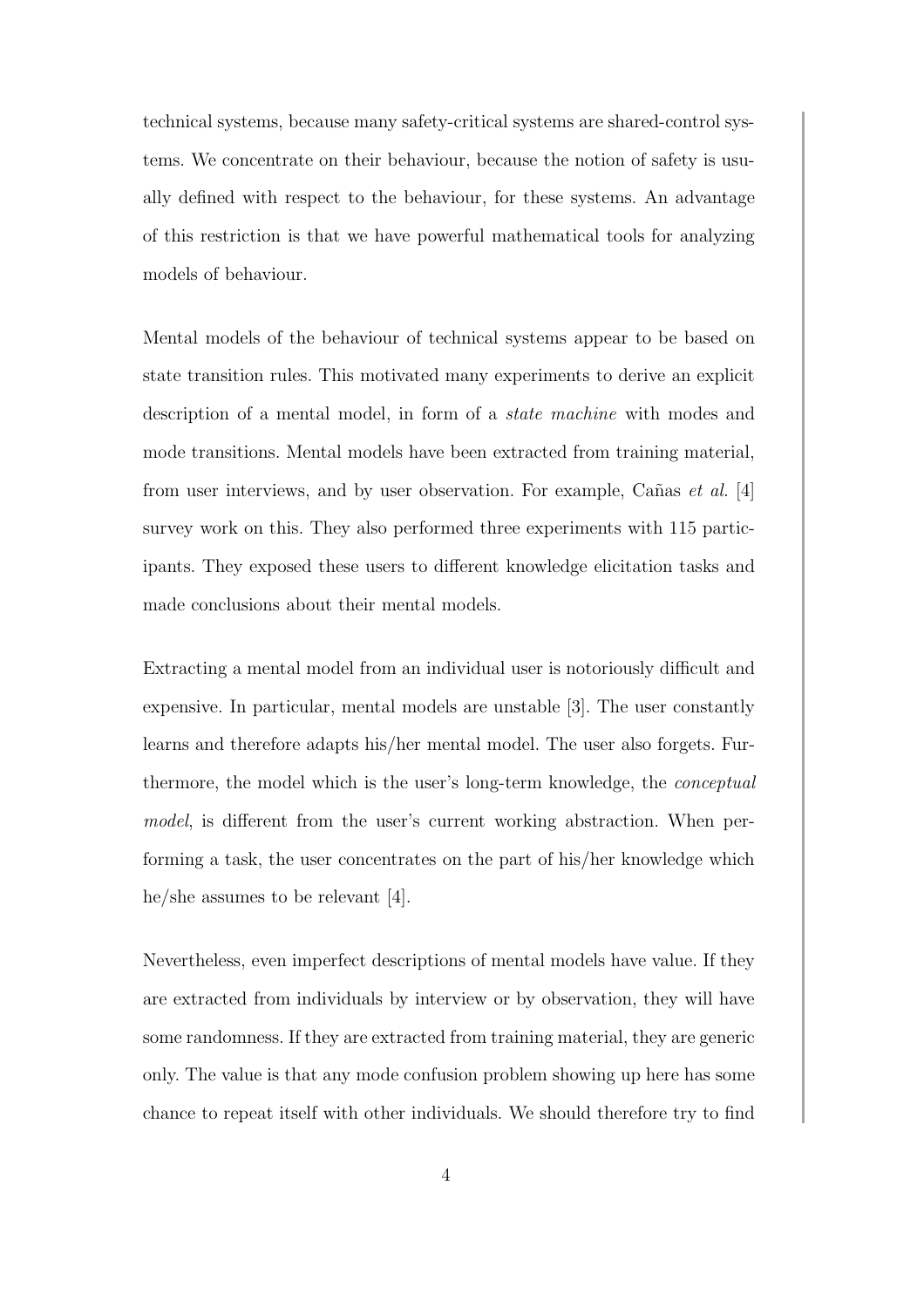its causes and tackle them. This is in line with Rushby's argument on this issue [5]: "most automation surprises reported in the literature are not the result of an errant operator holding a specific and inaccurate mental model but are instead due to the design of the automation being so poor that no plausible mental model can represent it accurately." A basic assumption of our work is that one can produce descriptions of mental models at all that have at least some resemblance to the actual mental models of individuals.

# 2.2 An Informal Intuition of Mode Confusion

Intuitively, a mode confusion occurs when the observed behaviour of a technical system is out of sync with the user's mental model of its behaviour. Figure 1 shows the modes and mode transitions of some technical system and of some mental model of its behaviour. These automata are "similar": for the sequence of inputs given first, the outputs are the same. But the mental model misses one mode. For the second input sequence, the observed behaviour is different from the expected behaviour. The user will be surprised, probably unpleasantly. Even more, the surprise happens only later (after the fourth input), not when the modes actually get out of sync (after the second input). In Figure 1(a), circles denote modes, and arrows denote mode transitions, labelled with the corresponding inputs and outputs.

### 2.3 Survey of Work on Mode Confusions

We briefly recapitulate the pertinent state of the art here. Since the early 1990s, a number of research groups from the human factors community, in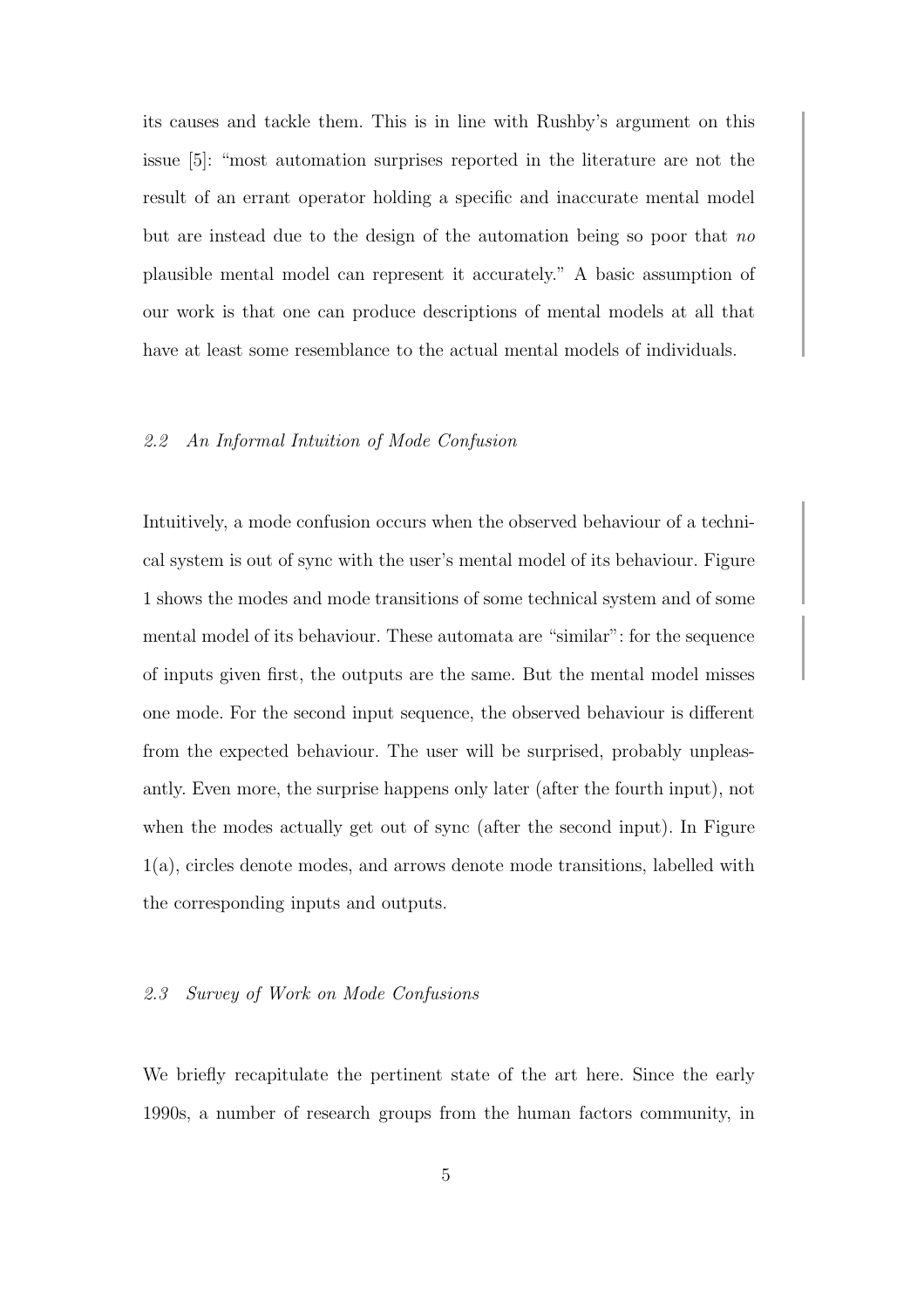

(a) The automata.

| input         | output sequence  |                | mode      |
|---------------|------------------|----------------|-----------|
| sequence      |                  |                | confusion |
|               | technical system | mental model   | observed? |
| a a a a       | x y z x          | x y z x        | no        |
| a<br>- a<br>a | x y z <u>z</u>   | x y z <u>x</u> | yes       |

(b) Reactions of the automata to different input sequences.

Fig. 1. Example with potential for mode confusion.

particular the aviation psychology community, work on mode confusions in shared-control systems. Recently, people from the computer science community, especially the formal methods community, also became interested. There are some promising results with respect to tool supported detection of mode confusion problems (see below). But it remains surprisingly unclear what a mode confusion actually is.

Definitions of Mode and Mode Confusion. While some relevant publications give no [6–8] or only an implicit definition [9,10] of the notions "mode" and "mode confusion", there are others that present an explicit informal def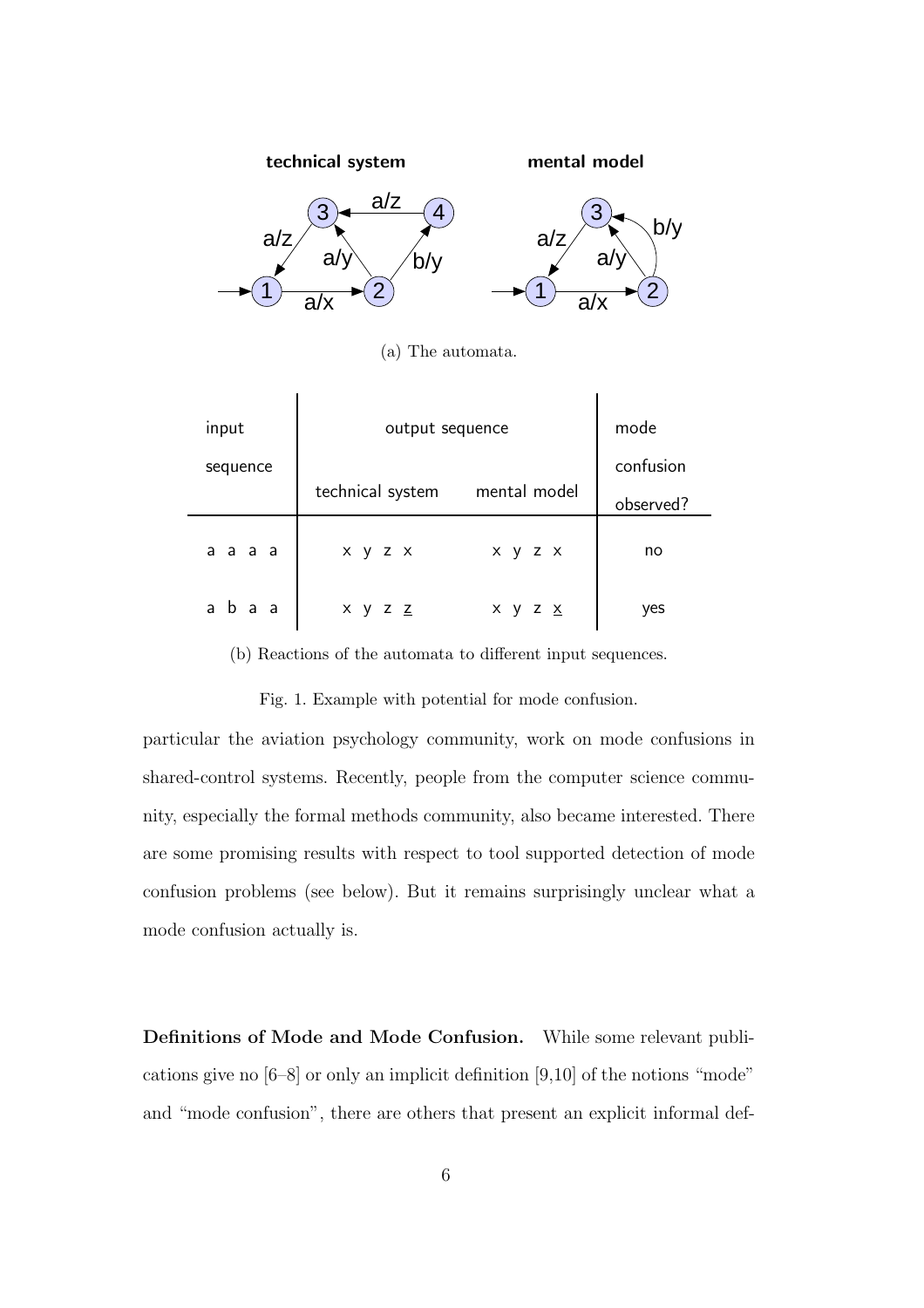inition [11–14].

Doherty [15] presents a formal framework for interactive systems and also gives an informal definition of "mode error".

Thimbleby [16] develops his "mode" definition over some stages from a generic and informal one ("a mode is a variable information in the computer system affecting the meaning of what the user sees and does", [16, p. 228]) to a formal one. Doing so, he focuses his scope to the pure two-agent interaction between the human and the machine. He does not consider the physical environment. The latter is a third agent relevant in shared-control systems. As a result, he defines a mode to be a "mathematical function mapping commands to their meanings within the system" [16, p. 255]. Thimbleby does not deal with the mode confusion problem. He therefore does not provide a rigorous definition of the notion "mode confusion".

Wright and colleagues give explicit but example driven definitions of the notions "error of omission" and "error of commission" by using the language CSP to specify user tasks [17].

Modelling and Tool Support. Interestingly, the way of modelling often seems to be influenced significantly by the tool that is meant to perform the final analysis.

Degani and Heymann use the language StateCharts to model separately the technical system and the user's mental model of its behaviour [18]. Then they compose both models and search for certain composite states (so-called "blocking", "error", and "augmenting" states) which indicate mode confusions.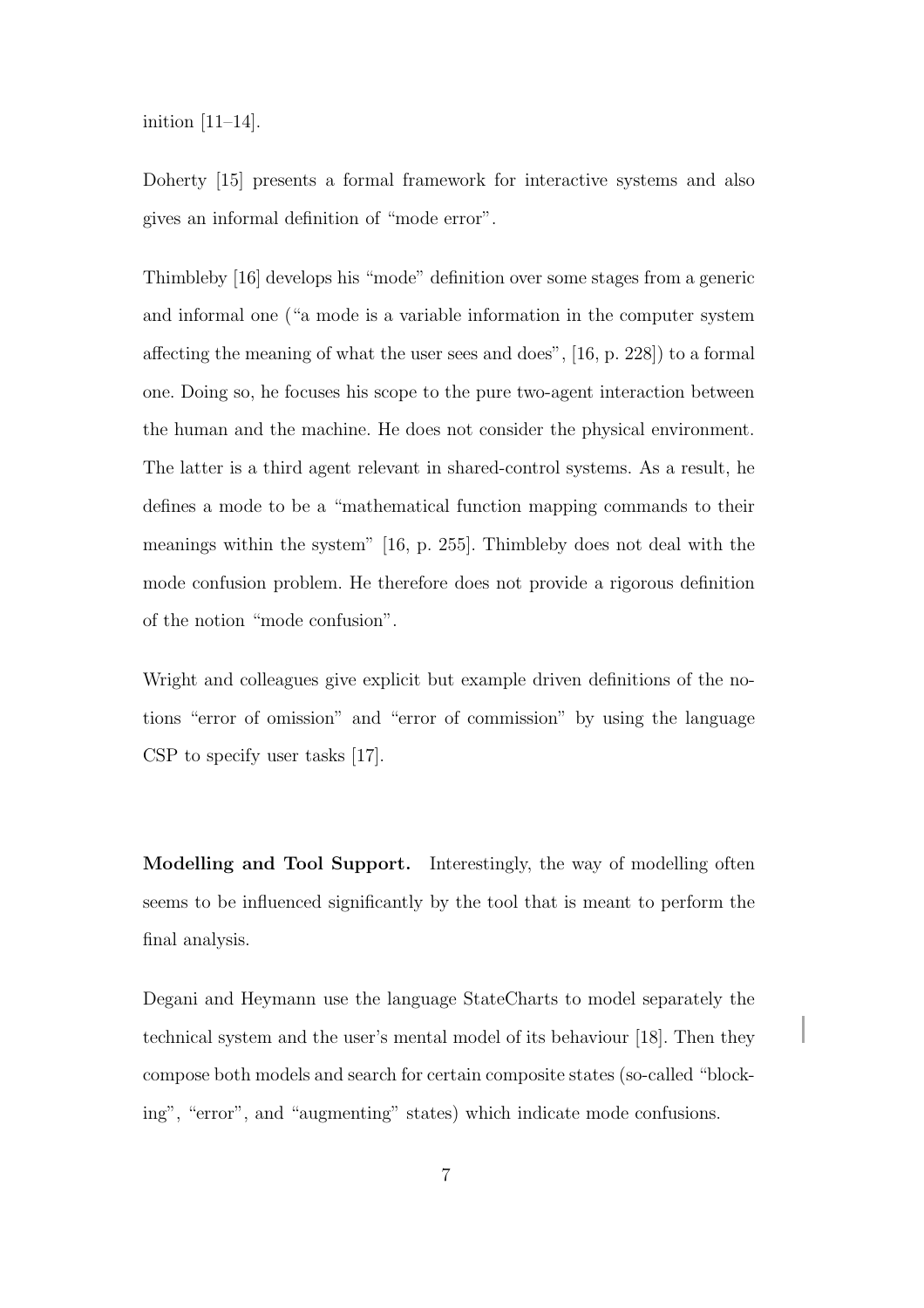Butler et al. use the theorem prover PVS to examine the flight guidance system of a civil aircraft for mode confusion situations [7]. They do not consider the mental model of the pilot as an independent entity in their analysis.

Campos and Harrison [8] use the model checker SMV. They specify the system as a state transition system. They specify selected properties of the mental model as assertions in temporal logic.

Leveson and her group specify the black-box behaviour of the system in the language SpecTRM-RL that is intended to be both well readable by humans and processable by computers [14,19,20]. In [14], they give a categorisation of different kinds of modes and a classification of mode confusion situations.

Thimbleby (see above) uses the so-called PIE modelling approach [16] that describes human-machine interaction by specifying a sequence of user commands, the Program. Such a program is interpreted by the technical system by an Interpretation function and causes some Effect. PIE models are also readable by humans and processable by computers.

Sage and Johnson [21] describe a rapid prototyping approach for an air traffic control system. They are able to verify safety properties based on a system specification in the language LOTOS. They claim that their method can support the operator directed design process proposed in [22] (see below). Nonetheless, they do not specify the mental model of the user.

Rushby and his colleagues employ the model-checking tool Mur $\phi$  [23,9,6]. Technical system and mental model are coded together as a single set of socalled Mur $\phi$  rules. In each step, all rules are "fired" of which the condition is true; i. e. some manipulation of global state variables is performed. Fur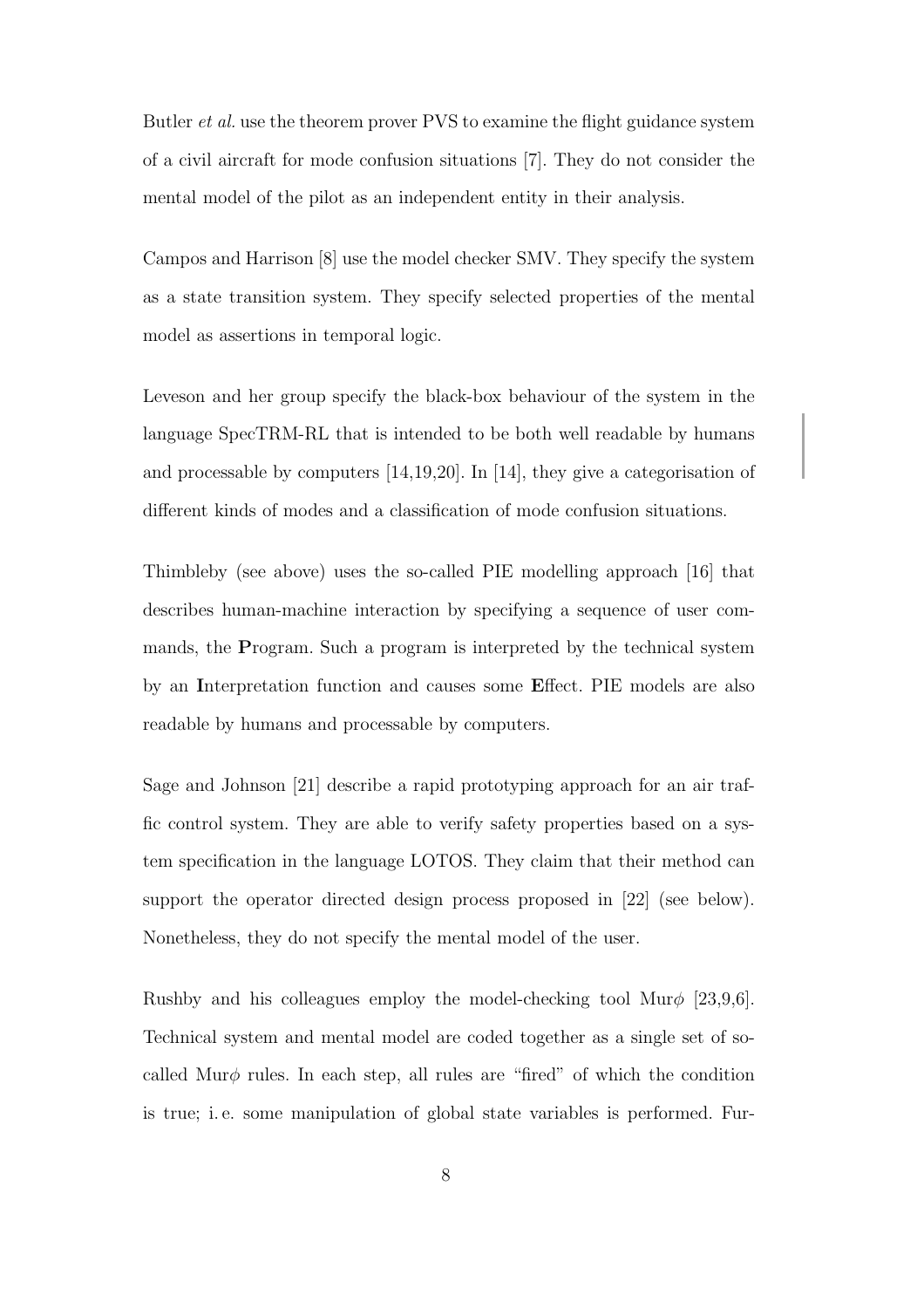thermore, a set of invariants is checked. The mode confusion situations are detected with these invariants.

Luttgen and Carreño examine the three state-exploration tools Mur $\phi$ , SMV, and Spin with respect to their suitability in the search for mode confusion potential [24]. They find that each tool has its advantages but also its drawbacks: Spin supports the designer to find the sources of mode confusion situations by the animation of diagnostic information. SMV bears the advantages that it integrates temporal logics. And  $\text{Mur}\phi$  provides the best specification language.

Buth [13] and Lankenau [25] clearly separate the technical system and the user's mental model in their CSP specification of the well-known MD-88-"killthe-capture" scenario and in a service-robotics example, respectively. The support of this clear separation is one reason why Buth's comparison between the tool Mur $\phi$  and the CSP tool FDR favours the latter [13, pages 209-211].

Meanwhile, also Rushby [26] acknowledges this need to separate both entities. For mode confusion detection, he affirms the advantages of model-checking tools for process algebras such as FDR over tools such as  $Mur\phi$ . A conformance relation between two descriptions has to be checked. The concepts of refinement and abstraction are required for this. They are provided directly by FDR.

Case Studies. Almost all publications refer to the aviation domain when examining a case study: an MD-88 [2,11,14,23,13], an Airbus A320 [6,10], or a Boeing 737 [9]. For a non-aviation case study, refer to Thimbleby's running (pedagogical) example, a calculator [16].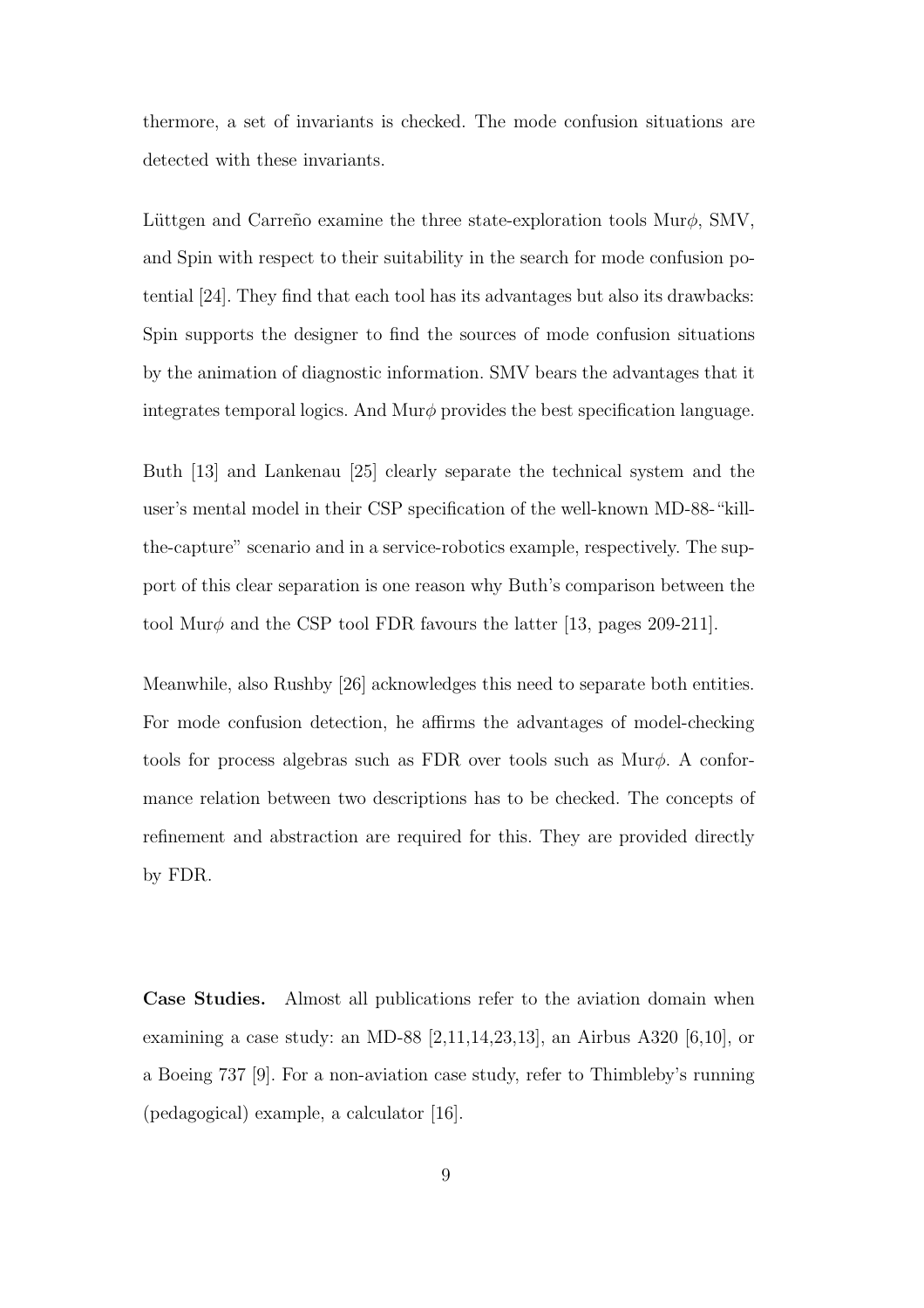Recommendations. The literature has several recommendations for avoiding mode confusions.

Reason [27] is concerned with human error in general. He recommends to minimize the affordances for error. He takes up the design principles of Norman's "Psychology of Everyday Things" [28]: use both knowledge in the world and in the head in order to promote a good conceptual model. Simplify the structure of tasks. Make both the execution and the evaluation sides of an action visible. Exploit natural mappings. Exploit the power of constraints, both natural and artificial. Design for error; make it easy to reverse operations and hard to carry out non-reversible ones; exploit forcing functions. When all else fails, standardize.

Sarter and Woods [11] propose several measures against mode confusions: reduce the number and complexity of modes (if possible). Focus training on knowledge activation in context. Train skill at controlling attention. Provide better indications of what mode the system is in and how future conditions may produce changes. Maybe provide displays for the history of interaction. Also use nonvisual, e. g., aural or kinesthetic, channels to reduce load on the visual channel. Use forcing functions to guide the user, if the system has enough overall context to do it sensibly.

Butler et al. [7] propose to create a clear, executable formal model of the automation and use it to drive a (flight-deck) mockup for (pilot) training. It can be augmented with an additional display, for training only, that directly exposes the internal structure of the automation and its internal changes.

Leveson et al.[14,29] have identified six categories of system design features that can contribute to mode confusion errors (and thus should be avoided):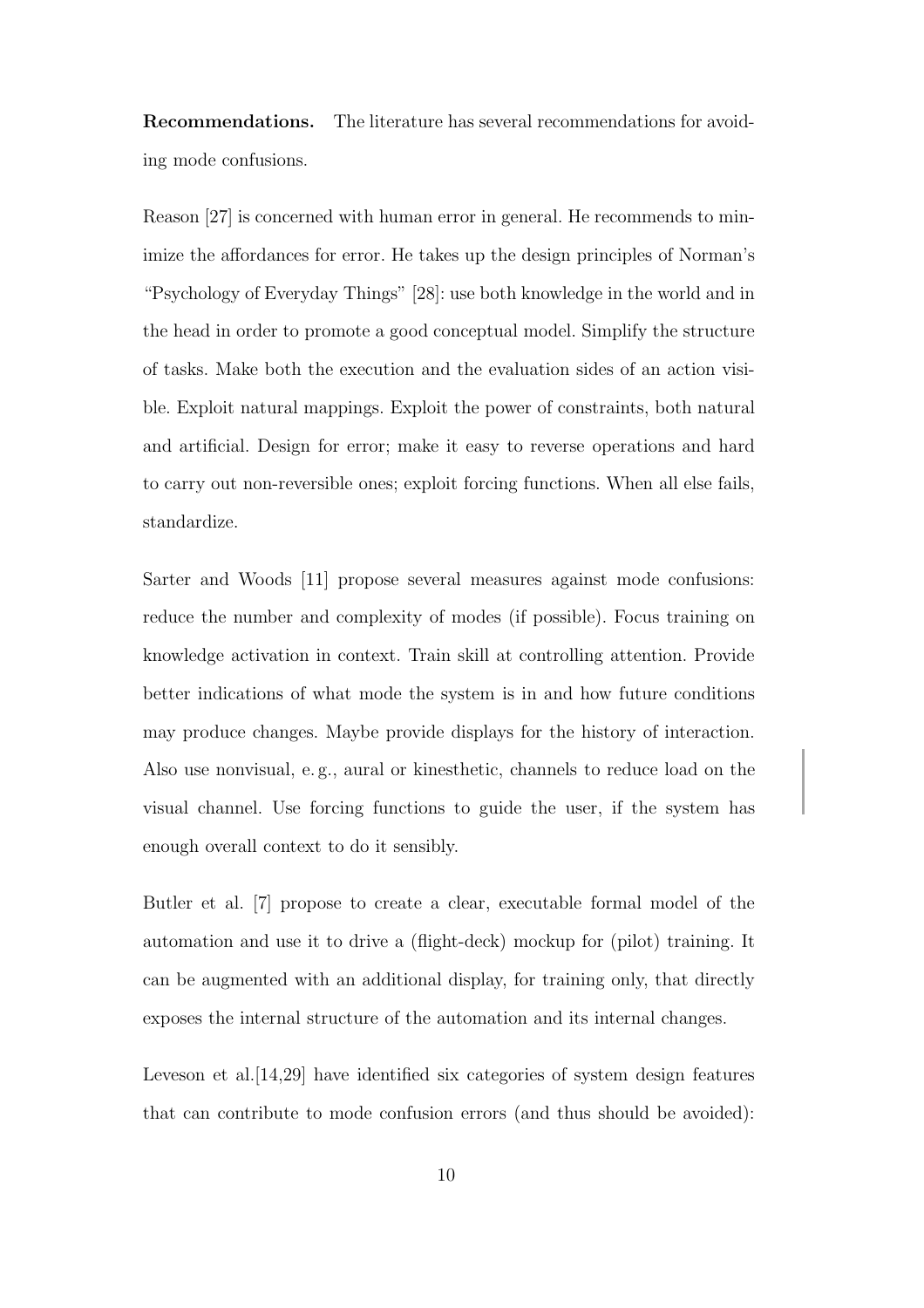ambiguous interfaces, inconsistent system behaviour, indirect mode transitions, lack of appropriate feedback, operator authority limits, and unintended side effects.

Degani and Heymann [30] propose to check formally whether all necessary information is presented to the user in order to avoid mode confusion. This requires a formal model of both the machine and of user's mental model. They also propose an algorithm to generate automatically the interface to the machine and the corresponding user manual information [18,31].

Rushby proposes a procedure to develop automated systems which pays attention to the mode confusion problem [5]. The main part of his method is the integration and iteration of a model-checking based consistency check and the mental model reduction process introduced by [32,6].

Vakil and Hansman, Jr. [22] recommend three approaches to reduce mode confusion potential in modern aircraft: pilot training, enhanced feedback via an improved interface, and, most substantial, a new design process (ODP, for operator directed design process) for future aircraft developments. ODP aims at reducing the complexity of the pilot's task, which may involve a reduction of functionality.

Critique. Hourizi and Johnson [10,33] criticize that automation surprises are not only due to mode error, but also due to a "task knowledge gap". It is more than a perceptual slip. The underlying problems are a (mode) confirmation bias and selective (mode-confirming) perception of the human user.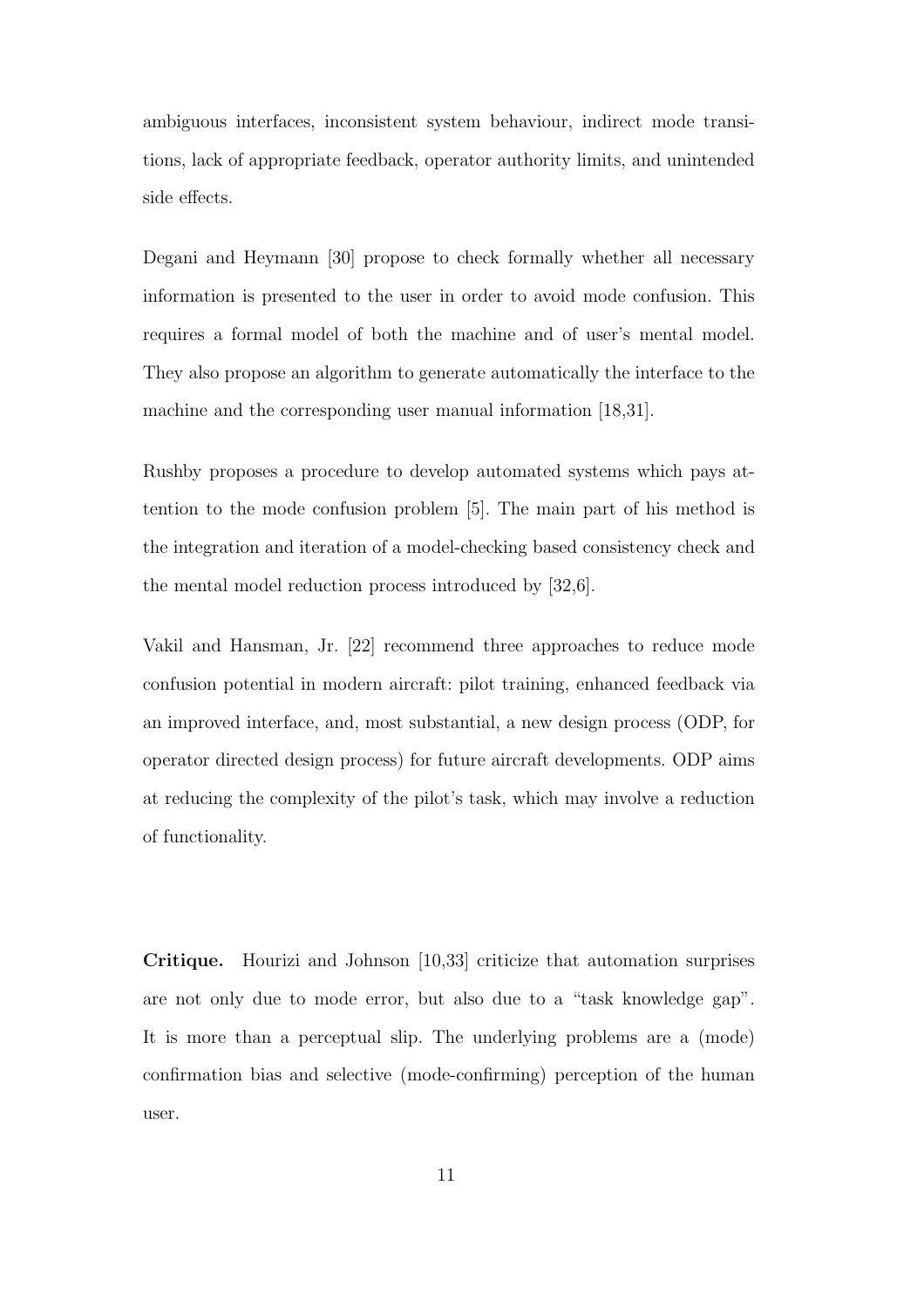# 3 A Rigorous Definition of Mode Confusion in Safety-Critical Systems

Interestingly, none of the work surveyed above defines the notions of "mode" and "mode confusion" rigorously. We therefore propose such definitions. They will help to tackle mode confusion problems.

We will present our definitions in several steps. We start with a brief introduction to a suitable notion of formal refinement. It will be the base of our definition. We then introduce the notions that are part of our definition: the behaviour of the technical system, the mental model of the behaviour of the technical system, the user's senses, and the safety-relevant abstractions of all of these. The actual rigorous definitions conclude this section.

#### 3.1 Brief Introduction to Refinement

We use a kind of specification/implementation relation in the following. Such relations can be modelled rigorously by the concept of refinement. There exist a number of formalisms to express refinement relations. We use CSP [34] as specification language and the refinement semantics proposed by Roscoe [35]. One reason for using CSP is that there is good tool support for performing automated refinement checks with the tool FDR [35]. This section shall clarify the terminology for readers who are not familiar with the concepts.

In CSP, one describes the externally visible behaviour of a system by a socalled process. Processes are defined over events. CSP offers a set of operators. One can use them to specify processes.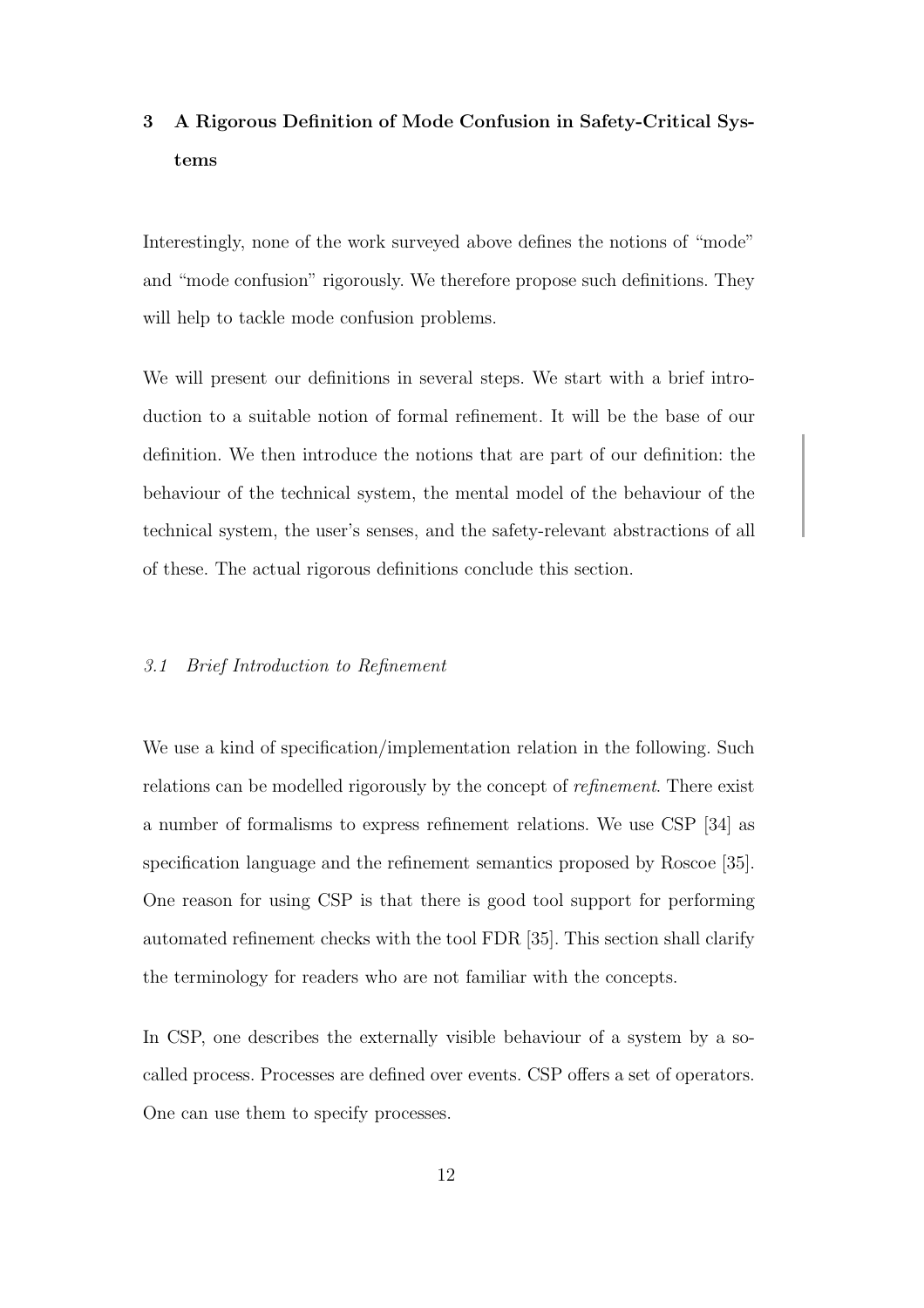In CSP, the meaning of a process P can be described by the set  $traces(P)$  of the event sequences it can perform. Since we must pay attention to what can be done as well as to what can be not done, the traces model is not sufficient in our domain. CSP offers the enhanced failures model for this case.

**Definition 1 (Failure)** A failure of a process P is a pair  $(s, X)$  of a trace s  $(s \in traces(P))$  and a so-called refusal set X of events that may be blocked by P after the execution of s.

If an output event  $o$  is in the refusal set  $X$  of  $P$ , and if there also exists a continuation trace  $s'$  which performs  $o$ , then process  $P$  may decide internally and non-deterministically whether o will be performed or not.

Definition 2 (Failures Refinement)  $P$  refines  $S$  in the failures model, written  $S \sqsubseteq_F P$ , iff traces(P)  $\subseteq$  traces(S) and also failures(P)  $\subseteq$  failures(S).

This means that  $P$  can neither accept an event nor refuse one unless  $S$  does;  $S$ can do at least every trace which P can do, and additionally P will refuse not more than S does. Failures refinement allows to distinguish between external and internal choice in processes, i.e. whether there is non-determinism. As this aspect is relevant for our application area, we use failures refinement as the appropriate kind of refinement relation.

#### 3.2 The Behaviour of the Technical System

We must use a *black-box view* of a running technical system for the definition. This is because the user of such a system has a strict black-box view of it and because we want to solve the user's problems. As a consequence, we can observe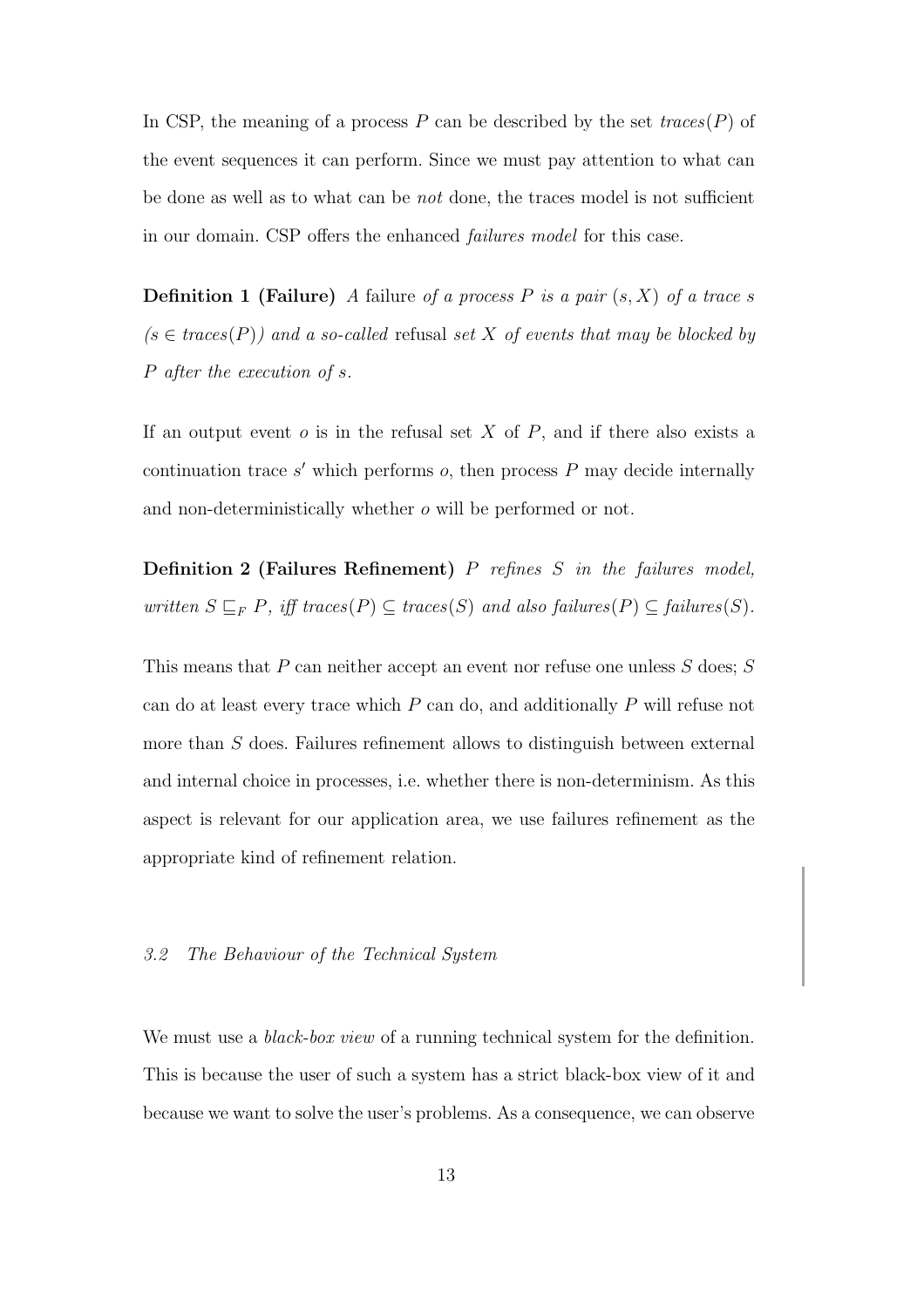(only) the environment of the technical system, not its internal workings. When something relevant happens in the environment, we call this an *event*. The user can cause such events, too.

There must be a general consensus on what the events are. This is a basic assumption of our approach about the domain where we apply it. In the safetycritical systems domain, this assumption is true. For example, there is no argument between pilots and cockpit designers about whether the lighting of a sign or the pressing of a button is relevant for flying a plane.

The technical system has been constructed according to some requirements document REQ. We can describe REQ entirely in terms of observable events, by referring to the history of events until the current point of time. For this description, no reference to an internal state is necessary. Usually, several histories of events are equivalent with respect to what should happen in the future. Such equivalences can greatly simplify the description of the behaviour required, since we might need to state only a few things about the history in order to characterise the situation.

During any run of the technical system, it is in one specific state at any point of time. The (possibly infinite) state transition system specified by REQ defines the admissible system runs.

# 3.3 The Mental Model of the Behaviour of the Technical System

We call the user's mental model of the behaviour of the technical system  $REC^M$ . Ideally,  $REQ^M$  should be "the same" as REQ. During any run of the technical system,  $\text{REQ}^{\text{M}}$  is also in one specific state at any point of time. You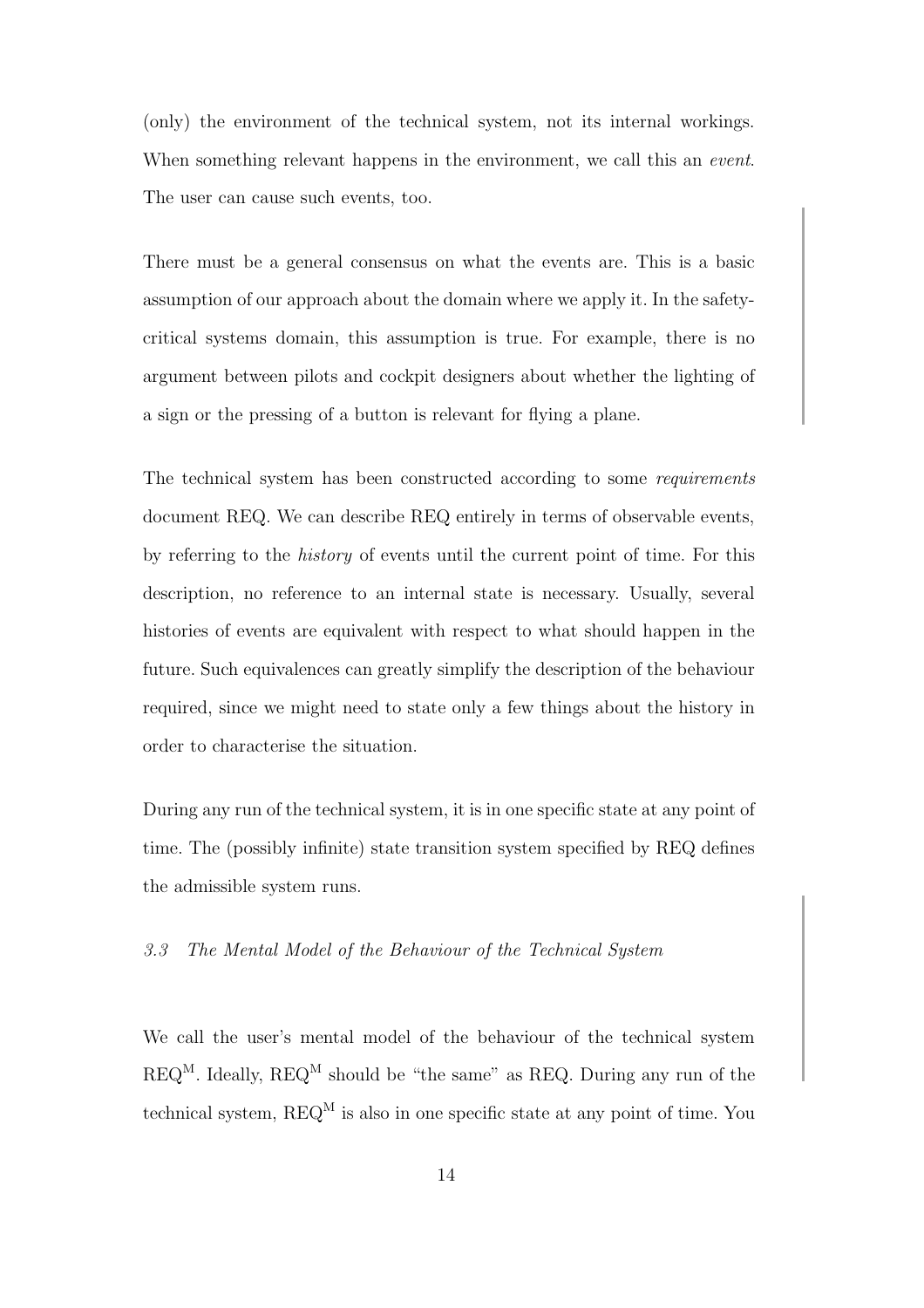may think of the behaviour of  $REQ^M$  as a "parallel universe" in the user's mind. Ideally, it is tightly coupled to reality. Each time an event happens and the technical system changes into another state, the user keeps track of what has happened and adjusts his/her expectations about future events accordingly.

Our approach is based on the motto "the user must not be surprised". This is an important design goal for shared-control systems. We must make sure that the reality does not exhibit any behaviour which cannot occur according to the mental model of its behaviour. Additionally, the user must not be surprised because something expected does not happen. When the mental model prescribes some behaviour as necessary, reality must not refuse to perform it. For example after dialling a number, a phone must either produce an alert tone or a busy tone, and it must never ring itself.

The rule of non-surprise means that the relationship between the reality's behaviour and the user's mental model of its behaviour must be a relationship of implementation to specification. The reality should do exactly what the mental model prescribes, no less and no more. In case that the user does not know what to expect, but knows that he/she does not know, then the reality is free to take any of the choices. A common example is that the user does not know the exact point of time at which the technical system will react to an event, within some limits.

We can describe such an implementation/specification relationship formally by a refinement relation. In CSP, failures refinement is precisely the relation described above.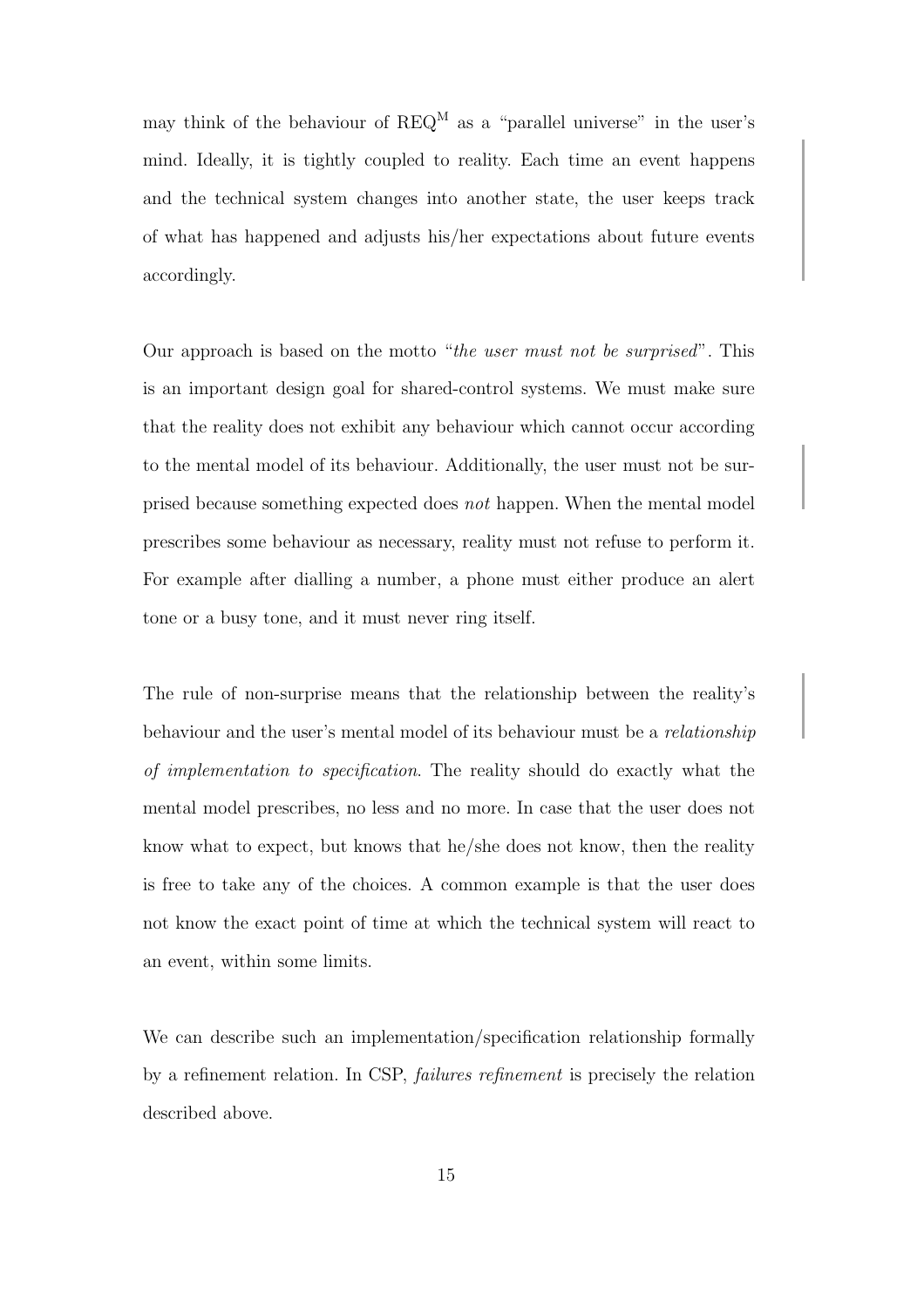#### 3.4 The Senses

The user does not always notice when his/her mental model of the behaviour  $\mathsf{REQ}^\mathsf{M}$  is not the same as the behaviour of the reality REQ. This is because the user's mind does not take part in any event in the environment. The user perceives the reality through his/her senses only.

The user's senses SENSE translate from the set of events in the environment to a set of events in the user's mind. SENSE is not perfect. Therefore we must distinguish these two sets. For example, the user might not hear a signal tone in the phone due to loud surrounding noise. Or the user might not listen to all of a lengthy announcement text, or he/she might not understand the language of the announcement. At the very least, there is always a larger-thanzero delay between any environment event and the respective mental event. In all these cases, what happens in reality, as described by REQ, is different from what happens according to the user's perception of it, as described by SENSE(REQ).

The user is surprised only if the *perceived* reality does not behave the same as his/her expectations. This is why the user does not always notice a difference between the actual reality REQ and the "parallel universe"  $REQ^M$  in his/her mind.

We cannot compare the perceived reality  $SENSE(REQ)$  to the mental model of the reality  $\text{REQ}^{\text{M}}$  directly. They are defined over different sets of events (mental/environment). We need a translation.

The user has a mental model of his/her own senses  ${\rm SENSE^M}$ .  ${\rm SENSE^M}$  trans-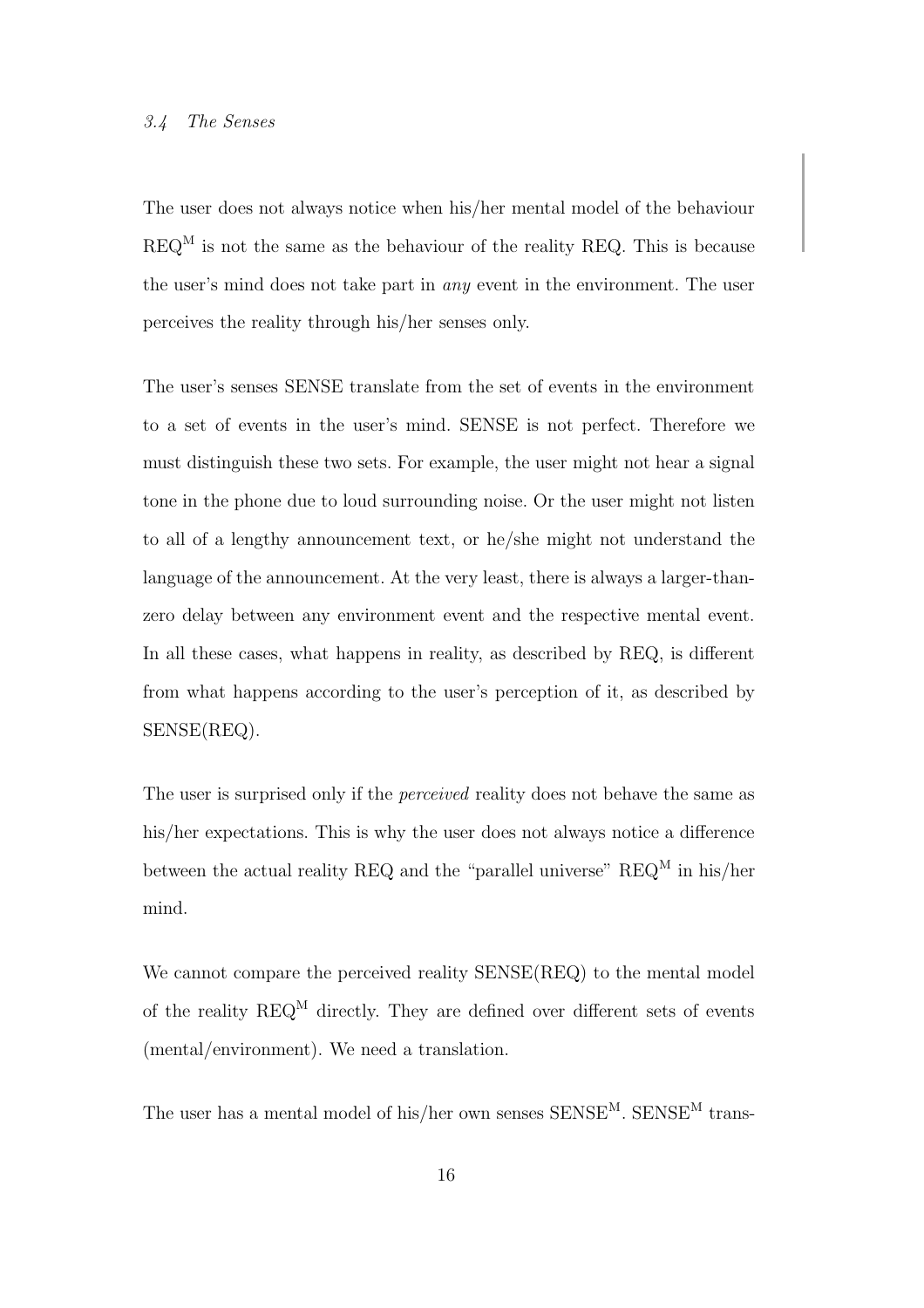lates the behaviour of the mental model of the technical system  $\operatorname{REQ}^{\rm M}$  into events in the user's mind. It does this in the same fashion as SENSE does it for REQ.

The user's knowledge about the restrictions and imprecisions of his/her own senses is also part of  $SENSE^M$ . Ideally, the user should know about them precisely, such that  $SENSE<sup>M</sup>$  matches  $SENSE$  exactly. The user is not surprised if the process SENSE(REQ) is a failures refinement of the process  $SENSE^{M}(REQ^{M}).$ <sup>1</sup>

#### 3.5 The Abstractions

We restrict our definition of mode confusion to safety-critical systems. This is because traditionally the safety-critical systems community has perceived mode confusions as a problem. As a consequence, we need to abstract to the safety-relevant aspects of the technical system.

When the user concentrates on safety, he/she performs an on-the-fly simplification of his/her mental model  $\text{REQ}^{\text{M}}$  towards the safety-relevant part  $\text{REQ}_{\text{SAFE}}^{\text{M}}$ . This helps him/her to analyse the current problem with the limited mental capacity. Psychological studies show that users always adapt their current mental model of the technical system according to the specific task they carry out [4]. The "initialisation" of this adaptation process is the static part of their mental model, the conceptual model. This model represents the

<sup>&</sup>lt;sup>1</sup> In [36], we used the name MMOD for  $SENSE^{M}(REQ^{M})$ . We did not define  $SENSE^{M}$  and  $REG^{M}$  separately. We now make a distinction between these two different kinds of mental model for clarity.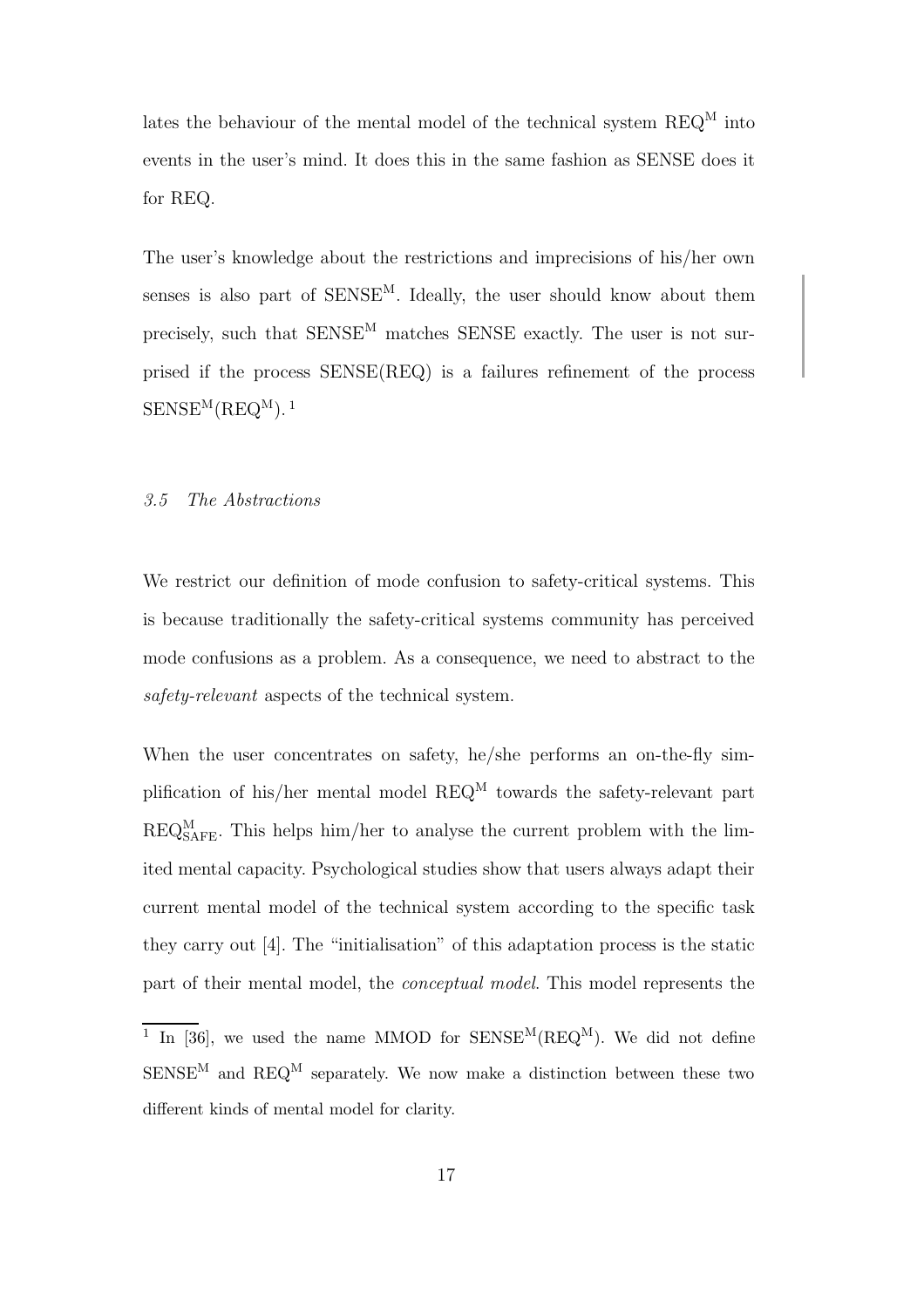user's knowledge about the system and is stored in the long term memory.

Analogously to the abstraction performed by the user, we perform a simplification of the requirements document REQ to the safety-relevant part of it  $REG<sub>SAFE</sub>$ .  $REG<sub>SAFE</sub>$  can be either an explicit, separate chapter of REQ, or we can express it implicitly by specifying an abstraction function, i. e., by describing which aspects of REQ are safety-relevant. We abstract REQ out of three reasons:  $\text{REQ}_{\text{SAFE}}^{\text{M}}$  is defined over a set of abstracted events, and it can be compared to another description only if it is defined over the same abstracted set; we would like to establish the correctness of the safety-relevant part without having to investigate the correctness of the entire mental model  $\text{REQ}^{\text{M}}$ ; and our model-checking tool support demands that the descriptions are restricted to certain complexity limits.

We express the abstraction functions mathematically in CSP by functions over processes. Mostly, such an abstraction function maps an entire set of events onto a single abstracted event. Other transformations are hiding (or concealment [34]) and renaming. But the formalism also allows for arbitrary transformations of behaviours; a simple example being a certain event sequence pattern mapped onto a new abstract event. We use the abstraction functions  $\mathcal{A}_R$  for REQ and  $\mathcal{A}_M$  for REQ<sup>M</sup>, respectively.

The relation SENSE must be abstracted in an analogous way to  $SENSE<sub>SAFF</sub>$ . They are relations from processes over environment events to processes over mental events. It should have become clear by now that  $SENSE<sub>SAFF</sub>$  needs to be rather true, i. e., a bijection which does no more than some renaming of events. If SENSE<sub>SAFE</sub> is "lossy", we are already bound to experience mode confusion problems.  $\text{SENSE}_{\text{SAFE}}^{\text{M}}$  accordingly is the user's mental model of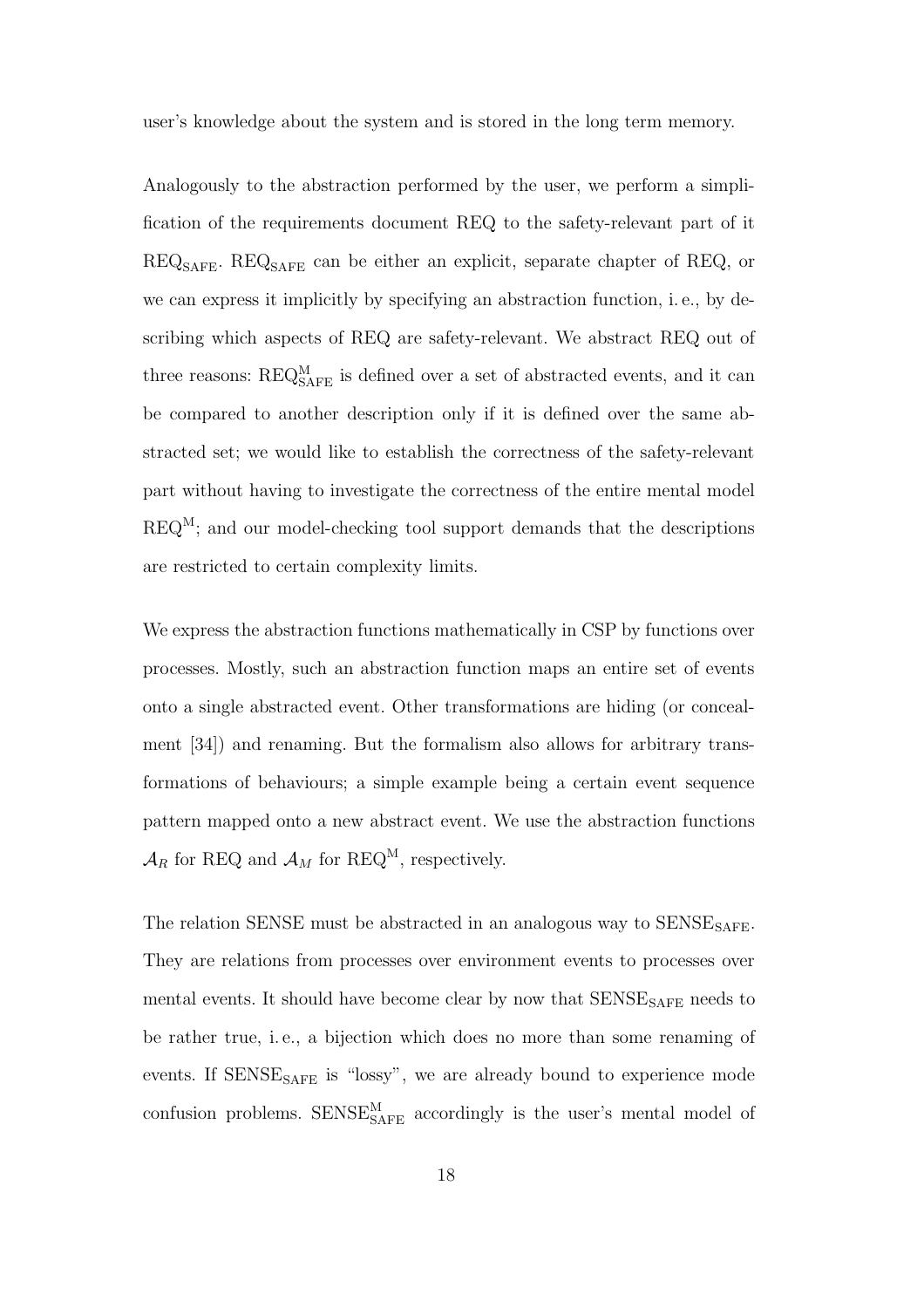

Fig. 2. Relationships between the different refinement relations.

# SENSE<sub>SAFE</sub>.

Figure 2 shows the relationships among the different descriptions. In order not to surprise the user with respect to safety, there must be a failures refinement relation on the abstract level between  $\text{SENSE}_{\text{SAFE}}(\text{REQ}_{\text{SAFE}})$  and  $\mathrm{SENSE}_{\mathrm{SAFE}}^{\mathrm{M}}(\mathrm{REQ}_{\mathrm{SAFE}}^{\mathrm{M}}).$ 

### 3.6 The Definitions

In the following, let  $\text{REQ}_{\text{SAFE}}$  be a black-box requirements specification, abstracted to the safety-relevant aspects, let  $\text{REQ}_{\text{SAFE}}^{\text{M}}$  be a mental model of the behaviour of  $\text{REQ}_{\text{SAFE}}$ , and let  $\text{SENSE}_{\text{SAFE}}$  and  $\text{SENSE}_{\text{SAFE}}^{\text{M}}$  be relations from processes over environment events to processes over mental events representing the user's senses and the mental model of them, respectively.

The definition of mode needs a precise definition of a potential future behaviour. We take it directly from the failures model of CSP (Def. 1).

Definition 3 (Potential future behaviour) A potential future behaviour is a set of failures.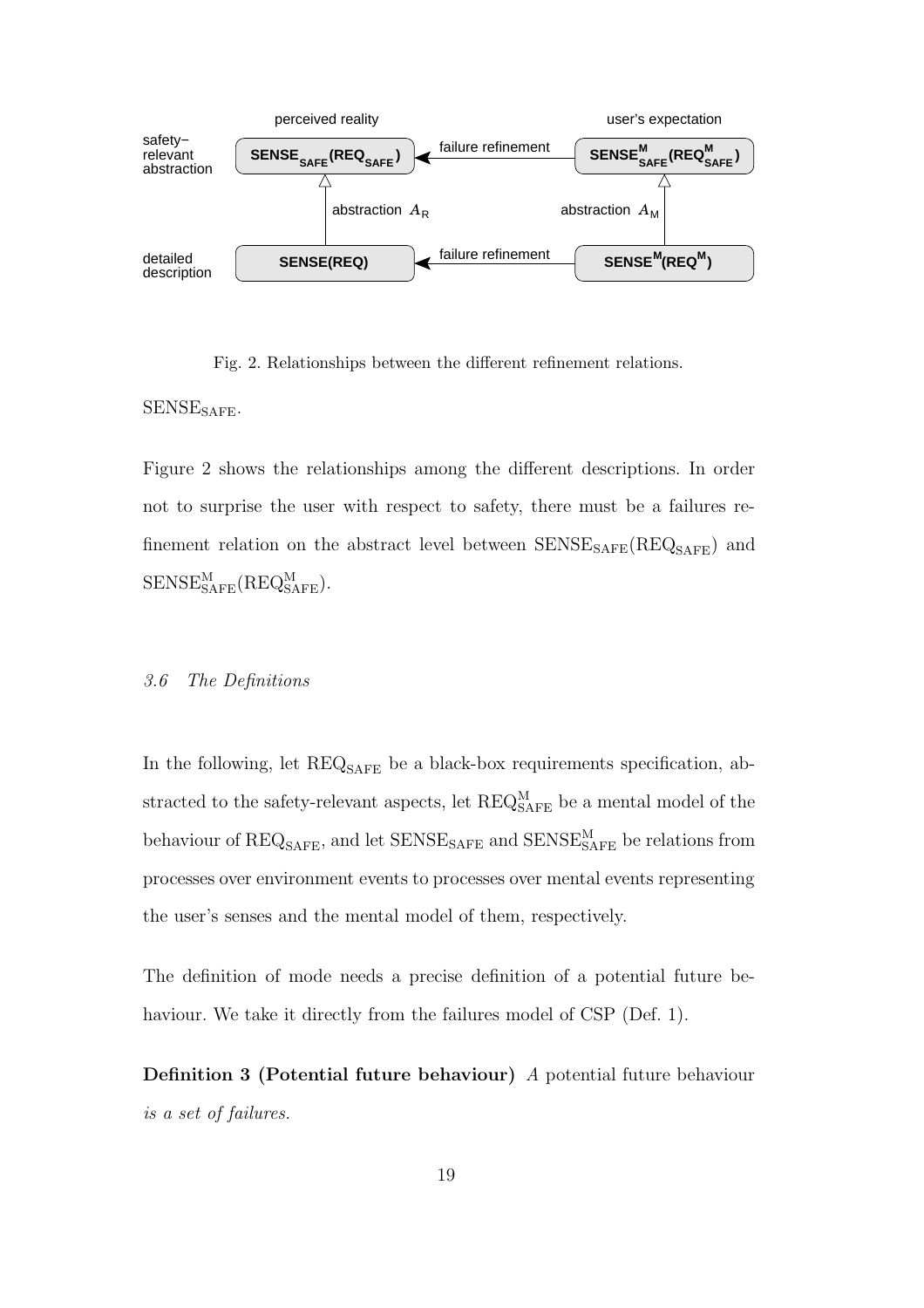A state is a potential future behaviour. We can distinguish two states of a system only if the system may behave differently in the future. This is because of the black-box view.

Definition 4 (Automation surprise) An automation surprise between  ${\rm SENSE}({\rm REQ})$  and  ${\rm SENSE}^{\rm M}({\rm REQ}^{\rm M})$  occurs if and only if  $SENSE(REG)$  is not a failures refinement of  $SENSE^M(REG^M)$ , i.e., iff  $SENSE^{M}(REQ^{M}) \not\sqsubseteq_{F} SENSE(REQ)$ .

The user is surprised if any detail of the technical system contradicts to his/her expectations.

A mode is just a state. But we reserve the word for the "states" of abstracted descriptions, i.e., of  $SENSE_{SAFE}(REG_{SAFE})$  and of  $SENSE_{SAFE}^{M}(REG_{SAFE}^{M})$ . We can distinguish two modes only if the system may behave differently in the future with respect to safety.

**Definition 5 (Mode)** A mode of  $SENSE<sub>SAFE</sub>(REQ<sub>SAFE</sub>)$  is a potential future behaviour. And, a mode of  $\text{SENSE}_{\text{SAFE}}^{\text{M}}(\text{REQ}_{\text{SAFE}}^{\text{M}})$  is a potential future behaviour.

We now finally can present our central definition for mode confusion:

Definition 6 (Mode confusion) A mode confusion between  $\text{SENSE}_{\text{SAFE}}(\text{REQ}_{\text{SAFE}})$  and  $\text{SENSE}_{\text{SAFE}}^{\text{M}}(\text{REQ}_{\text{SAFE}}^{\text{M}})$  occurs if and only if  $\text{SENSE}_{\text{SAFE}}(\text{REQ}_{\text{SAFE}})$  is not a failures refinement of  $\text{SENSE}_{\text{SAFE}}^{\text{M}}(\text{REQ}_{\text{SAFE}}^{\text{M}})$ , i.e., iff  $\text{SENSE}_{\text{SAFE}}^{\text{M}}(\text{REQ}_{\text{SAFE}}^{\text{M}}) \not\sqsubseteq_{F} \text{SENSE}_{\text{SAFE}}(\text{REQ}_{\text{SAFE}})$ .

A (safety-critical) mode confusion is an automation surprise, but only if it is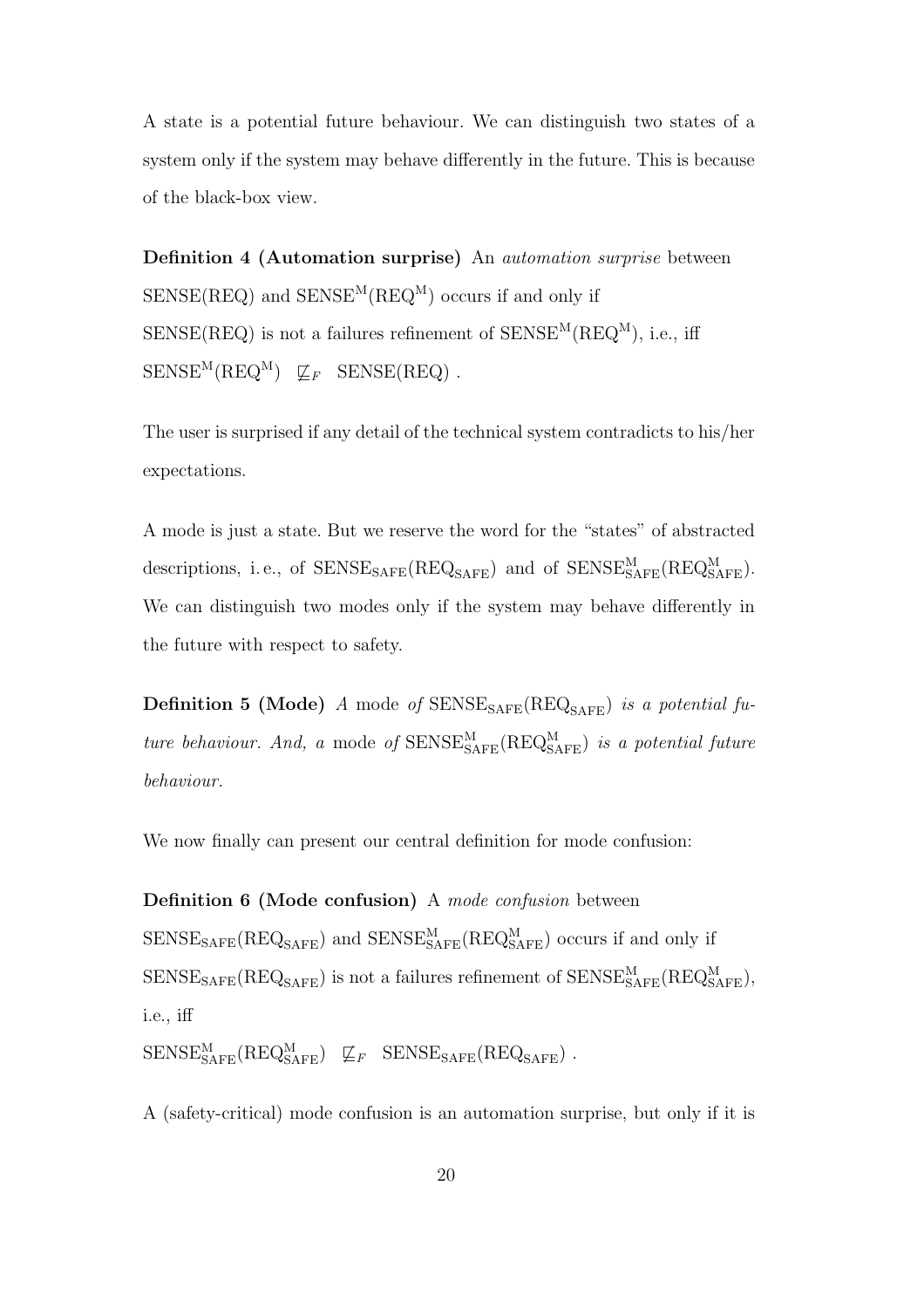safety-relevant.

Every time a user's  $\text{REQ}_{\text{SAFE}}^{\text{M}}$  changes, one must decide anew whether a mode confusion occurs. Our definition of mode confusion is based on the (rather strong) assumption that  $\text{REQ}_{\text{SAFE}}^{\text{M}}$  is stable over time. The user generates  $\text{REQ}_{\text{SAFE}}^{\text{M}}$  on-the-fly from  $\text{REQ}^{\text{M}}$  and must re-generate it later when he/she needs it again. This re-generation might lead to a different result. In particular, the re-generation requires the user's recollection of the current mode. A user's lapse [27] here can result in a mode confusion. This happens when the user selects a mode as initial mode which does not match the reality's current mode.

#### 4 Classification of Mode Confusions

We classify mode confusions into four classes. The classification follows directly from the above definition of mode confusion. Each part where something can go wrong leads to a class.

(1) Mode confusions which arise from incorrect knowledge of the human about the technical system and its environment.

If  $\text{REQ}^{\text{M}}$  does not match  $\text{REQ}$ , then the failures refinement relation can break.

(2) Mode confusions which arise from the incorrect abstraction of the user's knowledge to the safety-relevant aspects of it.

If the mental abstraction function  $\mathcal{A}_M$  does not match the abstraction function for the technical system  $A_R$ , then the failures refinement relation can break (compare Figure 2 above).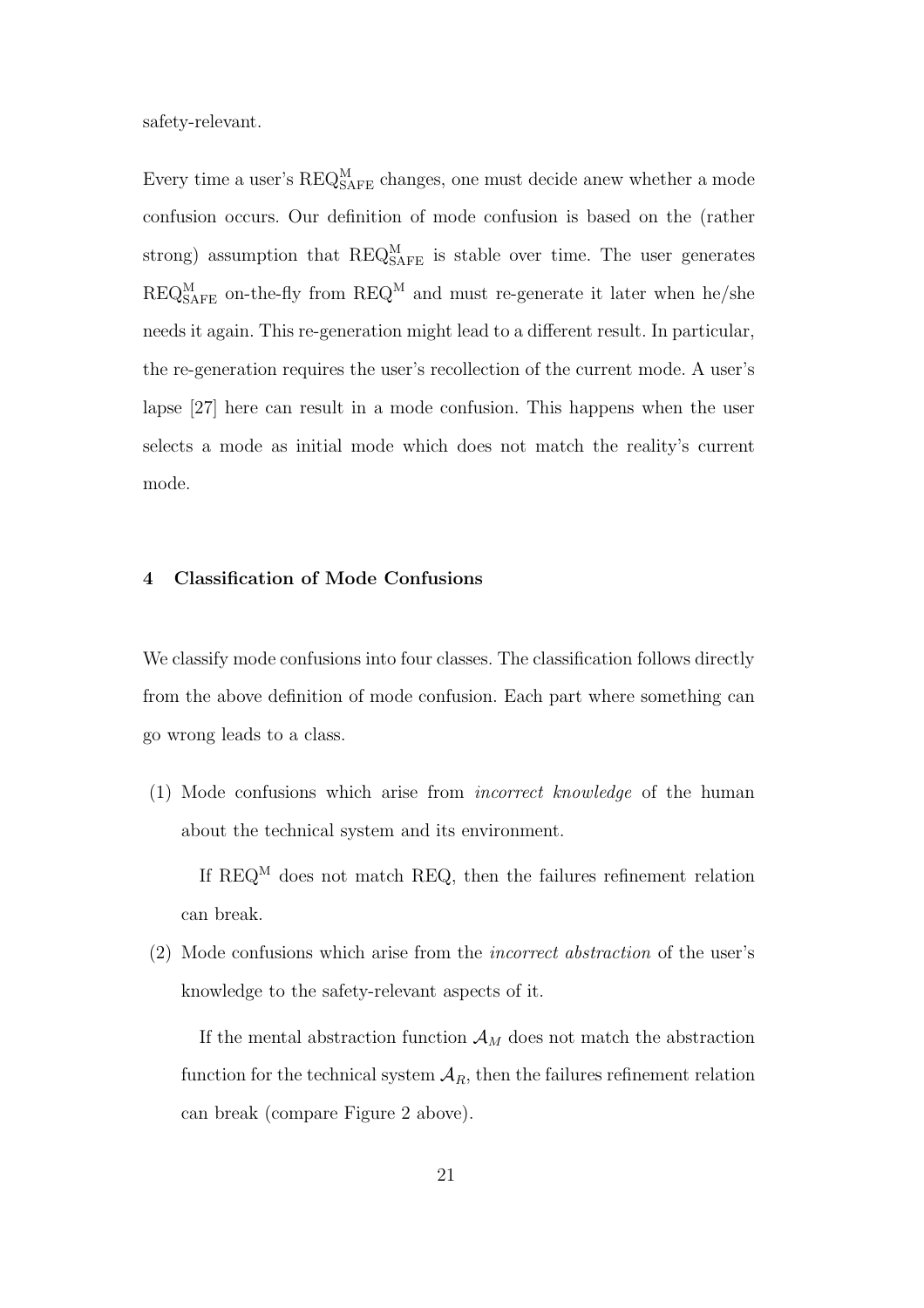(3) Mode confusions which arise from an incorrect observation of the technical system or its environment. This may have physical or psychological reasons.

The sense organs may be physically imperfect; for example, eyes which cannot see behind the back. Or an event is sensed physically, but is not recognised consciously; for example because the user is distracted, or because the user currently is flooded with too many events. ("Heard, but not listened to.") If SENSE does not match  ${\rm SENSE^M}$ , the failures refinement relation can break. We could call this class also the mode confusions which arise from incorrect knowledge of the human about his or her own senses. The confusion disappears when the human knows about the senses' limitations.

(4) Mode confusions which arise from an incorrect processing of the abstracted mental model by the user. There can be a memory lapse or a "rule-based" mistake [27], i. e., a mode transition that is not part of the correctly interpreted model.

An "execution failure" can spoil an otherwise perfect abstracted mental model. The model's semantics depends on the executing "machine".

In contrast to previous classifications of mode confusions, this classification is by cause and not phenomenological, as, e.g., the one by Leveson [14].

#### 5 Recommendations for Avoiding Mode Confusions

The above causes of mode confusions lead directly to recommendations for avoiding them.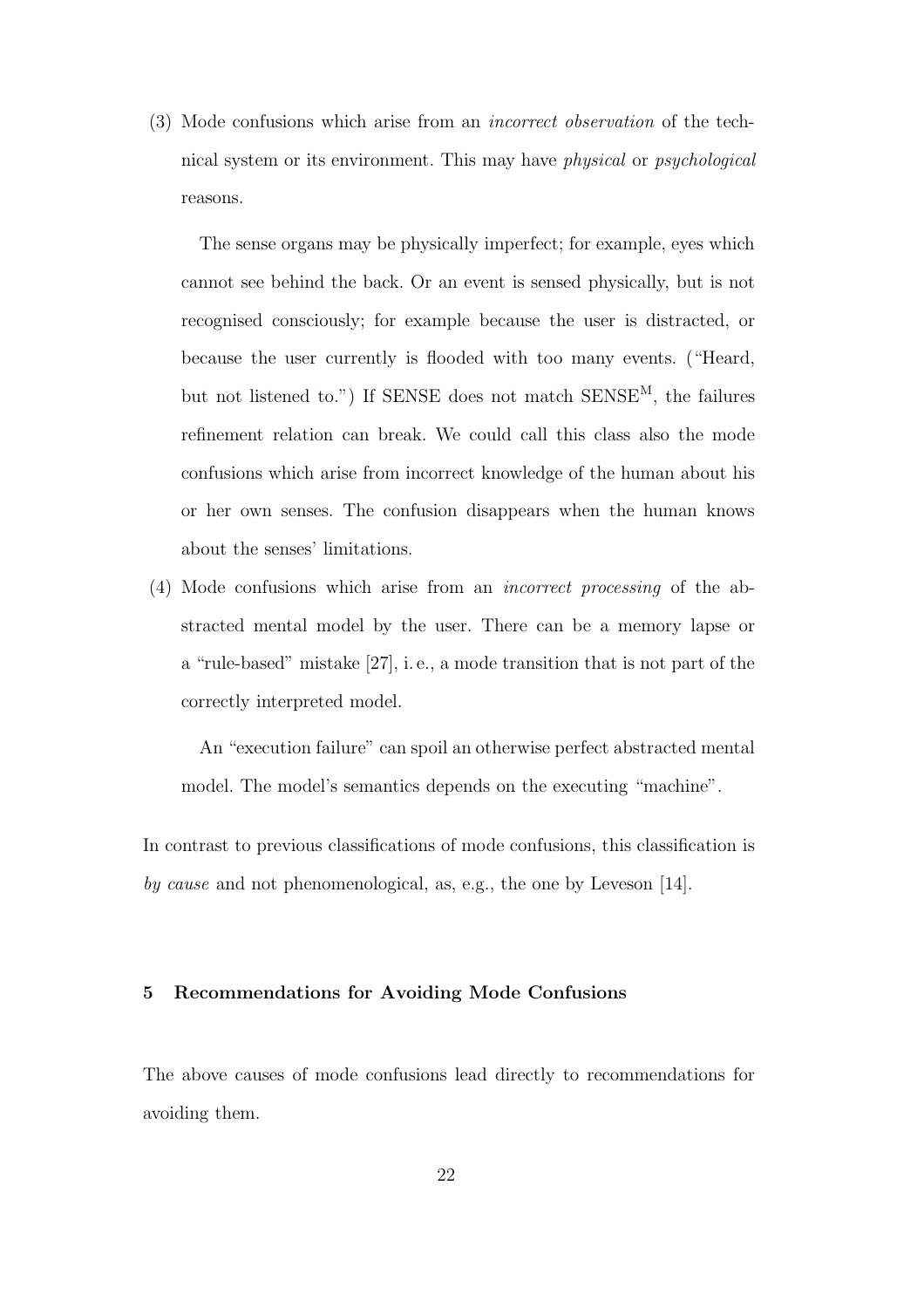R1: Make the technical system deterministic. Non-determinism increases the user's effort for processing the mental model. The user must simultaneously track several alternative paths in the model. This can quickly exceed the user's mental processing capabilities and lead to incorrect processing. Therefore, the requirements of the technical system should allow as little non-deterministic internal choices as possible. To eliminate a non-deterministic internal choice, we must change the system requirements. We must add an environment event controlled by the machine and observed by the user which indicates the software's choice.

This recommendation generalises and justifies the recommendation by others to eliminate "hidden mode changes" [29,12].

R2: Check that the user can physically observe all safety-relevant events. This avoids incomplete observation. To also avoid incorrect observation, we must check that the user's senses are sufficiently precise to ensure an accurate translation of these environment events to mental events. To prevent observation problems, we can apply the same measure as used against non-deterministic internal choices: we add an environment event controlled by the machine which indicates the corresponding software input event.

Improving the user's knowledge about his/her own senses has little potential for avoiding mode confusion problems. If the user knows that some things may happen, but he/she cannot perceive them, then they are non-deterministic choices to the user's mind. Again, the user will have difficulties with the complexity of tracking alternative outcomes.

R3: Check that the user can psychologically observe all safetyrelevant events. This avoids an incorrect observation because of a psychological reason. We must check that observed safety-relevant environ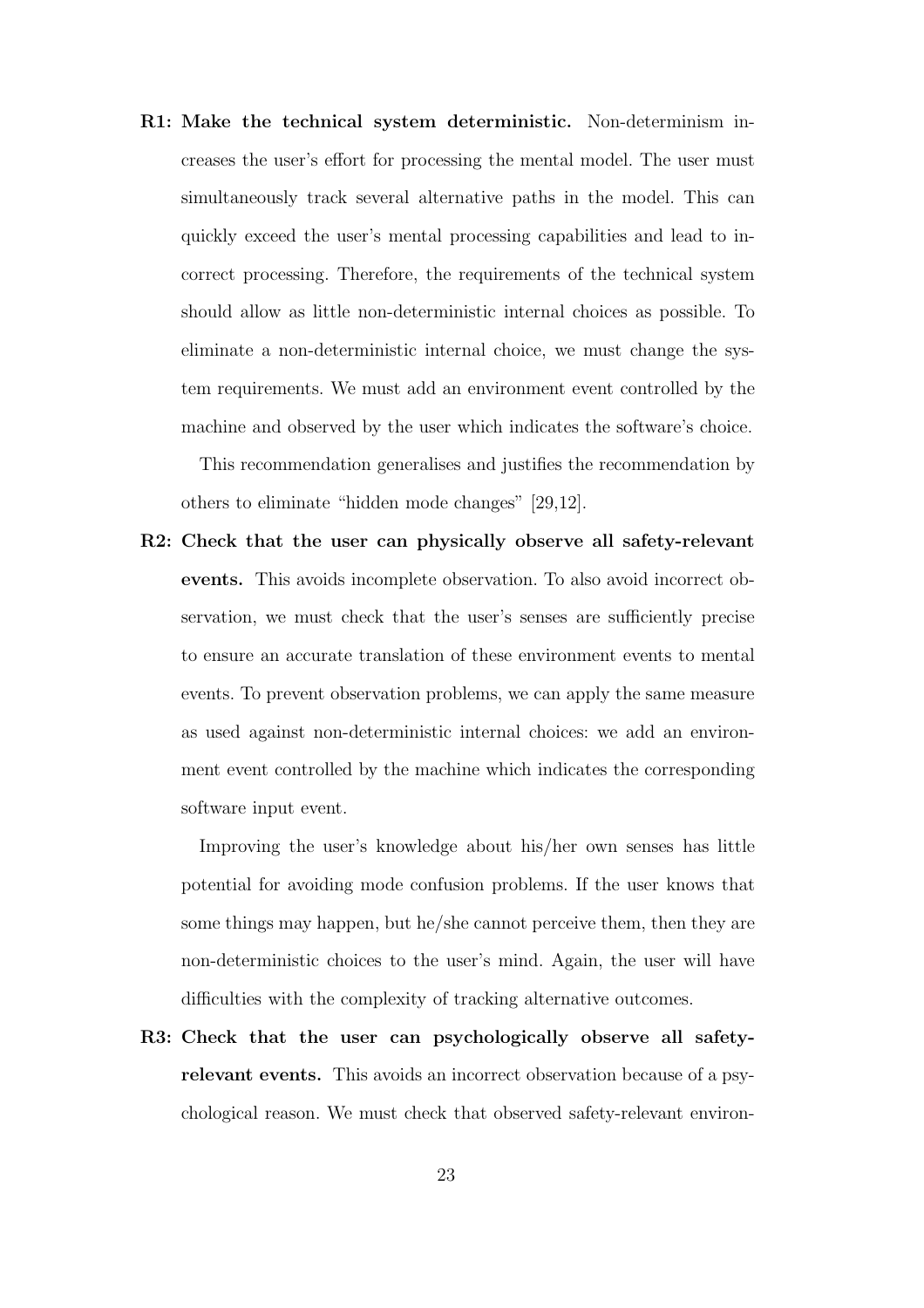ment events become conscious reliably. The knowledge-based approach of Hourizi and Johnson [10,33] can be a starting point here.

- R4: Document the requirements explicitly and rigorously. This helps to establish a correct knowledge of the user about the technical system and its environment. It enables us to produce user training material, such as a manual, which is complete with respect to functionality.
- R5: Document the safety-relevant part of the requirements separately, or mark it clearly. This helps to produce training material which aids the user to concentrate on safety-relevant aspects. Such training material, in turn, helps the user to abstract correctly to the safetyrelevant parts. It makes explicit the safety-relevance abstraction function for the machine,  $A_R$ .

We must also *minimize the affordances for human error* in general. We already cited the respective recommendations of Reason [27] on page 10 above. Reason distinguishes three basic types of human error: skill-based slips and lapses, rule-based mistakes, and knowledge-based mistakes. Slips appear as incorrect observation for psychological reasons in our classification, and knowledgebased mistakes appear as incorrect knowledge. Lapses and rule-based mistakes cause incorrect processing.

# 6 Checking Our Definition Against Other's Notions of Mode Confusion

We now check whether our definitions of mode and of mode confusion indeed cover the informal notions in the literature. Appendix A contains a detailed comparison of eight informal notions to our definition. There, we investigate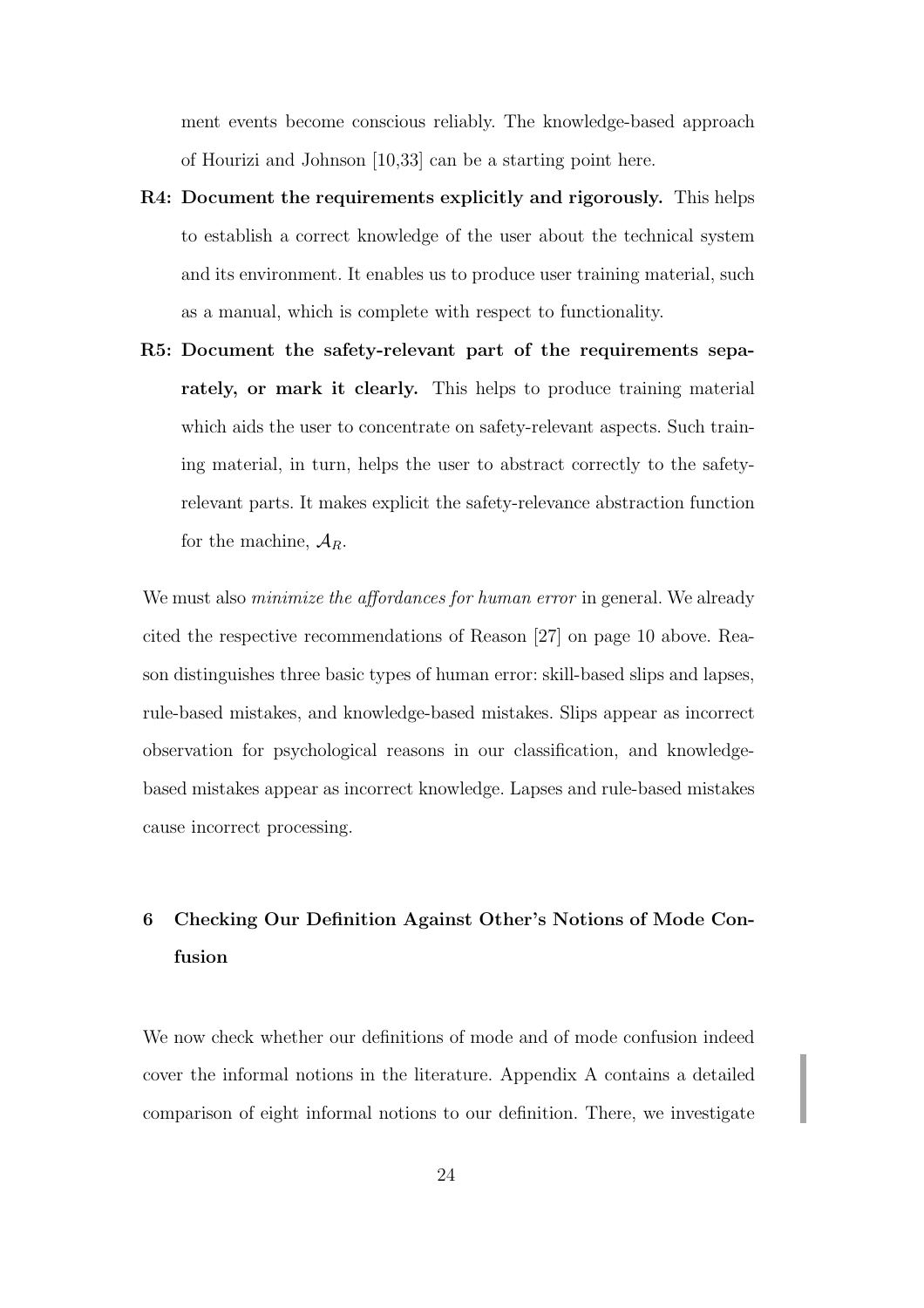the work of Thimbleby [16], Doherty [15], Sarter & Woods [11], Leveson et al. [14], Rushby [9,26], Degani & Heymann et al. [12,31,18], Buth [13], and Hourizi & Johnson [10,33]. Here, we discuss our findings in Appendix A.

We conclude that all authors, including us, agree about what a mode is. Only Degani & Heymann et al. disagree in one sub-topic. They have a white-box view of the system instead of the usual black-box view.

The abstraction from states to modes is discussed by only a few authors. Most just implicitly assume that it has been done. Some use abstraction for a different purpose. They use it to reduce the size of the state space such that model checking becomes feasible. Doherty makes a case to have a user-relevant abstraction. We specialize this to a safety-relevant abstraction.

All authors who use a model-checking tool require that the two models must be in some equivalence relation to avoid mode confusion. Here, we disagree. We require a (failures) refinement relation in one direction only. Equivalence would mean refinement in both directions. Our position gets some support from Sarter & Woods: a problem arises only if the user does something wrong.

We claim that equivalence is stronger than necessary. If the mental model is in a specification/implementation relation, i. e., a refinement relation, with the technical system, then no automation surprise will arise. We agree that a nondeterministic mental model can cause a problem indirectly. Non-determinism can quickly exceed the user's mental capacity, leading to incorrect processing of the model. But this does not happen necessarily. Therefore we prefer to distinguish an outright wrong mental model from an execution failure on a correct model.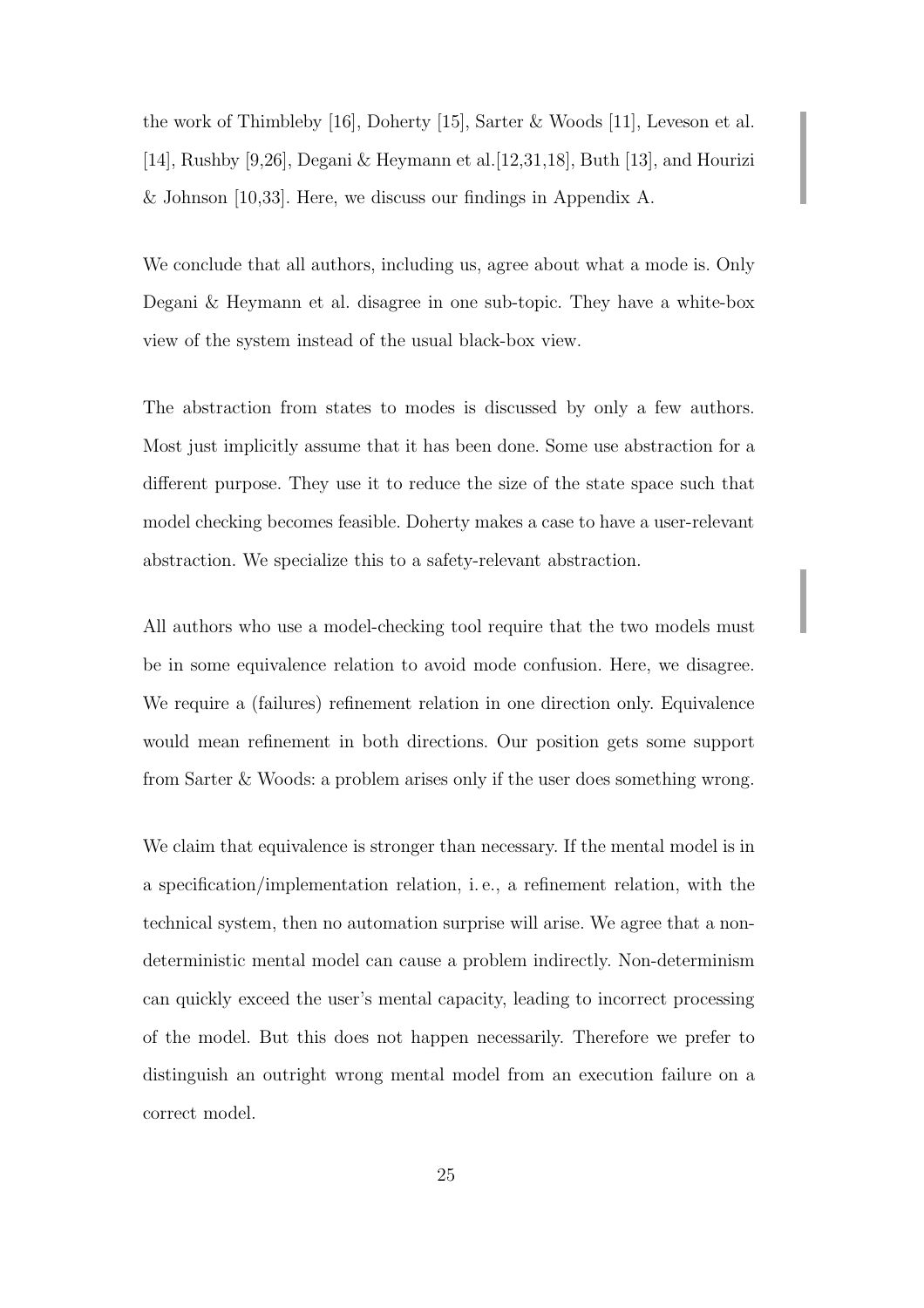We suspect that the general insistence on an equivalence relation roots in the tools used. There are many model checking tools, but only one can check for failures refinement. This is FDR, the tool we use. Without FDR, one needs to check for a more than sufficient condition if one wants tool support at all.

It is generally accepted that two models must be compared. Nevertheless, all model checking tools except FDR require to encode the two models into a single composite automaton. Buth's idea to use FDR makes the comparison much more natural.

Only few authors consider "incorrect observation" explicitly. Degani & Heymann et al. do it, and Hourizi & Johnson, too. We can probably safely assume that all other authors would agree that this can happen, even if they did not include it in their particular approach. Buth, for example, hides a nonperceivable event manually. Our rigour made it obvious that one needs an explicit translation from environment events to mental events.

Our approach does not allow to have more than one human controller or more than one automated controller, as Leveson et al.'s approach does. But both views can be translated into each other.

Our approach is specific to safety-critical systems. Other, earlier literature discusses mode confusion in (moded) text editors. We can adapt our definition by abstracting to other than safety-relevant aspects. We do this elsewhere [37,38], for the telephony domain.

All tool-supported approaches use the term "mental model" in the restricted sense of "mental model of the behaviour of the technical system". They furthermore assume that an explicit, useful description of such a mental model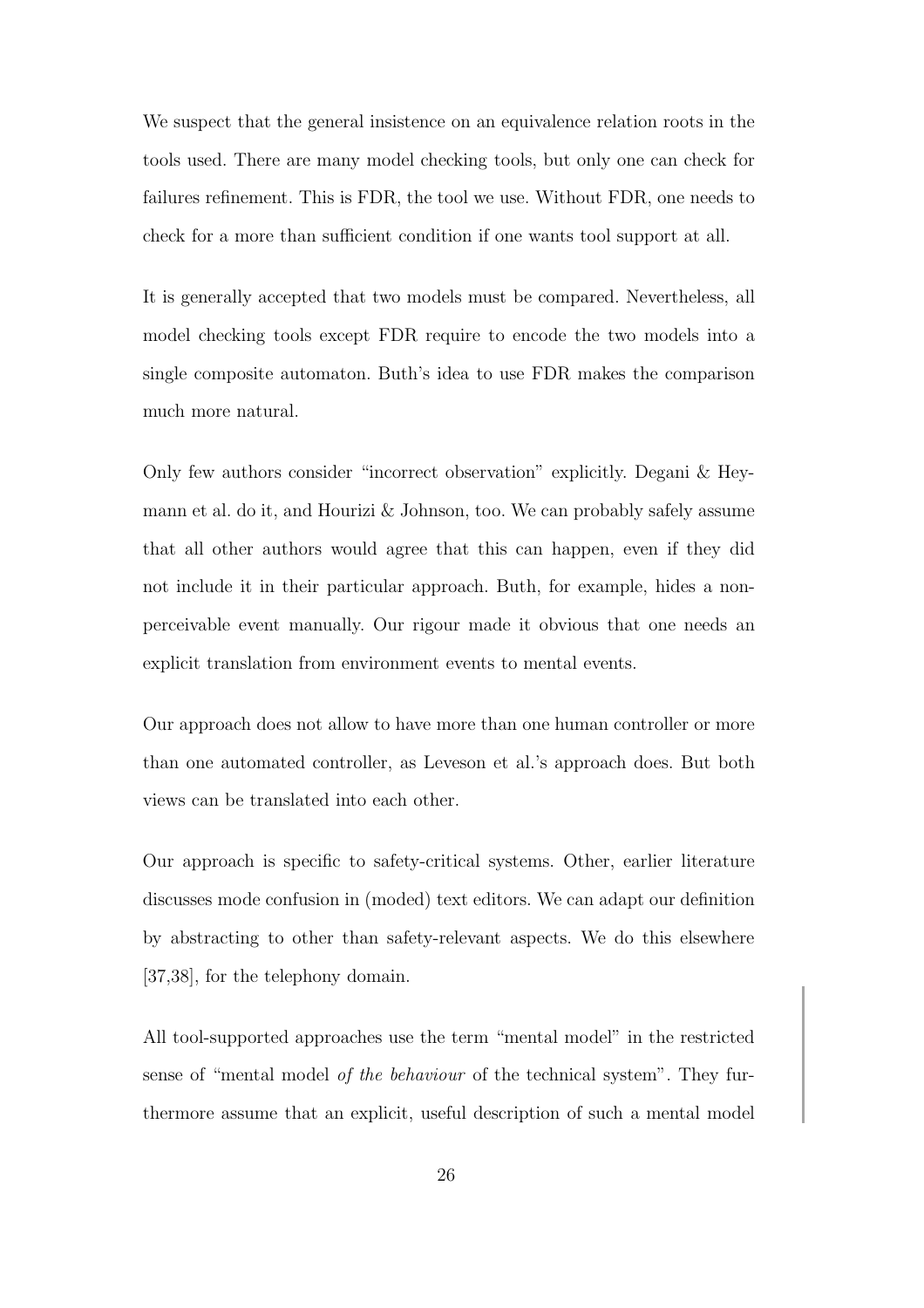can be extracted. We follow them in our attempt to clarify the definitions. This restriction loses the wider general meaning of mental model. But it also enables us to propose definitions for mode and mode confusion with mathematical rigour, and it enables us to exploit the analytical power of the tools.

All tool-supported approaches check for any kind of automation surprise. This includes our approach. One might argue that automation surprises exist that are no mode confusions. We are convinced firmly that we need a black-box view of the technical system. But this implies that we can distinguish two modes only by their potential future behaviour. If two behaviours are different, that is, if there is a surprise, then there must be two different modes. Our solution therefore is to have a suitable abstraction from states to modes. An automation surprise is no mode confusion if it is abstracted away.

# 7 Application: Mode Confusion Analysis for an Automated Wheelchair

We demonstrate the usefulness of our definition and of our recommendations by an application in the service robotics domain. We analyze the cooperative obstacle avoidance behaviour of a wheelchair robot. We specify its behavior formally and then we analyze it with an automated tool. This reveals several mode confusion problems. We then resolve these problems.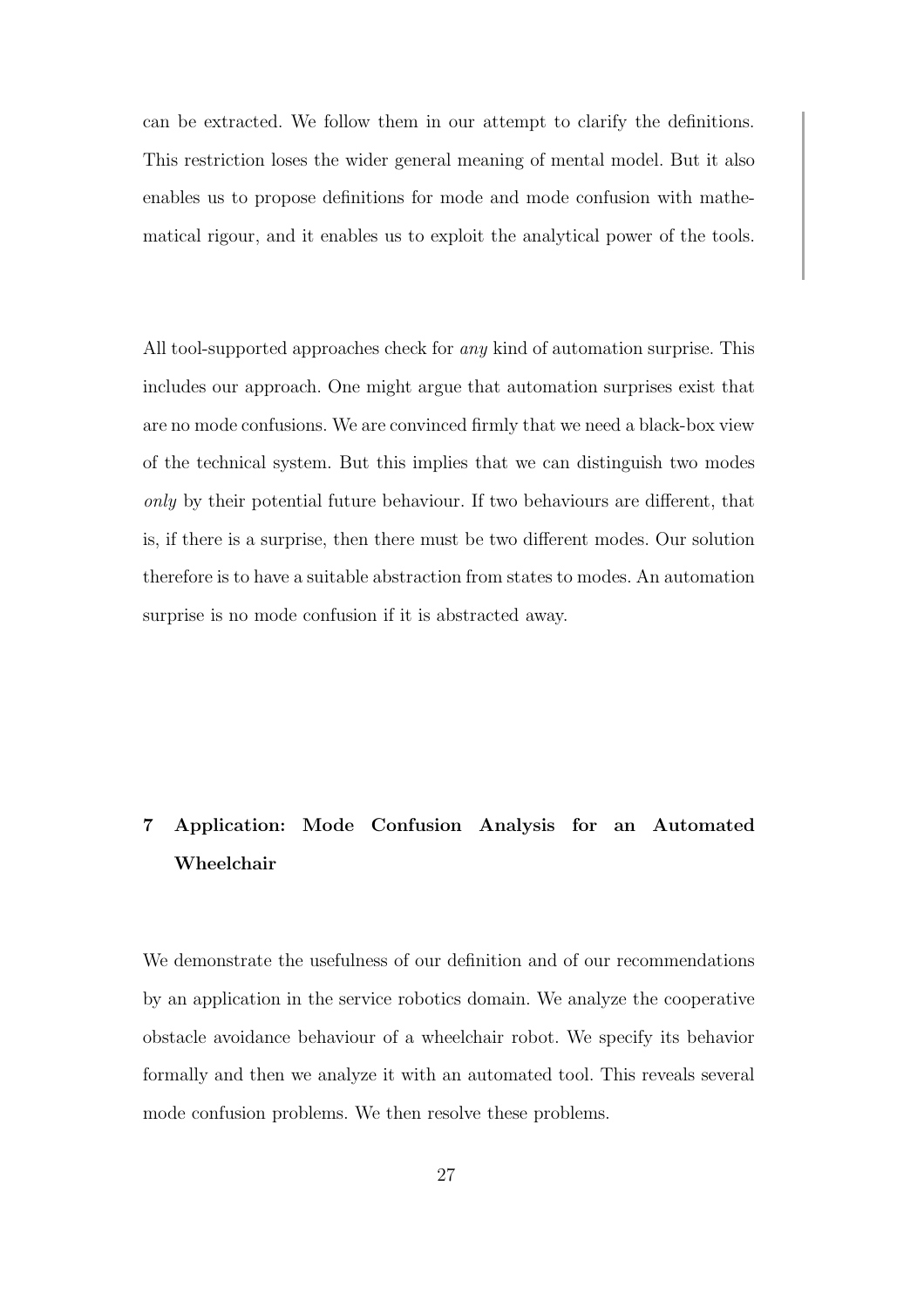

Fig. 3. The autonomous wheelchair Rolland that was model-checked for mode confusion problems. Photo: Rolf Müller

#### 7.1 The Bremen Autonomous Wheelchair "Rolland"

The Bremen Autonomous Wheelchair "Rolland" is a shared-control service robot, that realizes intelligent and safe transport for handicapped and elderly people. The vehicle is a commercial off-the-shelf power wheelchair Meyra Genius 1.522. It has been equipped with a control PC, a ring of sonar proximity sensors, and a laser range finder (Fig. 3).

Rolland is jointly controlled by its user and by a software module, in contrast to other service robots. Depending on the active operation mode, either the user or the automation is in charge of driving the wheelchair. Conflict situations, often caused by mode confusions, arise if the commands issued by the two control instances contradict each other.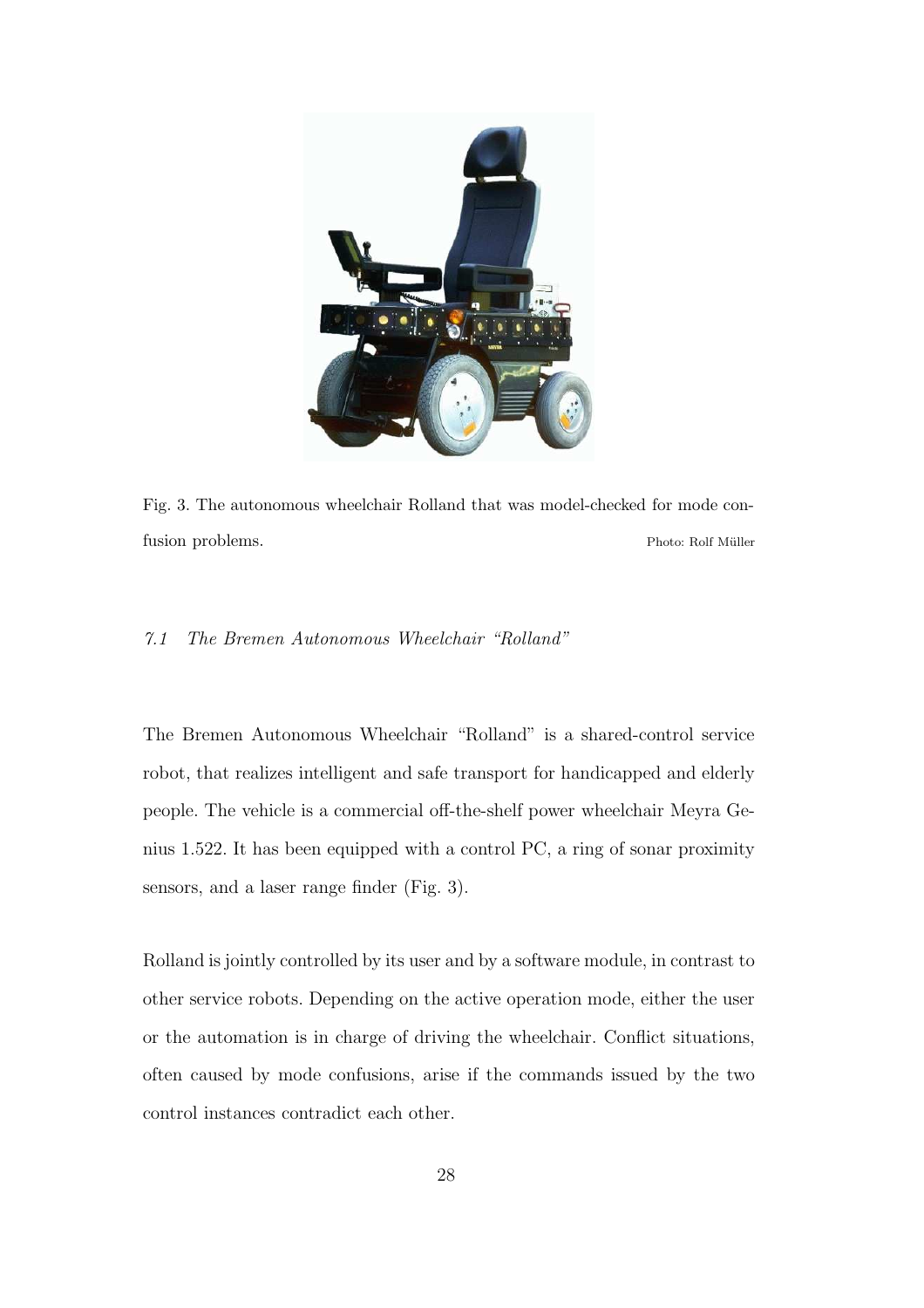#### 7.1.1 System Architecture

The user controls the commercial version (no control PC, no sensors) of the wheelchair with a joystick. The command set via the joystick determines the speed and the steering angle of the wheelchair.

The *safety module* [39] wiretaps the control line from the joystick to the motor. Only those commands that won't do any harm to the wheelchair and its user are passed unchanged. If there is an obstacle dangerously close to the wheelchair, the safety module performs an emergency brake by setting the target speed to zero. The notion "dangerously" refers to a situation in which there is an object in the surroundings of the wheelchair that would be hit, if the vehicle was not decelerated to a standstill immediately. Thus, this fundamental module ensures safe travelling in that it guarantees that the wheelchair will never actively collide with an obstacle.

Higher-level skills provide additional functionality above the safety module. Obstacle avoidance (i. e., smoothly detouring around objects in the path of the wheelchair), assistance for passing the doorway, behaviour-based travelling (wall following, turning on the spot, etc.) and others. These modules have been combined to the driving assistant [40]. It provides the driver with various levels of support for speed control and for steering.

# 7.1.2 Obstacle Avoidance Skill

The obstacle avoidance skill must satisfy two requirements. Firstly, the automation must support the handicapped user when braking or detouring around objects. The goal is a smooth and comfortable driving behaviour.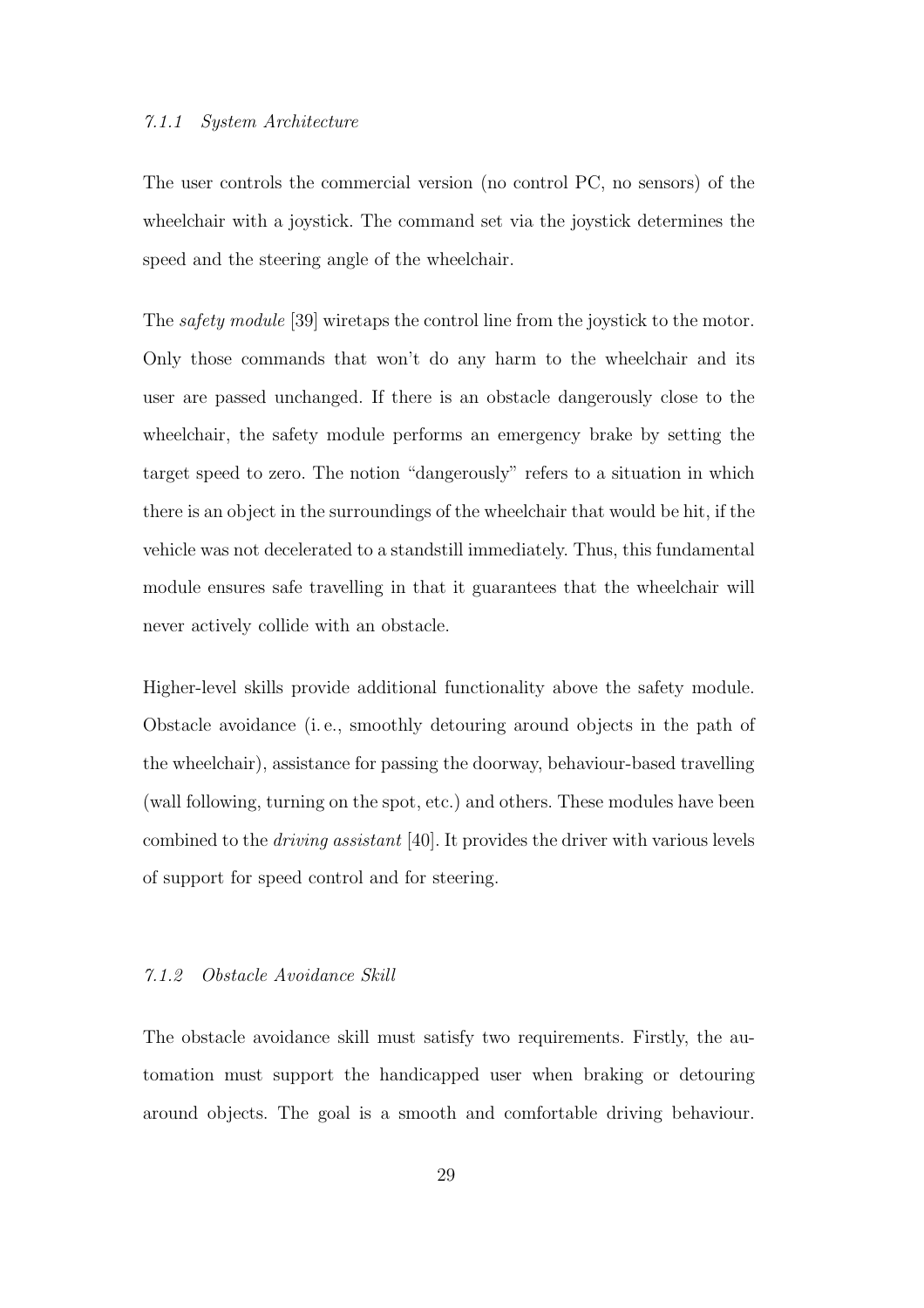

Fig. 4. Deciding on which side the user wants the obstacle to be passed.

Secondly, the user must not be surprised. Whatever the automation decides to do, it has to be consistent with the user's expectation.

This intelligent shared-control behaviour is realized by projecting the anticipated path of the wheelchair into a local obstacle occupancy grid map. Figure 4 shows a situation in which the wheelchair is supposed to pass through a doorway. The right doorpost is a relevant obstacle since it is on the current path of the vehicle. The distance before collision is visualised for positions on this path by the grey-shaded area: the darker the sooner some part of the wheelchair will reach the corresponding position. The joystick command shown on the photo in the upper right corner of the figure indicates a narrow right curve. Since the corresponding projected path (upper arrow) points to the right of the doorpost, this command is interpreted as "do not pass through the doorway". The lower photo shows a joystick command indicating a left curve. Since the corresponding projected path (lower arrow) points to the left of the doorpost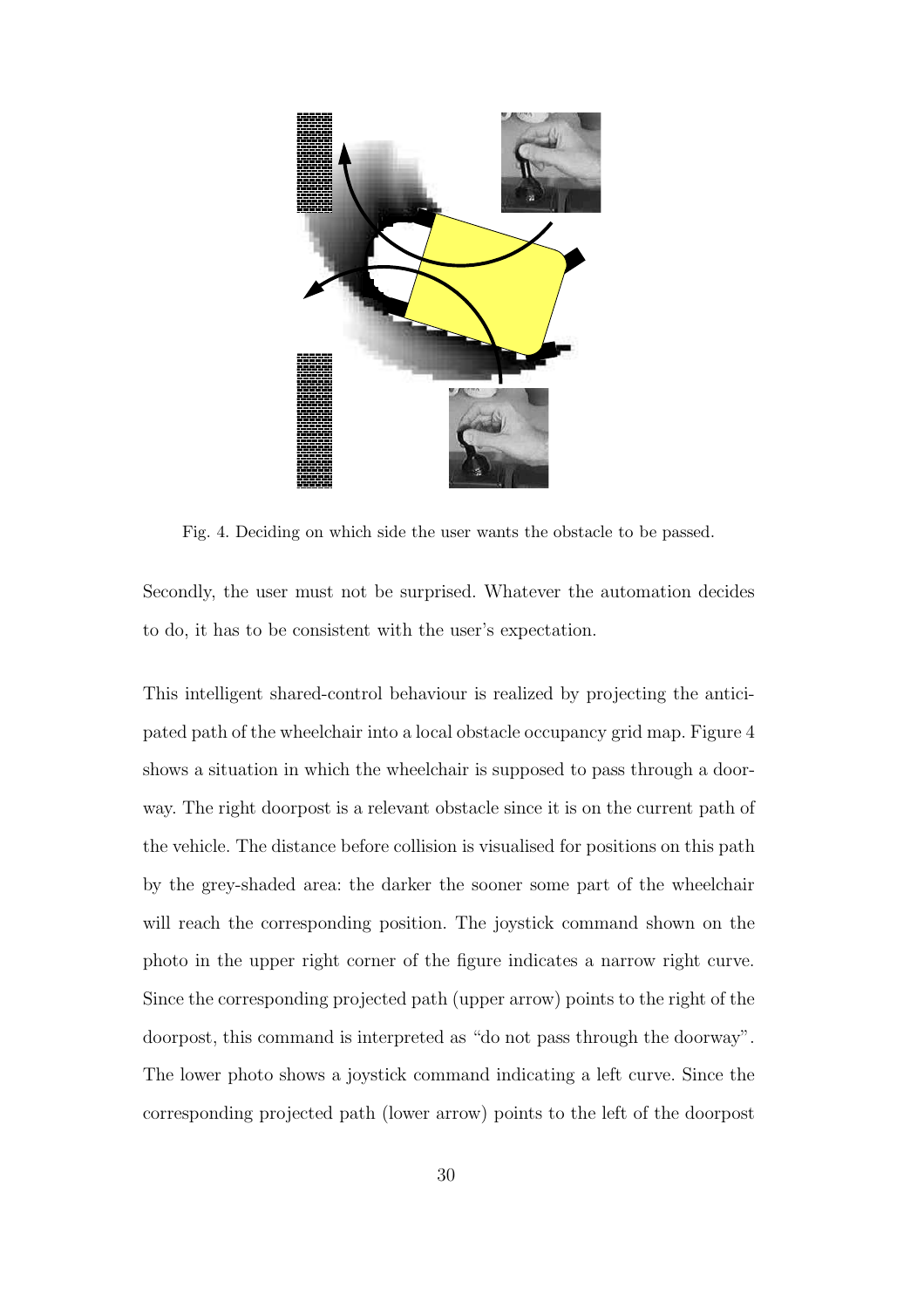(i. e. through the doorway), this command is interpreted as "pass through the doorway".

The algorithm chooses the speed and steering angle depending on the side on which the projected path, indicated with the joystick, passes the obstacle. If the driver directly steers toward an obstacle, the algorithm infers that he or she wants to approach the object. Then it does not alter the steering angle. As a result, obstacles are smoothly detoured if desired, but they can be directly approached if need be. If the automation realizes that the projected path of the vehicle happens to be free after an avoidance manoeuvre, it again accelerates up to the speed indicated by the user via the joystick.

The transition to the obstacle avoidance mode is an "indirect" one [14]. The mode is not invoked by the user on purpose. Thus, the driver probably does not adapt to the new situation after an obstacle has been detoured, because he or she did not notice that the operation mode changed from operator-control to obstacle avoidance. It is very likely that the user would not react immediately after the avoidance manoeuvre and steer back to the original path. Instead, he or she would probably not change the joystick command. The driver would be surprised that the wheelchair follows a wrong track after the obstacle.

An additional feature of the obstacle avoidance algorithm fixes this obvious mode confusion problem. It steers back to the heading of the original path after the obstacle has been passed. If the user does not adapt to the new situation, i. e., he or she does not change the joystick position after a detouring manoeuvre, the algorithm interprets the command in the frame of reference that was current when the manoeuvre began.

The algorithm therefore is able to navigate through a corridor full of people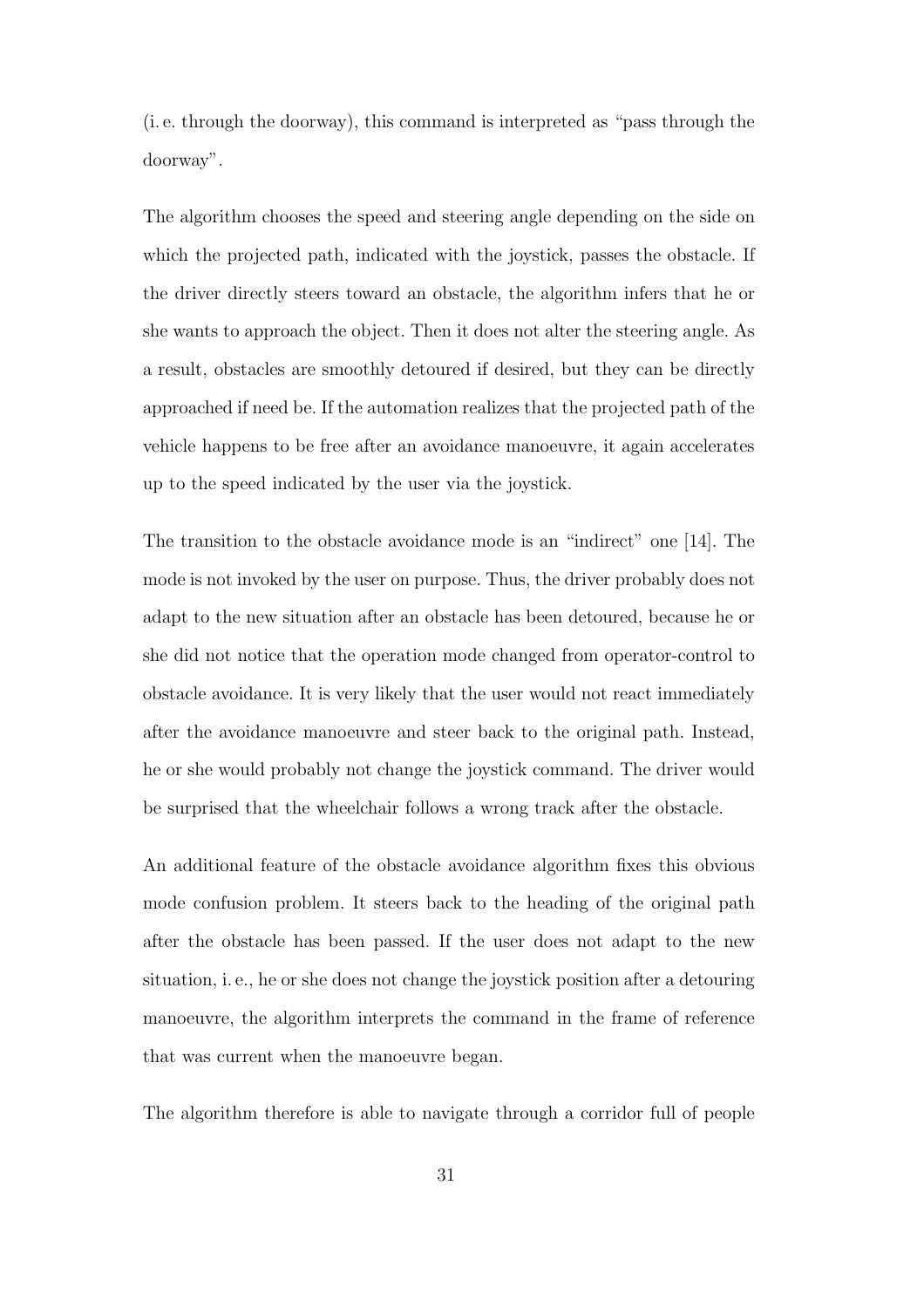or static obstacles by simply pointing forward with the joystick. If there is an object that has to be detoured, the user keeps the joystick in an unchanged position and thereby enables the obstacle avoidance algorithm to steer back to the orientation of the original path.

Please note that we extend the narrow safety notion introduced here during our case study: Any behaviour of the wheelchair that contributes to its obstacle avoidance skill is considered to be safety-relevant.

### 7.2 Obtaining Specifications of the Behaviour

We obtained an explicit specification of the motion behaviour of the wheelchair robot, and we obtained an example of an explicit mental model of the wheelchair's motion behaviour, in order to demonstrate our mode confusion analysis approach.

# 7.2.1 Methodology

Our goal is to prove that our mode confusion analysis can be applied successfully to a problem of practical size. This requires that two explicit specifications are available for comparison. It is not our goal to explore suitable ways for the extraction of a mental model of behaviour. This is outside of our research focus and of our expertise.

A basic assumption of our work is that an explicit mental model of the safetyrelevant aspects of the wheelchair's behaviour can be made available. Mental models have been extracted from training material, from user interviews, and by user observation (see Sect. 2.1). There is dispute about how reliable user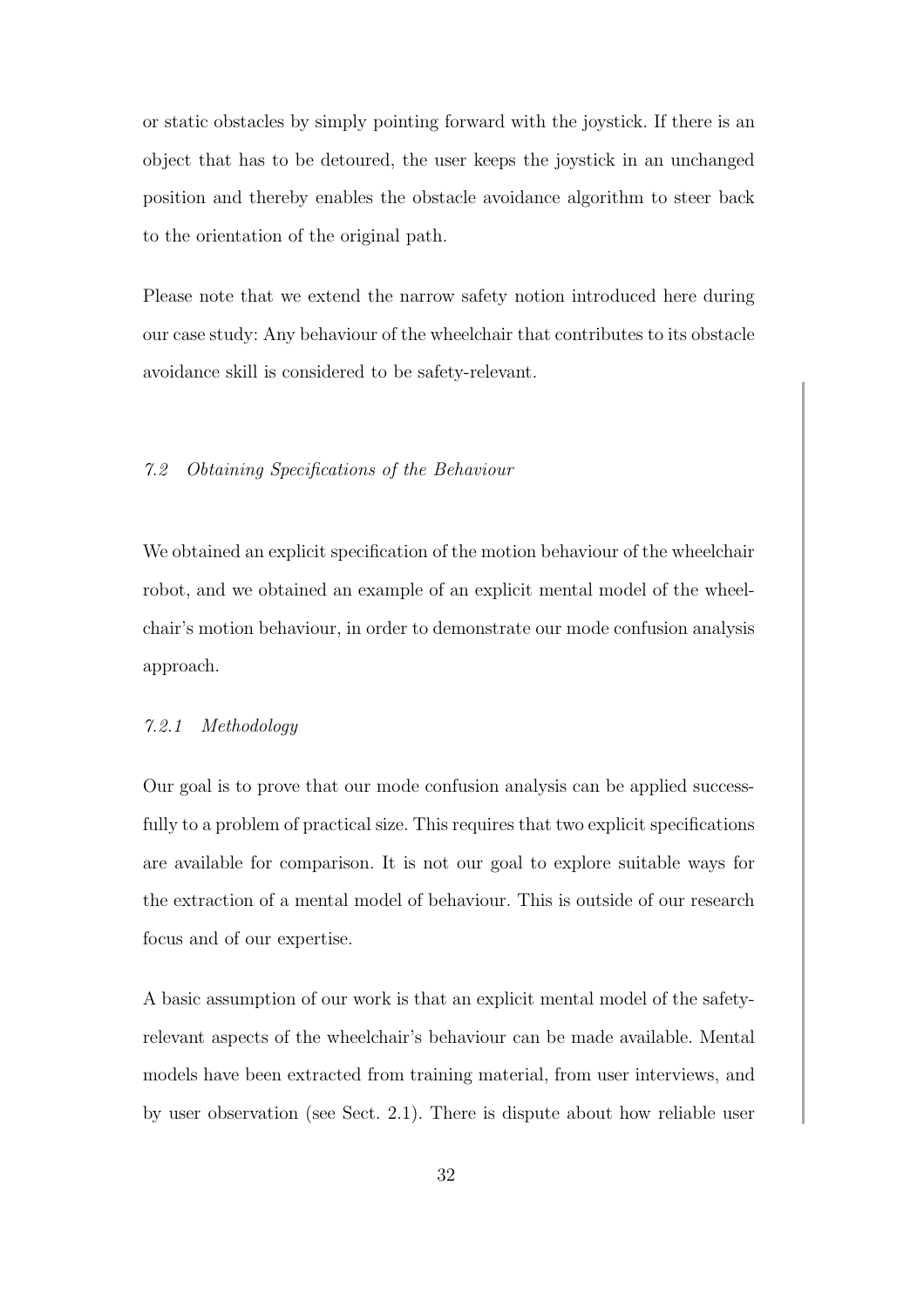observations are, in particular (see, e.g., [4]). Even in a user interview, one has to take into account that the user may actually believe in one thing, but act in a different manner [3]. Solutions to such difficulties are outside the focus of our work.

We selected a simple way of obtaining an example of a mental model of behaviour. It is sufficient to prove the feasibility of our approach under the above assumption. We performed a naive user interview. The resulting explicit description probably does not match exactly the actual model of the user. Furthermore, the user interviewed is an expert user. This prevents us from detecting mode confusion problems that are specific to novice users. Nevertheless, we believe that the resulting explicit model has sufficient resemblance to an actual mental model to prove the feasibility of our approach. In addition, we think that the insights from the example analysis are still of value to a designer of an automated wheelchair, despite some limitations.

#### 7.2.2 The Events

The relevant events are obvious for the wheelchair. The basic assumption from Sect. 3.2 above therefore is satisfied that there is a general consensus about the events. There is a number of variables of the technical system visible to the user in a black-box view. These are the position of the joystick, the actual status of the wheelchair motors, the orientation of the wheelchair in the initial inertial system, the locations of obstacles, and the current command to the wheelchair motorics. We therefore specified events in CSP that denote a change in one of the variables.

The safety-relevant abstractions of the events required a little more work,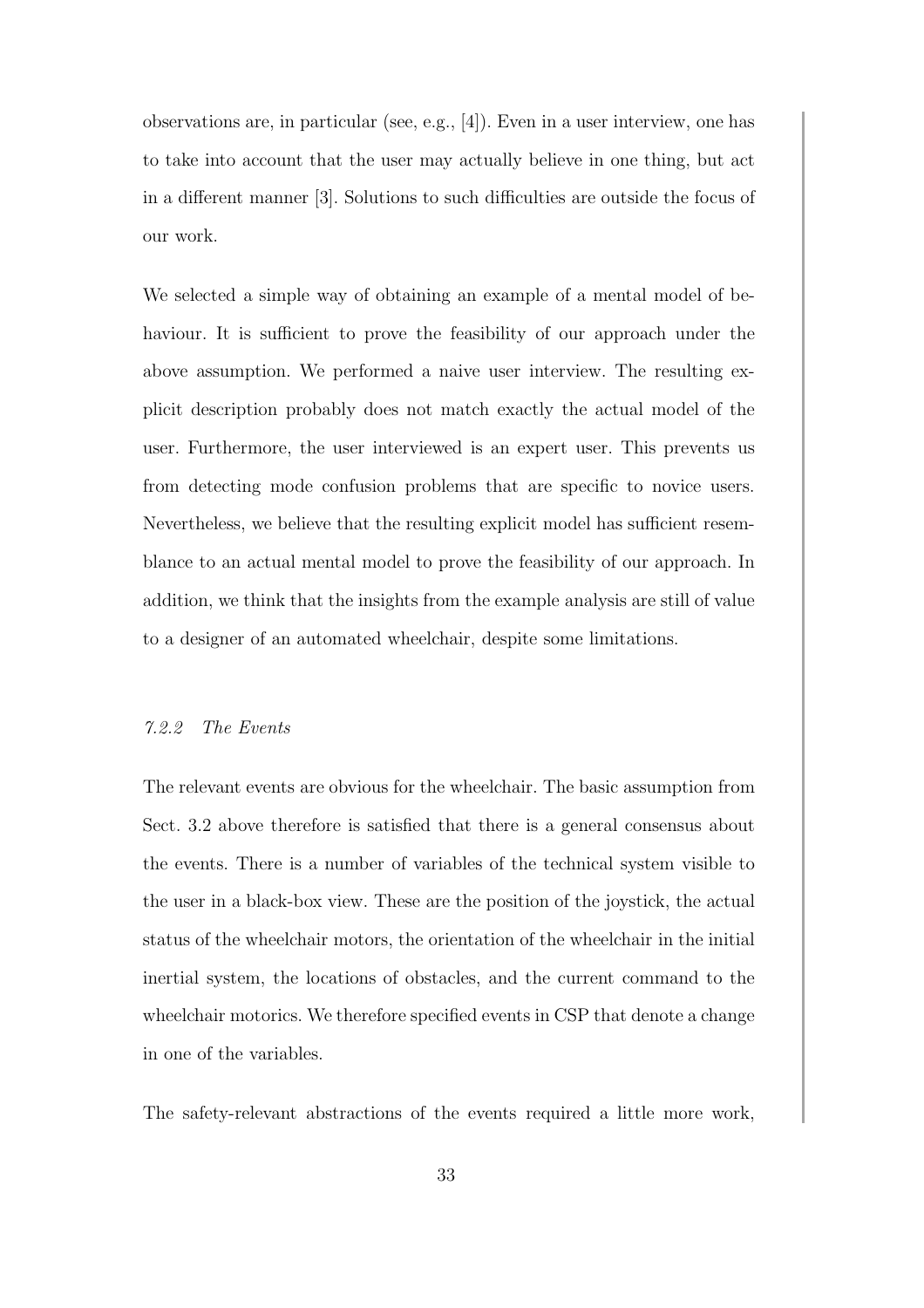but it was straightforward. First, we documented explicitly for the detailed data types that describe measured values and motor commands, which properties are safety-relevant. We then replaced the detailed data types by suitably abstracted ones. The latter only have two to three or sometimes four distinct values instead of some integer ranges. For example, we abstracted an integer-valued speed command range between  $-42 \text{ cm/s}$  and 84 cm/s to the three values standStill, slowSpeed, and fastSpeed. They cover all distinct safety-relevant cases. We do not even distinguish between forward and backward driving, since the setting turned out to be symmetrical with this respect.

The most difficult abstraction was that of the virtual map of the obstacle situation. We kept only the closest obstacle on the current path of the wheelchair. An object in the surrounding is a relevant obstacle if driving further on the current path would cause some part of the wheelchair to collide with the object. We describe the position of the obstacle relative to the wheelchair by a potential wheelchair path and a distance. The path is defined by the steering angle that would be necessary for a collision of the centre of the wheelchair's front axle with the obstacle. The distance is the travel distance before impact. Since we are not interested in the distance as such, we abstract it to the corresponding criticality with respect to the current wheelchair speed: if the obstacle is far away, the required action is less demanding than it is if the obstacle is close.

# 7.2.3 Obtaining an Example Mental Model of the Behaviour

We "interviewed" a user who has built a mental model of the wheelchair robot through extensive use: the second author of this article. Even though he has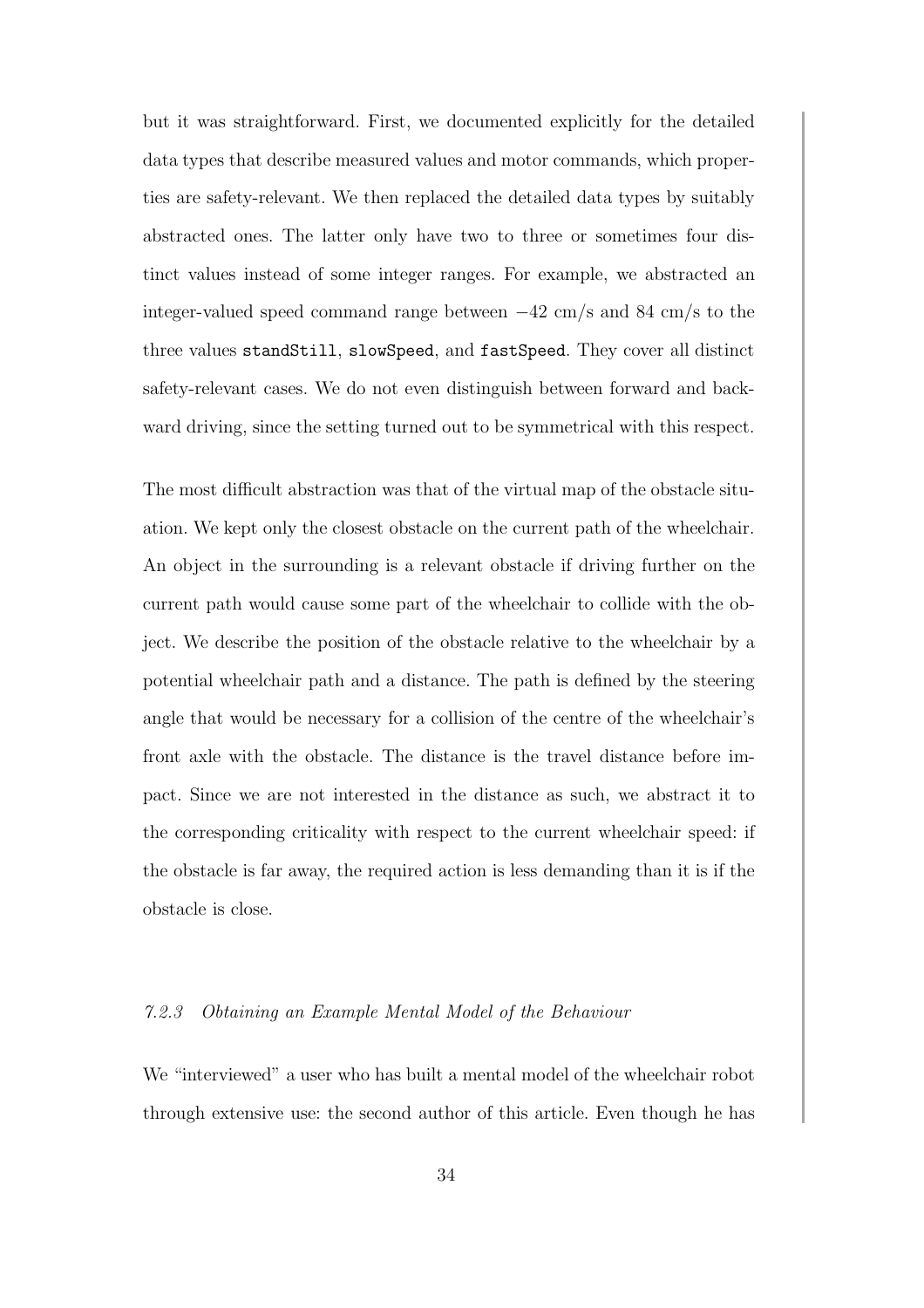seen the source code of the software, he definitely does not use this knowledge while driving. Instead, he has built his own, intuitive, black-box mental model. This model is much easier to use for quick decisions. It also turned out that it is structured differently than the technical system. In addition, the user interviewed can express himself in CSP directly. This saved us from conducting a standard user interview for this research.

However, we conducted several interviews with different kinds of users for other purposes. We tried to optimize the different skills of the wheelchair such as obstacle avoidance, turning on the spot, etc. For this, we also experimented with wheelchair novices such as visitors and students.

# 7.2.4 Obtaining the Requirements Specification of the Behaviour

We extracted the CSP requirements specification of the behaviour of the wheelchair robot through "reverse engineering" from the source code. Unfortunately, no requirements document existed before this. (Of course, we did this only after we specified the mental model, in order not to spoil the latter by a fresh and close impression of the code.) The CSP specification is close to the source code. We restricted it to those parts related to motion. The rather complex sensor software is included at a high level of abstraction only.

The technical system is split into three parts: the input devices, the software, and the output devices. This separation is not present in the mental model. The mental model sees the entire technical system as a single black box.

The driver software of the sonar system provides "virtual sensors" [40]. They allow the other software to inspect a virtual map of the obstacle situation.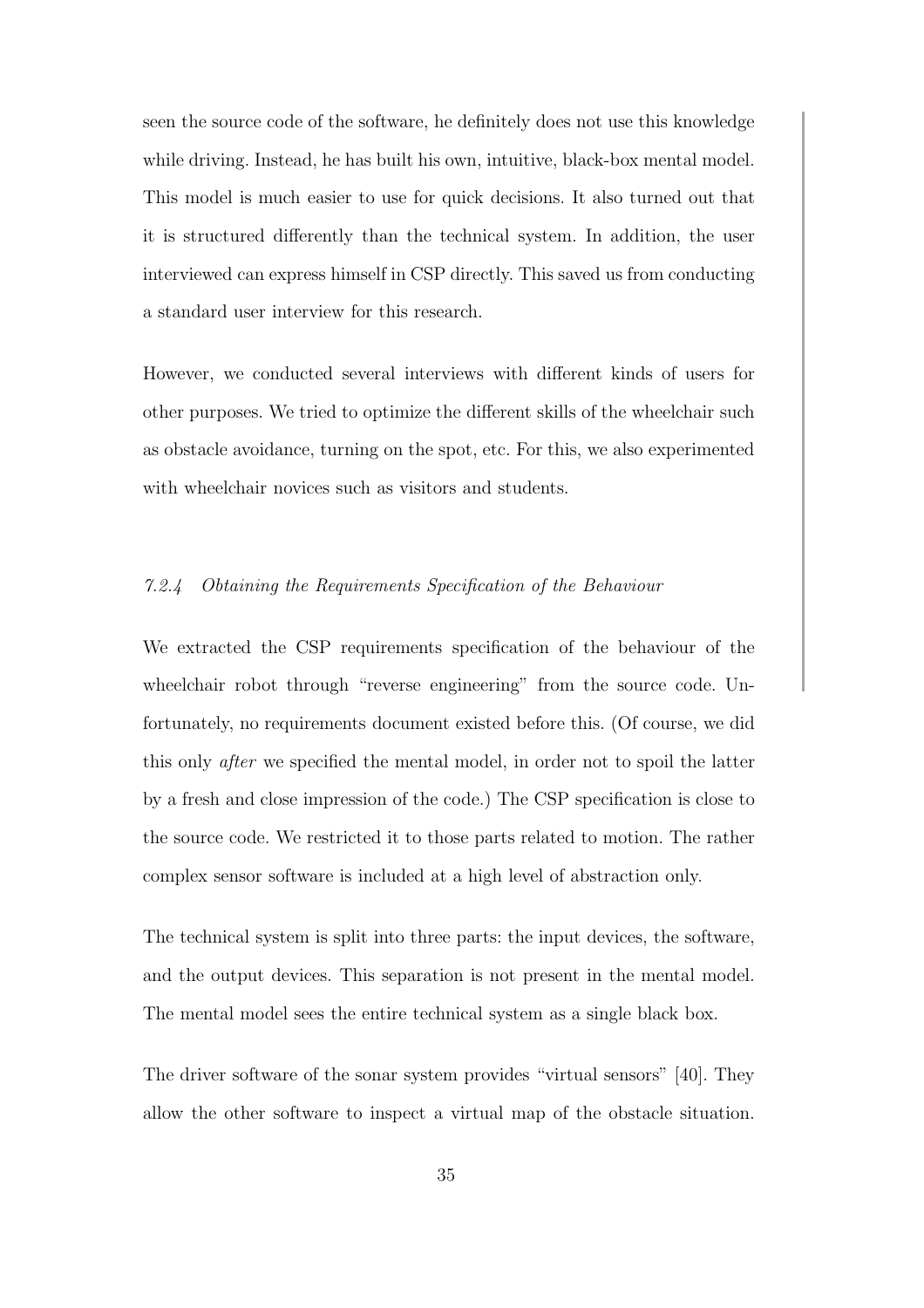This design structure of Rolland helped a lot for the specification of the requirements of the input devices. The mapping of physical obstacle locations to the software's input variables became a nearly trivial mapping because of this.

The safety-relevant abstraction of the behaviour is rather similar to the detailed specification. Mostly, the parameters of the detailed events were replaced by the simpler parameters of the abstracted events. All motion-related behaviour is potentially safety-relevant. Accordingly, the mental model of the safety-relevant part of the behaviour is rather similar to its detailed version, too. But with other applications, more simplifications might be possible and necessary.

# 7.2.5 Overview of CSP Specifications

There are the four specifications in CSP. We have versions for the technical system and for the mental model, both subdivided into a detailed version and an abstracted version. They partially share the definitions of events and types as appropriate. Ultimately, we combine them for a refinement check of the detailed descriptions on the one hand, and for an automated refinement check of the safety-relevant abstractions on the other hand. As expected, an automated refinement check at the detailed level is not possible since the state space is way too large.

The user's mental model of the behaviour of the wheelchair's obstacle avoidance module is specified by four major CSP processes: a "halt" process entered whenever the joystick is in neutral position, a "user controlled" process for user controlled driving, an "avoid" process for the obstacle avoidance skill of the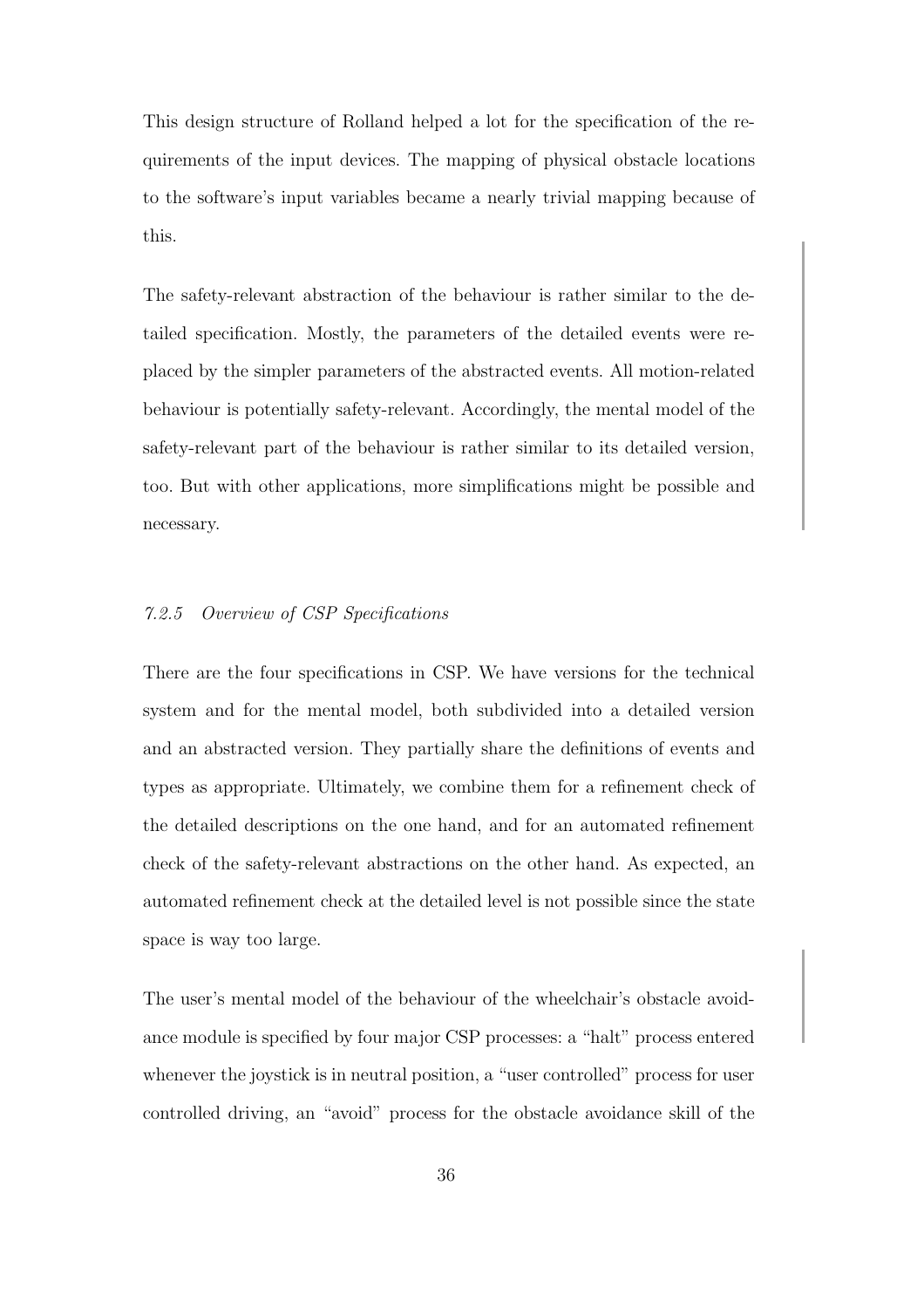

Fig. 5. The user's mental model of the behaviour of the wheelchair represented by four CSP processes.

wheelchair, and a "steer-back" process in which the wheelchair automatically returns to the original driving direction after an obstacle avoidance manoeuvre has been completed. Figure 5 shows the processes and the transitions among them.

The structure of the specification of the wheelchair behaviour requirements is different from that of the mental model. The specification of the wheelchair behaviour requirements REQ is the composition of the requirements on the technical system SYSREQ and of the requirements on its environment NATREQ. SYSREQ in turn is a composition of the input device requirements IN, the software requirements SOF, and the output device requirements OUT. SOF performs an infinite loop of reading sensors, choosing the appropriate software routine, processing the input, and setting the actuators. In contrast, the specification of the mental model of the behaviour of the wheelchair REQ M is the composition of the mental model of the behaviour of the technical system SYSREQ M and of the mental model of the behaviour of its environment NATREQ M. SYSREQ M performs a loop of perception, calculation, and acting. There are no separate input/output relations, and the detailed structure of SYSREQ M is also quite different from that of SOF. For each of the above, the structure of the detailed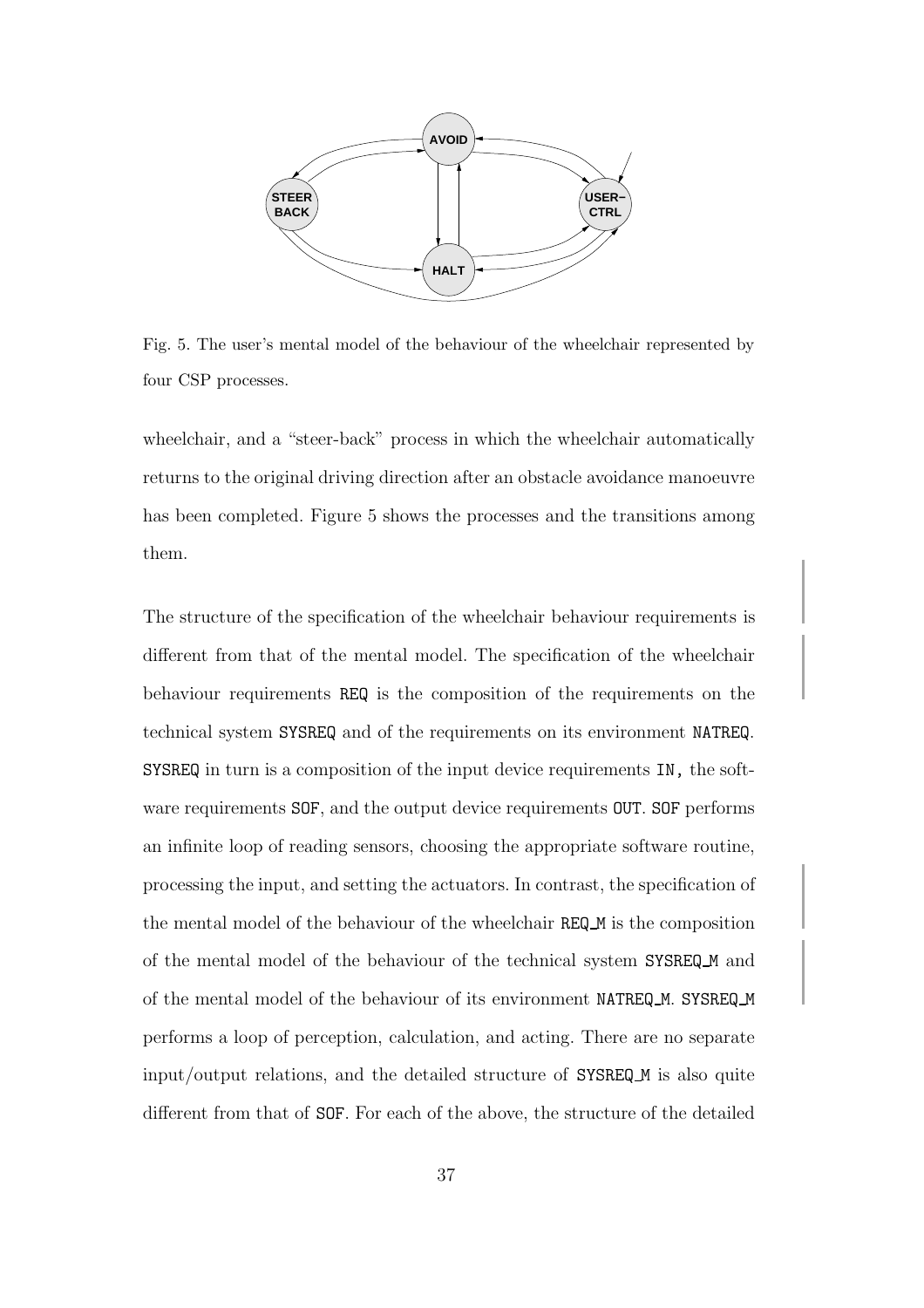and of the abstracted specifications are identical.

The size of both safety-relevant abstractions together is about 1400 lines of commented CSP specification, or about 720 lines of pure CSP specification. The specification is available from us on request.

# 7.3 Mode Confusion Detected During Modelling

Our rigorous modelling process already revealed a first mode confusion problem:

## Mode Confusion Due to Imperfect Vision

The user's vision is more restricted than one would think. We found out when we had to specify the user's senses SENSE explicitly. SENSE does a direct one-to-one mapping of monitored events to mental monitored events mostly (with some delay). But the explicit modelling made it obvious that there is one exception. The user cannot see obstacles behind his back. Of course, this is already a problem when driving backward. But they are likely to obstruct forward paths, too: when driving a curve, the back of the wheelchair swerves out to the side and may hit obstacles which are nearby alongside the wheelchair, but behind the user's head. The wheelchair robot will notice the danger, activate the obstacle avoidance skill, and change the motion into a safe one. The user will not notice the mode change, and he or she will be surprised. This is the reason why driving backward has the exactly same problems as driving forward. (It therefore can be ignored in our abstraction out of symmetry considerations.)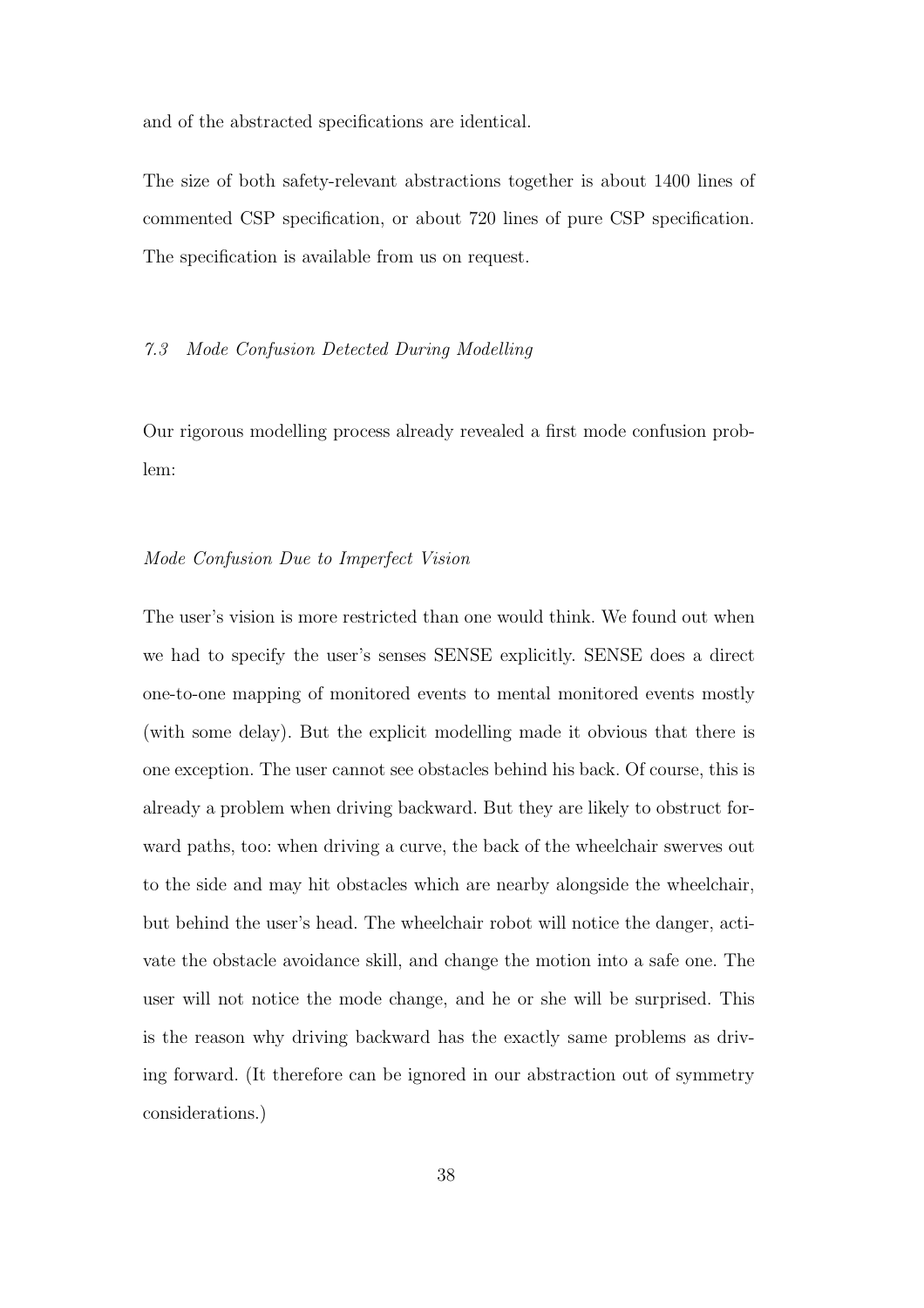In our classification, the problem found is one arising from an incorrect observation of the environment by the user.

This mode confusion problem can be resolved by adding a feedback light to the user interface. It is on when the system is in the "avoid" or "steer-back" software routine.

#### 7.4 Mode Confusions Detected by Model Checking

An automated analysis detected two mode confusion problems which were new to us. This happened despite the second author knows the wheelchair robot well, even its more obscure properties. Additionally, the automated analysis detected all expected mode confusion problems.

# Mode Confusion Due to Fast and Slow Senses

The first new mode confusion problem occurs when the different senses of the user work at different speeds. The relation  $SENSE<sub>SAFE</sub>$  translates monitored events to mental monitored events. In a first version, we specified this translation independently for each of the user's senses (vision, tactile, motiondetection). This is realistic, since the organ of equilibrium can take some time before detecting a slow turning, and since the user might not see an obstacle in a complex surrounding immediately. These delays need not be correlated. And the joystick position is felt practically without delay by the user.

The automated model-checking tool FDR [35] detected a violation of the refinement property resulting from this. Figure 6 shows one of the generated counter-examples. Initially, the wheelchair does not move. The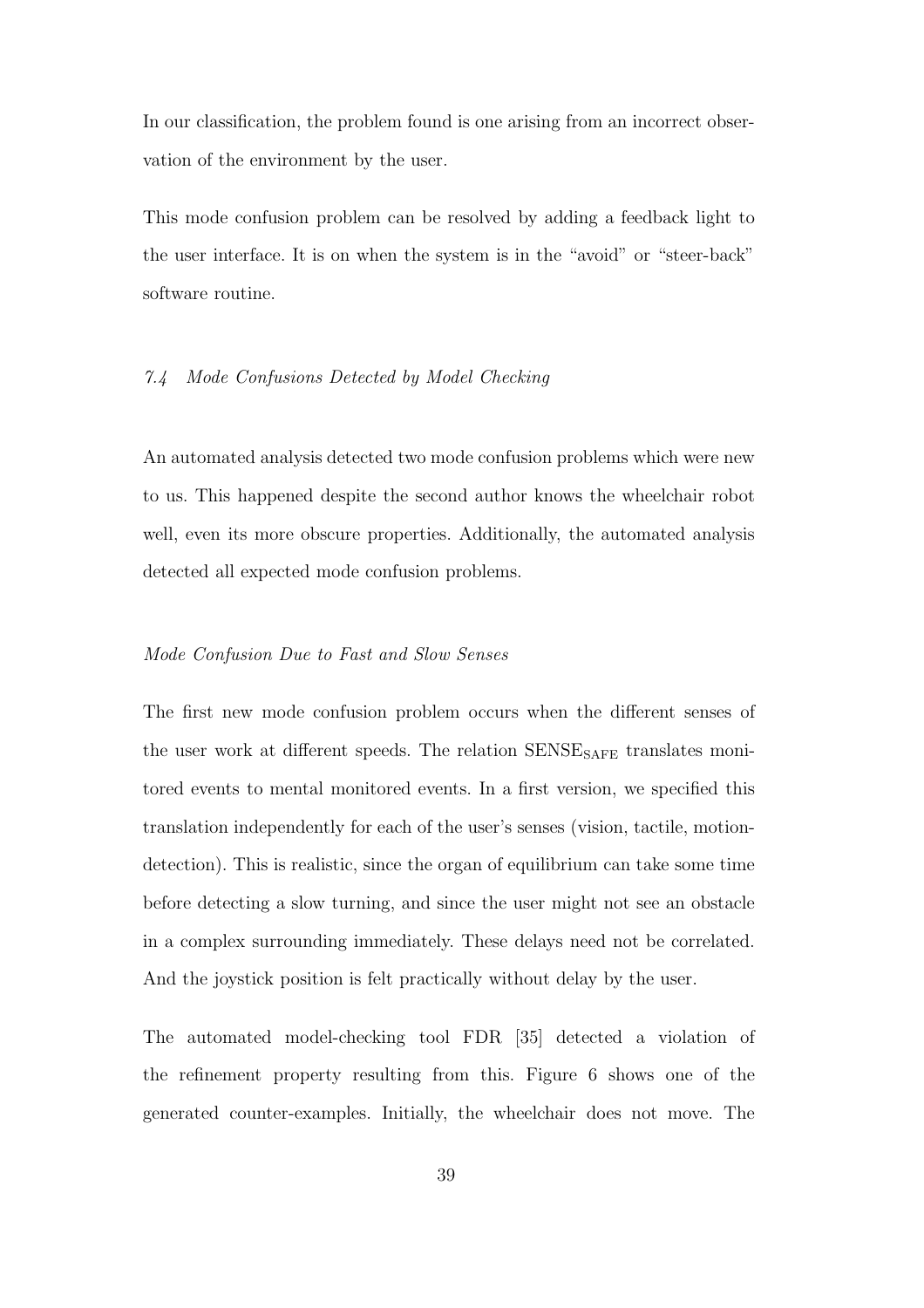SENSE\_M\_SAFE(REQ\_M\_SAFE):

performs:

<mmJoystickCommand.100.straight>

then accepts:

{mcMotorsCommand.fastSpeed.straight}

SENSE\_SAFE(REQ\_SAFE):

performs:

<mmJoystickCommand.100.straight,

mmJoystickCommand.100.right>

This proves that  $SENSE_{SAFE}^{M}(REQ_{SAFE}^{M}) \not\sqsubseteq_F SENSE_{SAFE}(REQ_{SAFE})$ , i.e.,

that the perceived reality is not an implementation of the mental model.

Fig. 6. Counterexample by FDR proving the mode confusion due to fast and slow senses.

user then fully tilts the joystick forward. Shortly after that, the user points the joystick to the right. The user expects to feel the acceleration (mcMotorsCommand.fastSpeed.straight) of the forward command after issuing it. Instead, the user has time to issue another command while he or she cannot feel any reaction of the wheelchair. This is a mode confusion. FDR allows to investigate the cause by inspecting the traces of the CSP sub-processes from which SENSE\_SAFE(REQ\_SAFE) is composed. The wheelchair indeed reacts as expected, but the user's senses delay the perception of the reaction. In practise, the situation is not really grave. Human senses are sufficiently fast to clear up any such confusions before driving at 6 km/h becomes difficult. Nevertheless, the tool correctly pointed out that in principle there is a problem.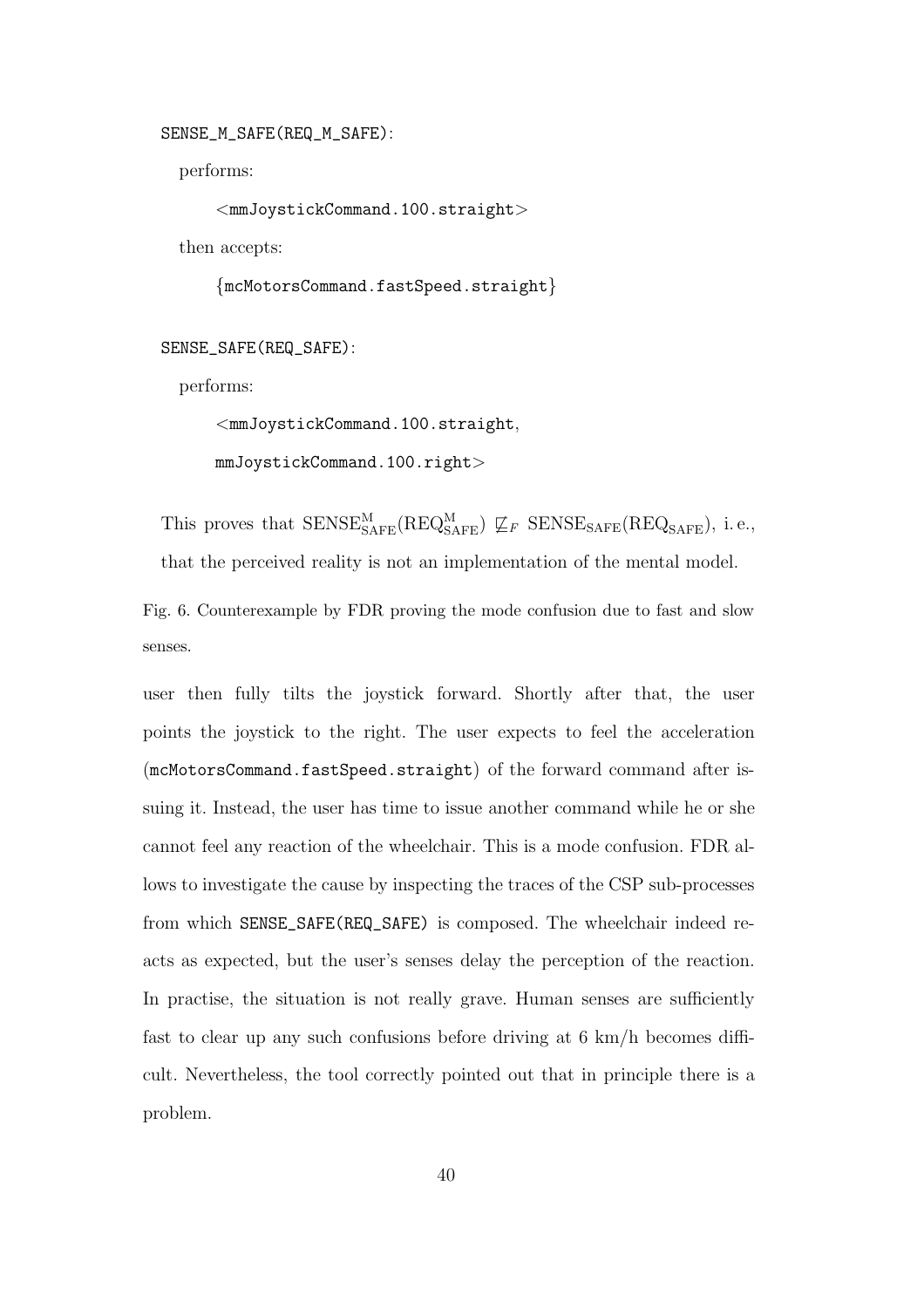In our classification, the problem found is one arising from an incorrect observation of the system by the user.

Really resolving this mode confusion is hard. In principle, we can educate the user about the timing problems. But the mental model will become much more non-deterministic. Strongly non-deterministic mental models are hard to handle for the user. They can easily go beyond his or her mental processing capabilities. This leads to mode confusion problems because of incorrect processing. The most viable solution is to keep the timing of the system so slow that we can make the explicit assumption that the user's senses will not delay events noticeably. This was what we did in our case.

The mode confusion problem found will occur in most shared-control systems. It occurs if the user uses different senses, and if these can have different delays for perception. With this respect, a complex visual scene can already count as being perceived by different senses, like the collection of aircraft cockpit panels.

#### Mode Confusion Due to Wrong Knowledge About the Halting Wheelchair

The second mode confusion problem revealed by the FDR tool is caused by an erroneous simplification of the acquired mental model by the user. Rushby denotes this process of irregularly generalising often used knowledge as inferential simplification [5]. The user simplified his model of the behaviour of the "halt" routine (see above) such that the wheelchair was assumed to re-set the steering angle to its initial "straight" position whenever the intended user speed was set to zero. As a consequence, according to this mental model the wheelchair could not change its steering to a value other than straight when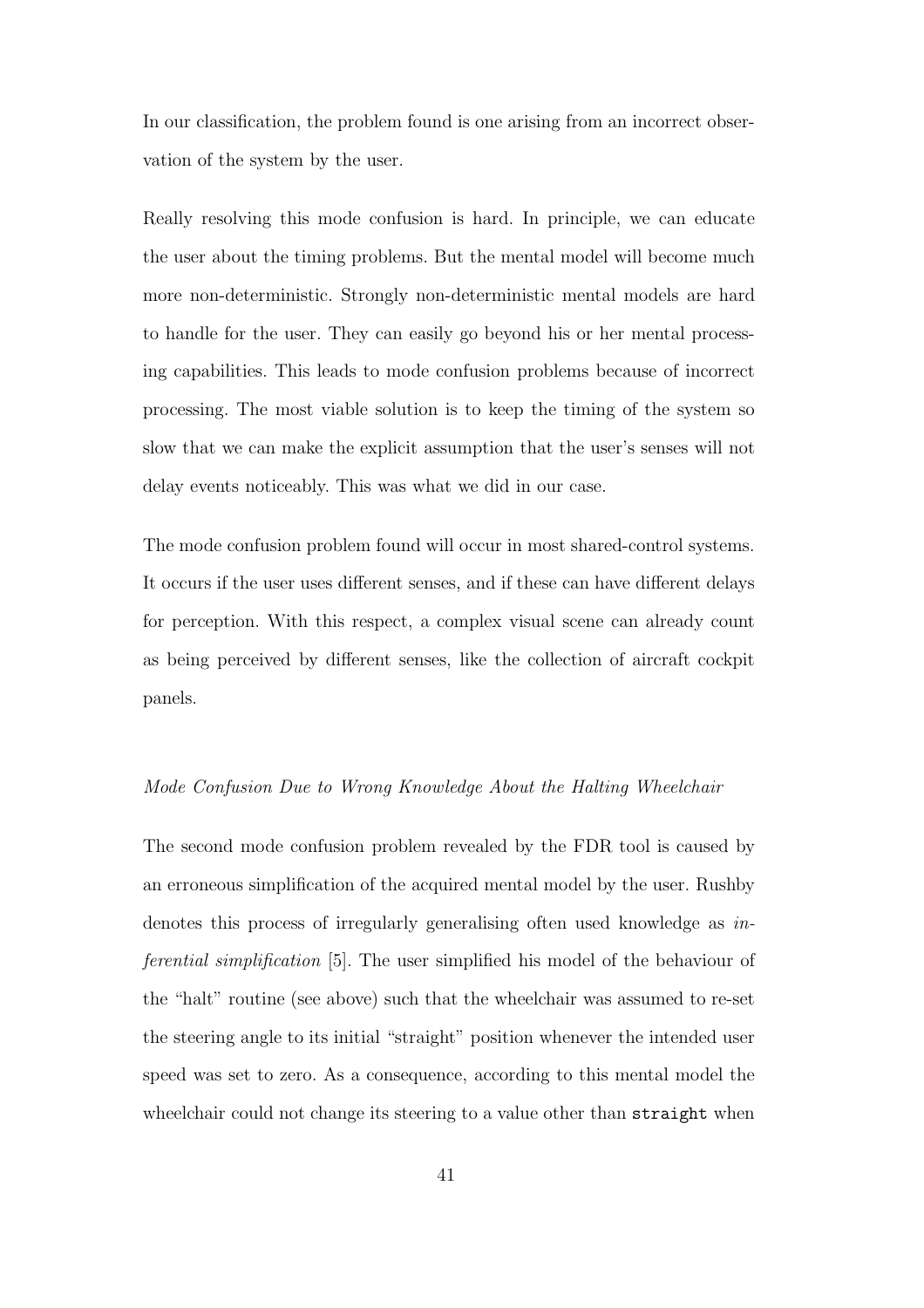SENSE\_M\_SAFE(REQ\_M\_SAFE):

performs:

<mmJoystickCommand.0.right>

then accepts:

{mcMotorsCommand.standStill.straight}

SENSE\_SAFE(REQ\_SAFE):

performs:

<mmJoystickCommand.0.right,

mcMotorsCommand.standStill.right>

This proves that  $SENSE_{SAFE}^{M}(REQ_{SAFE}^{M}) \not\sqsubseteq_F SENSE_{SAFE}(REQ_{SAFE})$ , i.e., that the perceived reality is not an implementation of the mental model.

Fig. 7. Counterexample by FDR proving the mode confusion in the "halt" routine. standing still. But the technical system allows this.

The FDR tool reported the refinement violation shown in Fig. 7: the user intends to steer to the right while the wheelchair stands still. Both, the perceived reality as well as the mental model of the reality engage in the corresponding mental monitored event mmJoystickCommand.0.right. The technical system correctly maps this joystick command to the corresponding motor command mcMotorsCommand.standStill.right. Due to the inferential simplification mentioned above, the mental model refuses to engage in this event, it only accepts mcMotorsCommand.standStill.straight here.

Please note that this mode confusion is safety-relevant: if the user's mental model does not allow to change the steering angle during a standstill, the user might lose track of the automation behaviour: consider a situation in which it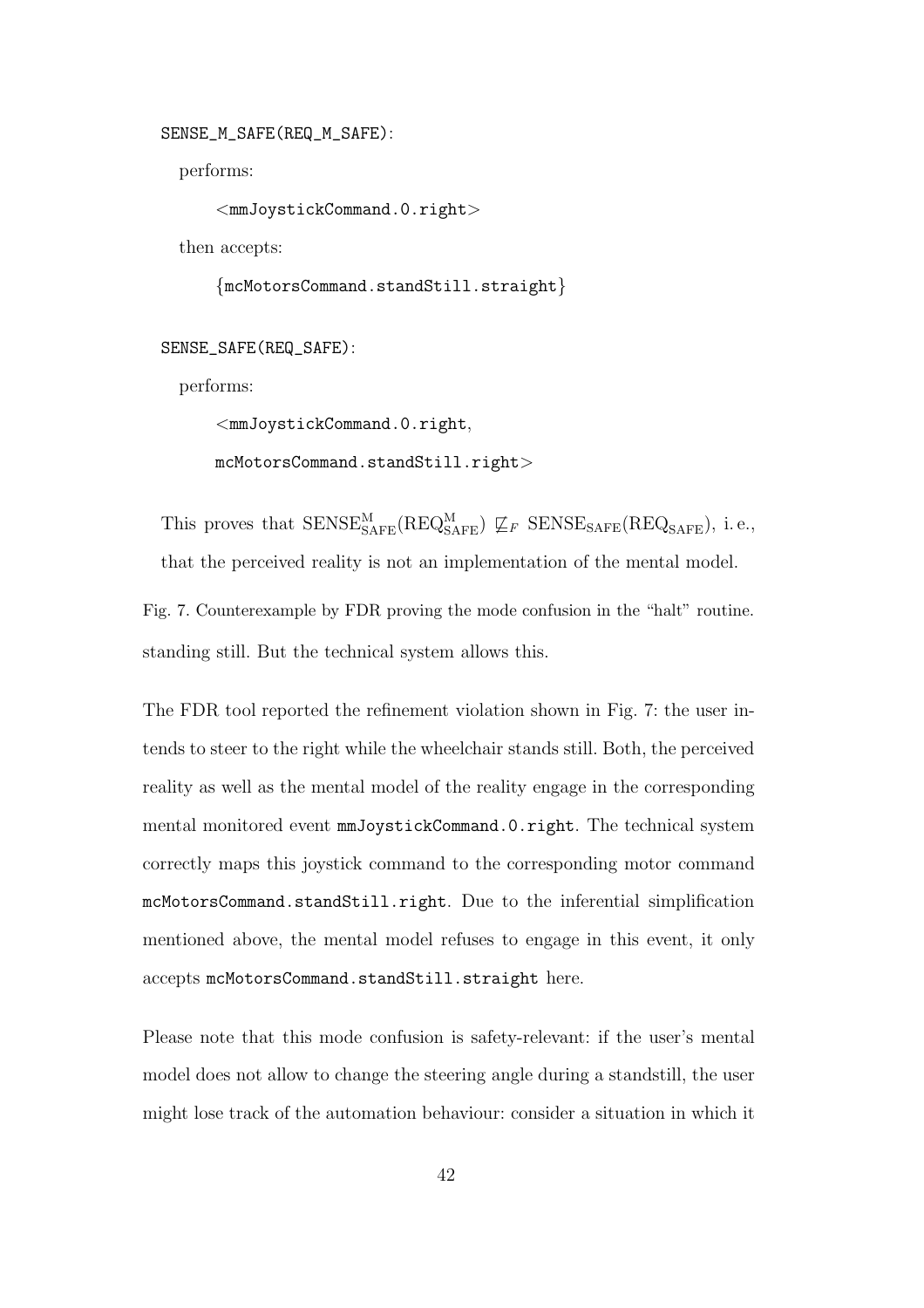is necessary to set the steering angle to its maximum value on either side to avoid a certain object in front of the wheelchair. If your mental model refuses to steer while standing still, you might not be able to set the steering angle soon enough while driving. This is because the curve radius increases when you steer while you are already driving (even at a very low speed level). Therefore, this mode confusion may decide about whether or not it is possible to pass an obstacle, and is thus safety-relevant.

In our classification, this mode confusion results from incorrect knowledge of the user about the system caused by an erroneous inferential simplification.

We resolved this mode confusion by refreshing the second author's knowledge about the "halt" routine: The corrected version of his mental model allows to change the steering angle while the wheelchair is in a standstill. This enhanced version of the mental model is used in the following.

#### Detecting the Known Mode Confusion

The automated analysis also detected the mode confusion problem which we already found during modelling. We specified the user's senses in nonmatching versions for reality and for the mental model of it. The mental model  $\text{SENSE}_{\text{SAFE, ideal}}^{\text{M}}$  maps all physical events to mental events perfectly. The reality SENSE<sub>SAFE</sub>, however, may replace the visual perception of the closest obstacle by a less critical one.

The model-checking tool generated example traces for a mode confusion situation (Fig. 8 shows one of them). The wheelchair appears to change its motion behaviour without a cause. In the beginning, the user fully tilts the joystick to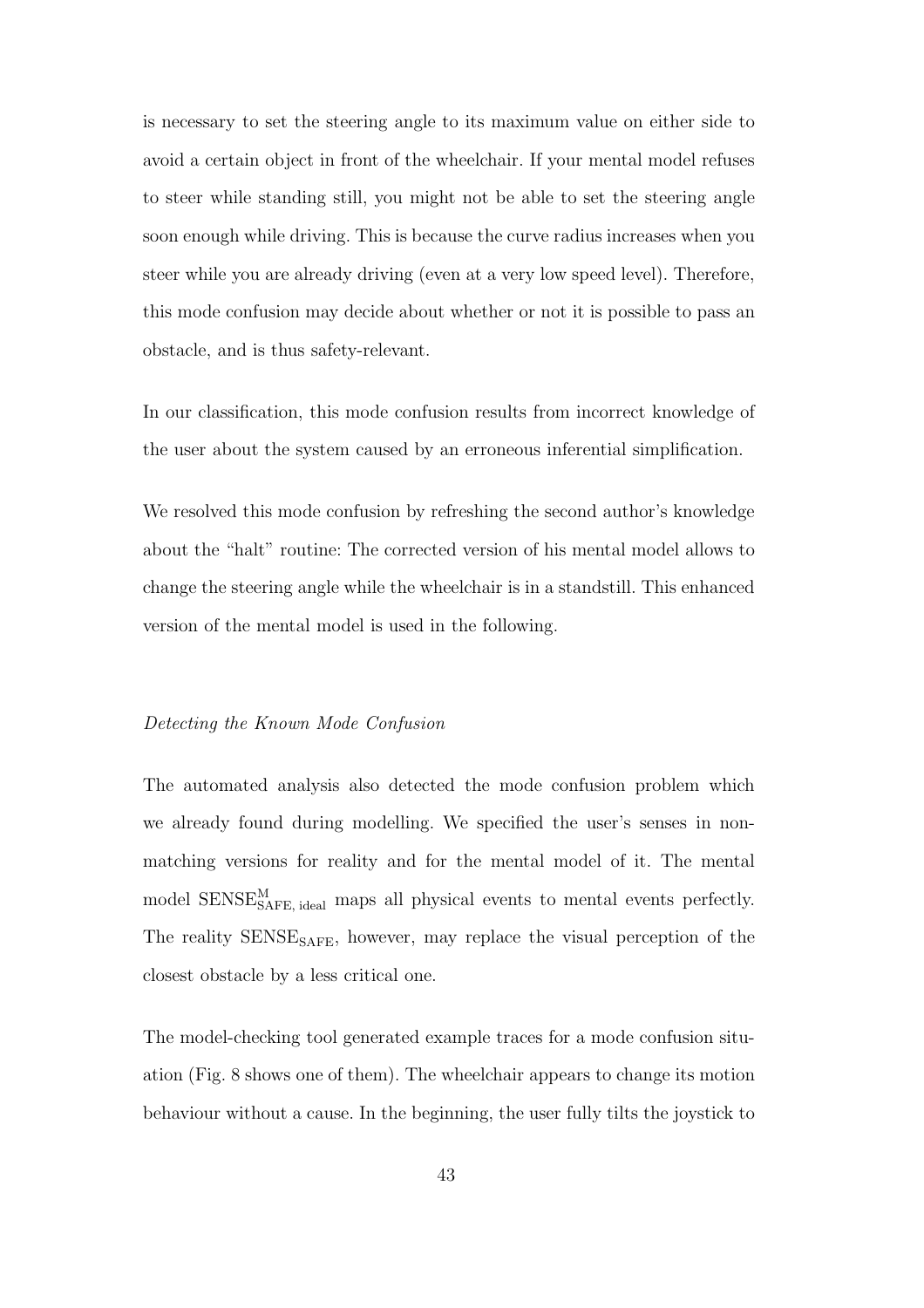SENSE\_M\_SAFE\_IDEAL(REQ\_M\_SAFE):

performs:

<mmJoystickCommand.100.right,

mcMotorsCommand.fastSpeed.right,

mmObsLocChange.left.nonCriticalDist>

then accepts:

{mcMotorsCommand.fastSpeed.right}

SENSE\_SAFE(REQ\_SAFE):

performs:

<mmJoystickCommand.100.right, mcMotorsCommand.fastSpeed.right, mmObsLocChange.left.nonCriticalDist, mcMotorsCommand.standStill.right>

This proves that  $\text{SENSE}_{\text{SAFE, ideal}}^{\text{M}}(\text{REQ}_{\text{SAFE}}^{\text{M}}) \not\sqsubseteq_{F} \text{SENSE}_{\text{SAFE}}(\text{REQ}_{\text{SAFE}})$ , i. e., that the perceived reality is not an implementation of the mental model. Fig. 8. Counterexample by FDR proving the mode confusion due to imperfect vision. forward right. The wheelchair accordingly moves in a right curve at full speed. The user then sees an obstacle on the path. It is a bit to the left of the middle of the path, and still at a non-critical distance. Suddenly, the wheelchair brakes to a stand-still. The cause for the braking action is a second, much closer obstacle on the path which is out of the user's vision. The user is confused. He thinks the wheelchair is in the user control mode, while in reality it is in the avoid mode. He cannot explain this behaviour as long as he assumes that his vision is perfect. Therefore the failures refinement check fails and produces this counter-example.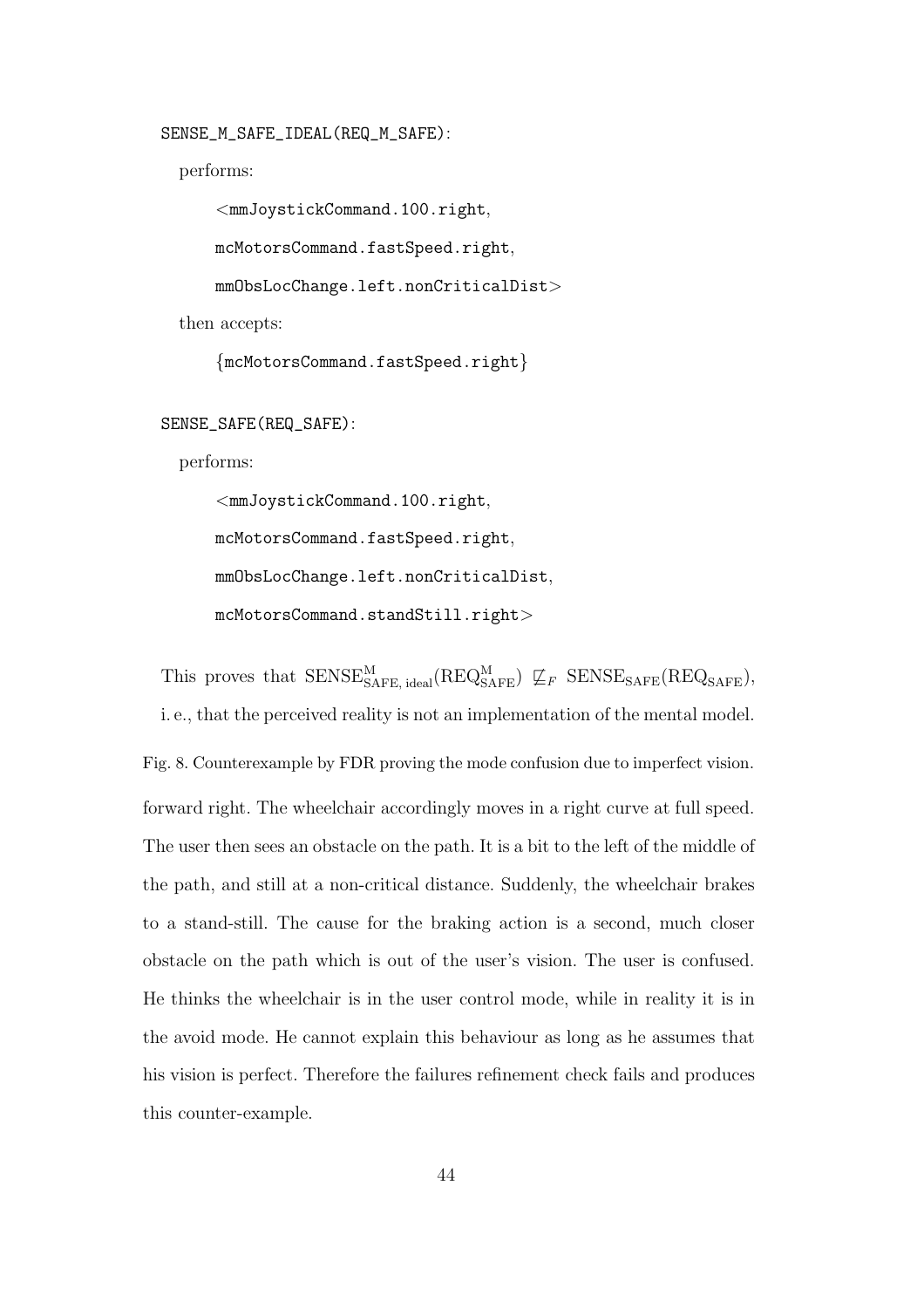In our classification, such a mode confusion arises from an incorrect observation of the environment: the "wrong" obstacle is assumed to be the closest obstacle.

We resolved the mode confusion by updating the user's knowledge about his senses: we replaced  $\text{SENSE}_{\text{SAFE, ideal}}^{\text{M}}$  by  $\text{SENSE}_{\text{SAFE}}^{\text{M}}$ . The latter mental model of the senses includes the restricted vision and is identical to the physical senses  $SENSE<sub>SAFE</sub>$ .

The above mode confusion is very common in manned robotics: the human driver of the robot (here: the wheelchair) is not correctly aware of the obstacle situation in the surrounding of the robot. As a consequence, the user is surprised if the automation intervenes where there seems to be no reason for such an intervention. Or, vice versa, the user cannot track the automation's behaviour if it does not intervene while the user expects it should do so.

#### Proving the Absence of Further Mode Confusions

The automated analysis proved the absence of further mode confusions after we resolved the above problems as described. The model-checking tool investigated all traces of events theoretically possible and thereby conducted a mathematical proof by exhaustive enumeration. Of course, the proof holds only for the mental model of this specific user, and only as long as the actual mental model does not change. The expanded transition graphs to be explored during one of the refinement checks are in the order of 100,000 states and 300,000 transitions.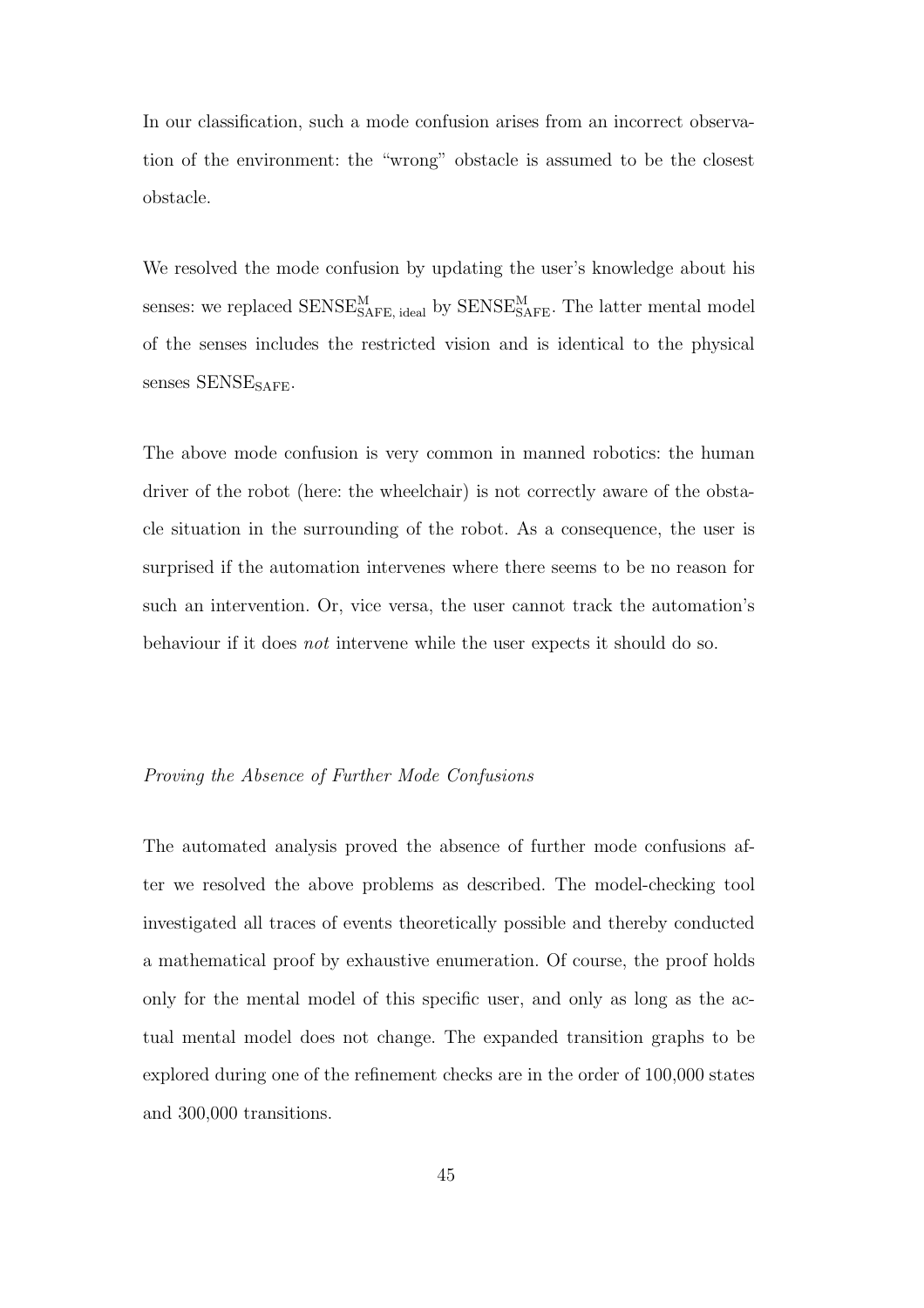#### 8 Summary

We present a rigorous way of modelling the user and the machine in a sharedcontrol system. This enables us to propose precise definitions of "mode" and "mode confusion" for safety-critical systems. We then validate these definitions against the informal notions in the literature. Our definition is an improvement with two respects: First, it "sharpens" the relation between the two models involved. We demonstrate that a mathematically weaker relation is sufficient to avoid automation surprises. Instead of an equivalence relation, a specification/implementation relation is sufficient. Second, our definition adds precision to many details. For example, an abstraction step from states to modes is necessary, and one must consider a possibly incorrect observation of the environment by the user.

A new classification of mode confusions by cause is another result of our definitions. It leads to a number of design recommendations for shared-control systems which help to avoid mode confusion problems.

Our approach supports the automated detection of remaining mode confusion problems. A tool to model-check our specific specification/implementation relation exists. We demonstrated our approach practically by applying it to a wheelchair robot. Our rigorous modelling process already revealed a mode confusion problem. Our automated analysis detected two other mode confusion problems, which were new to us. We then could resolve these problems.

The automated detection is obviously restricted to a particular instance of a mental model of behaviour that has been extracted. The success of reducing mode confusion potential in this way therefore depends on the suitable selec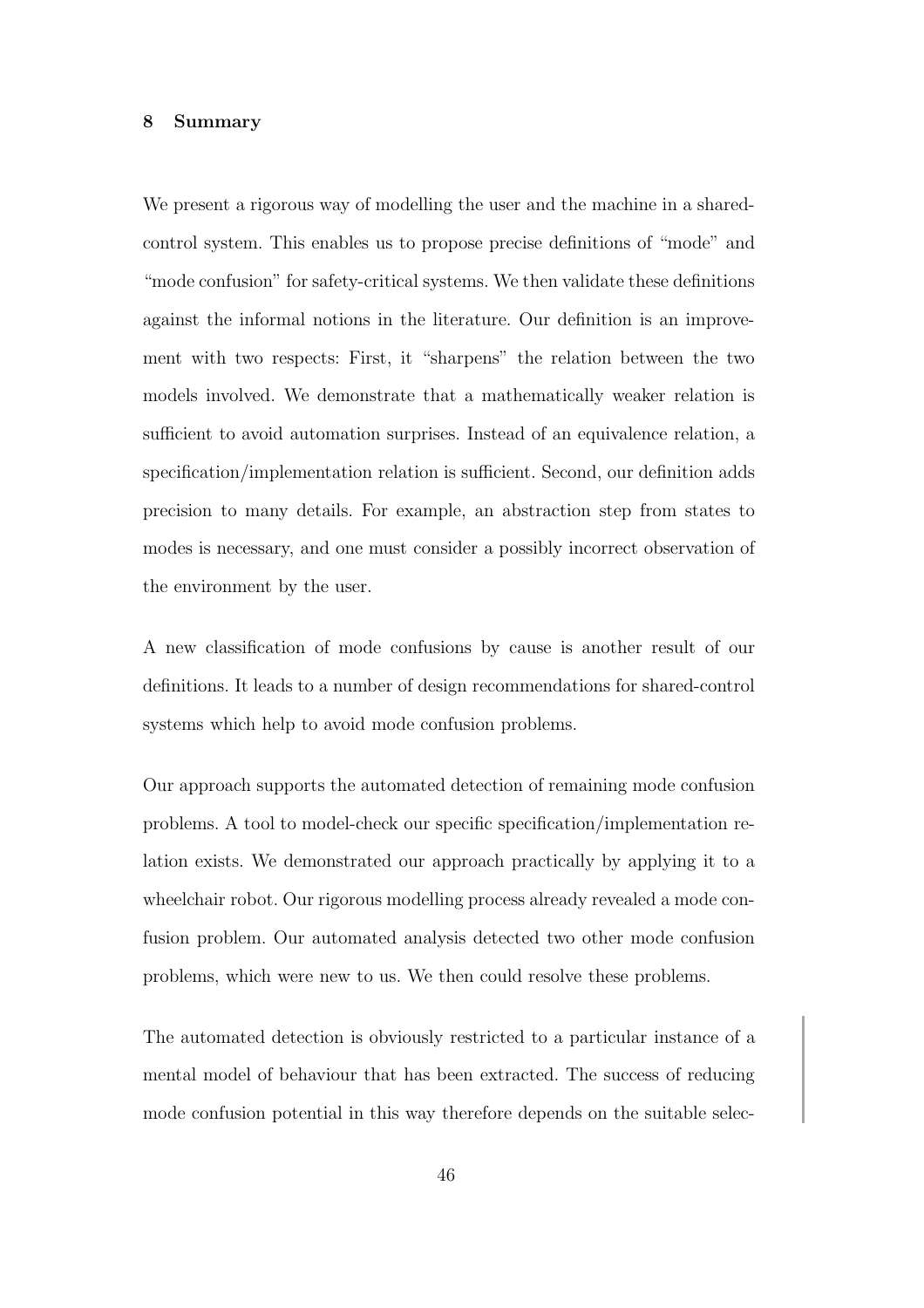tion of one or more typical users. It also requires that sufficiently accurate methods are available for extracting a mental model by a user interview or by user observation. As an exception, a mental model derived from training material will be relevant for most users of a safety-critical system without further effort.

If one had applied our recommendations already while building the automated wheelchair, it would have been easier to use. One should have kept an up-todate requirements document, with a separate section on the safety-relevant behaviour. This could have prevented the above problem with the "halt" process. One also should have made the display show which part of the wheelchair is about to collide with an obstacle. This could have prevented confusion because of the user's insufficient lateral obstacle observation abilities.

Our work lends itself to extension into at least two directions. First, we can apply our recommendations while building a new system. Second, the notions of mode and mode confusion need not be restricted to safety-critical systems, e. g., aviation and robotics. Elsewhere [37,38], we investigate the telephony domain. There, we find that a considerable number of so-called feature interactions are also shared-control mode confusions, and we transfer and adapt the measures against mode confusions from safety-critical systems to telephony.

# A Detailed Comparison of Our Definition Against Other's Notions of Mode Confusion

We now provide the detailed comparison for the discussion in Sect. 6. We check whether our definitions of mode and of mode confusion indeed cover the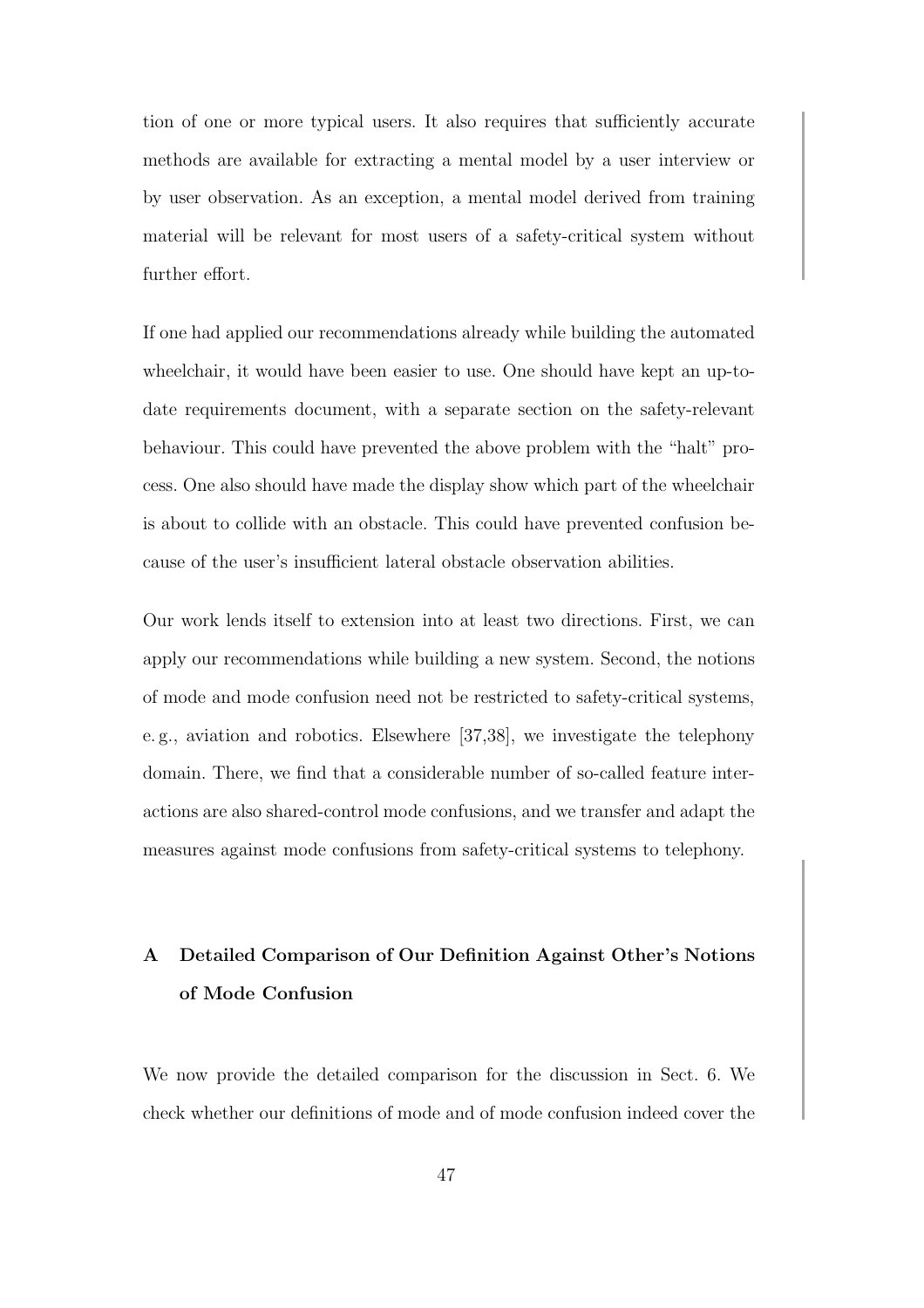informal notions in the literature.

- Thimbleby [16] defines a mode to be a "mathematical function mapping commands to their meanings within the system". This is consistent with a mode being a potential future behaviour. Thimbleby does not deal with the mode confusion problem.
- Doherty [15, pp. 118] finds that any treatment of mode must be based on a user-relevant abstraction, because there will be sequences of input actions which can distinguish between virtually all states. This avoids treating all states as separate modes. This argument supports our choice of a mandatory abstraction function. Doherty defines modes as partitions of the state-space. A mode formally relates a trace of input actions to an outcome. This again is consistent with a mode being a potential future behaviour. Doherty has no explicit notion of mode confusion.
- Sarter & Woods [11] have no explicit definition of mode. Concerning mode confusion, they refer to Norman [28] and state that "a human user can commit an erroneous action by executing an intention in a way that is appropriate to one mode when the device is actually in another mode." This definition leaves open what "erroneous" and "inappropriate" mean. If we interpret them as "has an undesired outcome", we get close to our definition. One can argue that Sarter & Woods don't include situations with an unexpected but not undesired outcome. For example, the user might just not care about the different behaviour. We cover this aspect insofar as we first abstract the system to its safety-relevant behaviour. After that, all differing behaviour is undesired by definition.
- Leveson et al. [14] explicitly view the system as a black box, exactly as us. For them, "a mode defines a mutually exclusive set of system behaviours."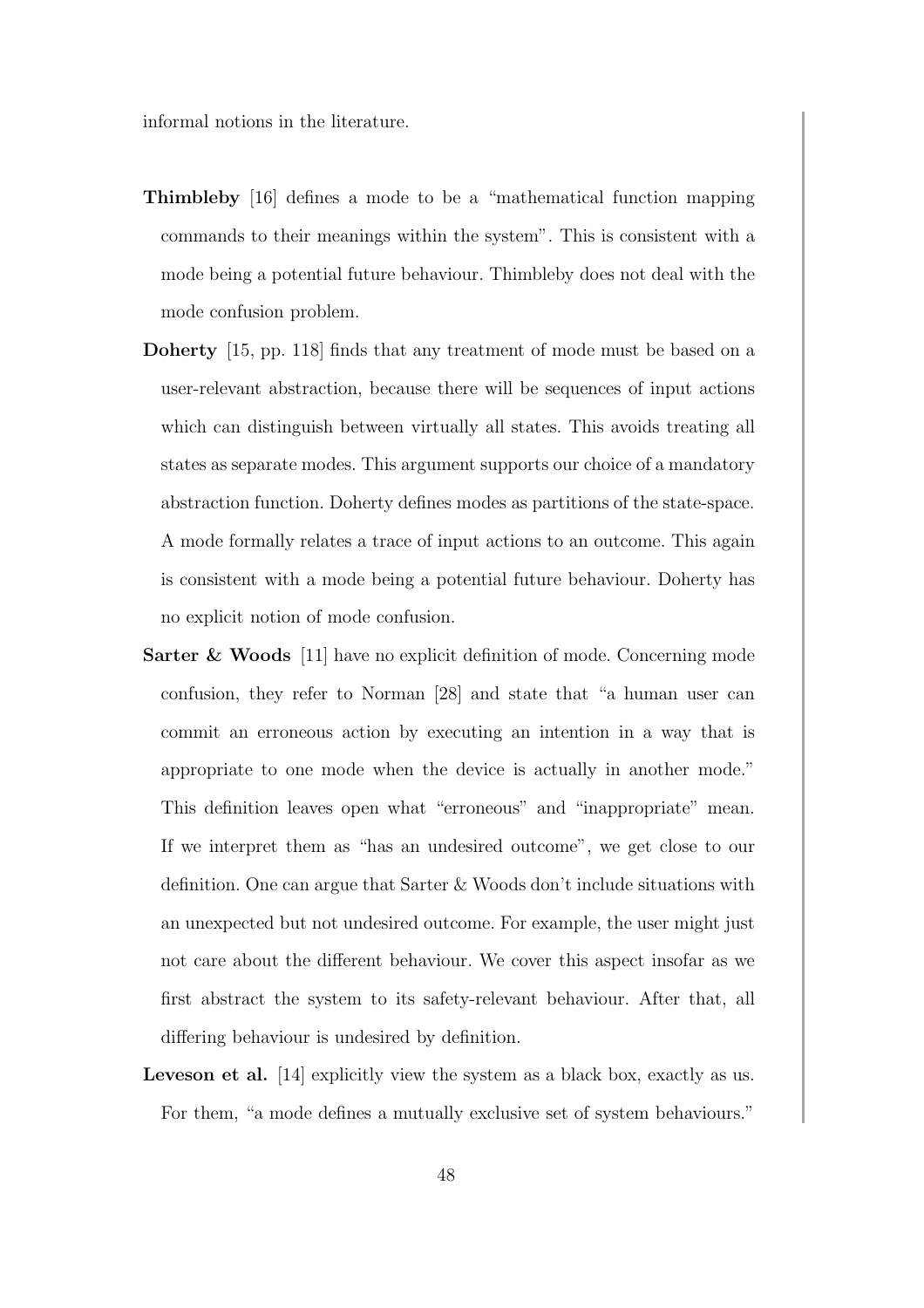The term "mutually exclusive" alludes to the partitioning of the state space, again. The term "set of system behaviours" is precisely equivalent to our definition.

Leveson et al. allow more than one human controller and more than one automated controller. Nevertheless, the idea is the same to have separate models that must be consistent. We focus on one of the human users only and put all other humans into the environment. Both views can be translated into each other.

These authors distinguish three kinds of modes: supervisory modes, component operating modes, and controlled-system operating modes. This distinction is a direct consequence of their different view on controllers. With our view, the three kinds collapse into two kinds: the modes of the technical system and the modes of the human's mental model of it.

Leveson et al. define that "mode confusion errors result from divergent controller models." This definition is stronger than ours. It requires equivalence between the models, that is, refinement in both directions. We require refinement in one direction only. The latter covers situations where the user does not know how the system will behave, but where the user knows that he/she does not know. Such a situation does not lead to an automation surprise. Leveson et al. are right that this is undesirable. But we prefer to distinguish insufficient knowledge of the user from actual confusion situations.

The definition of Leveson et al. is informal, it does not define precisely the term "divergent". Therefore, it is not clear whether the models must have the same set of traces only or also the same set of failures. Only the latter ensures that no model can refuse an event when the other cannot. We clearly opted for the second choice. Otherwise, a surprise can still happen.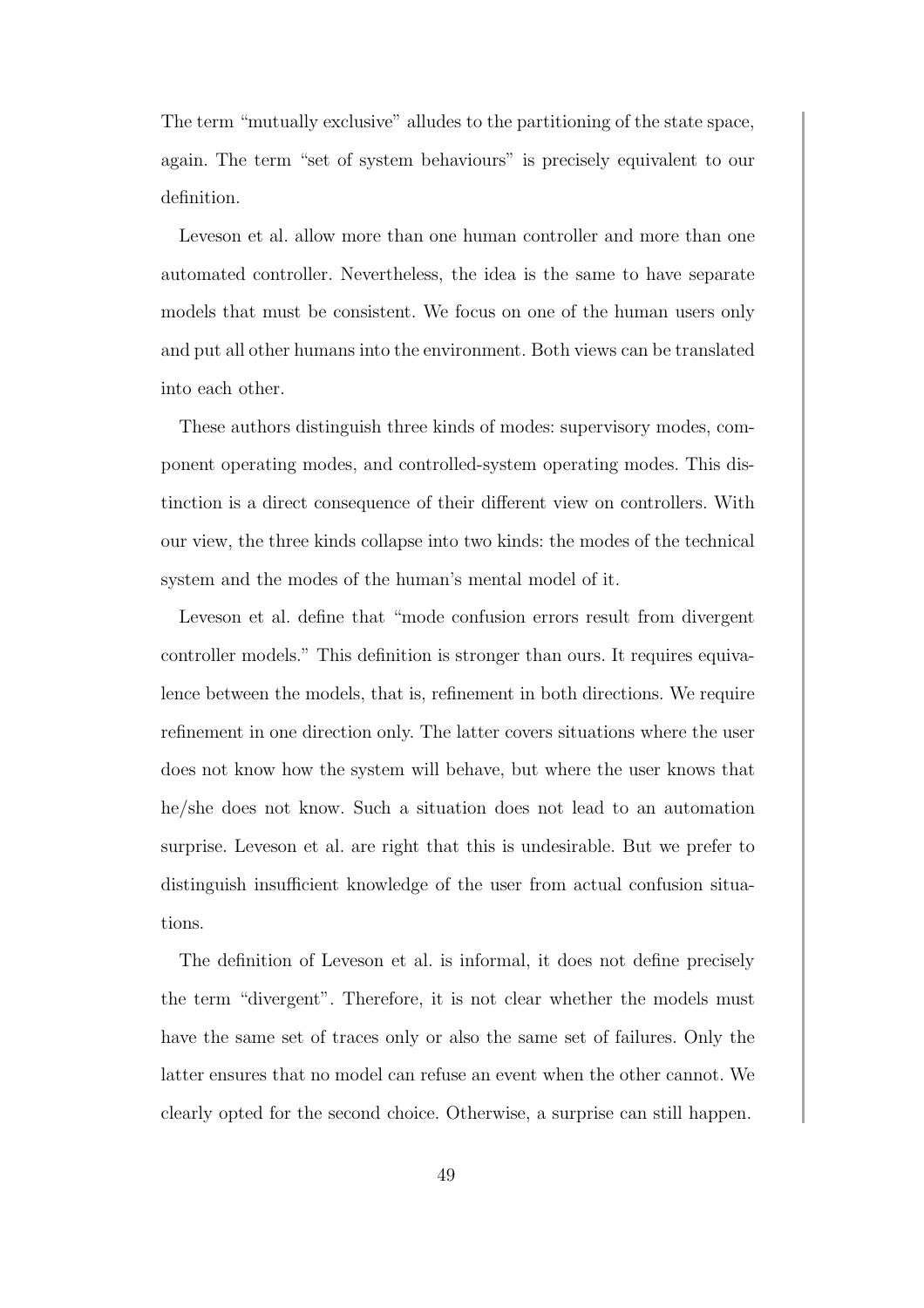Rushby [9,26] has implicit definitions of mode and mode confusion only. Rushby writes [26]: "Complex systems are often structured into 'modes'  $[\ldots]$ , and their behavior can change significantly across different modes. 'Mode confusion' arises when the system is in a different mode than assumed by its operator; this is a rich source of automation surprises, since the operator may interact with the system according to a mental model that is inappropriate for its actual mode." We do not see any contradiction to our rigorous definitions.

Rushby describes his model-checking approach [26]: "If we accept that automation surprises may be due to a mismatch between the actual behavior of a system and the operator's mental model of that behaviour, then one way to look for potential surprises is to construct explicit descriptions of the actual system behavior, and of a postulated mental model, and to compare them." This does not say yet how the models are compared. Otherwise, it matches our approach. Rushby's actual comparison of models is determined strongly by the tool he uses, Mur $\phi$ . Mur $\phi$  can check one model against a set of properties, but not two models against each other. Therefore, Rushby must encode the comparison indirectly. Buth [13] discusses this in detail. In the end, Rushby explicitly agrees that the two-model approach of FDR and CSP (as we use it) would have been better.

Degani & Heymann et al.: Degani et al. [12] "define a mode as a machine configuration that corresponds to a unique behavior." The term "unique behavior" matches our notion. The term "machine configuration" already reveals that they do not use a black-box view on the technical system. Together with Leveson et al., we think that a black-box view is necessary. Because of their white-box view, Heymann and Degani [31] propose a formal abstraction algorithm. This algorithm generates a (minimal) black-box de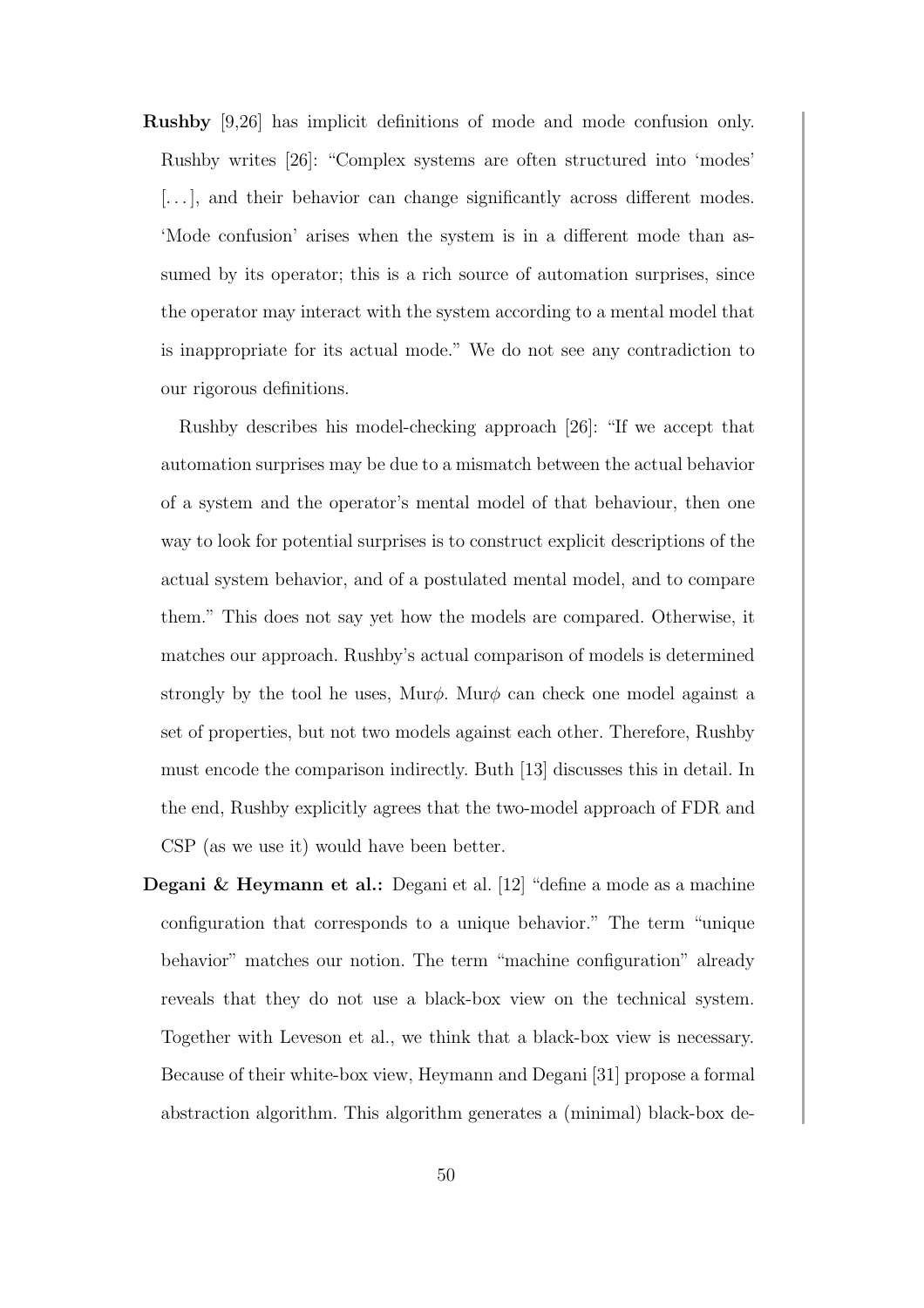scription from an internal machine description that includes non-observable events. This is helpful if one does not have a (black-box) requirements document in the beginning. Nevertheless, we prefer to start with an explicit requirements document.

Degani et al. [12] distinguish clearly between physical and actually observed events. This matches the respective part of our definition. They point out that the user must be able to sense the input events that trigger a transition, and that "the user's job of integrating events, some of which are located in different displays, is not trivial". These recommendations are close to our recommendations to check that the user can both physically and psychologically observe all safety-relevant events.

Degani et al. [12] state a prerequisite for mode confusion: the user's inability to anticipate the future behavior of the machine leads directly to confusion and error. As with Leveson et al., this description includes nonsurprise situations where the user knows that he/she does not now what will happen.

Degani and Heymann [18] add a formal verification algorithm. The models must "march in synchronization". This means automata equivalence, as with Leveson et al. They construct a "composite model" in a fashion similar to Rushby, and they state three correctness criteria for the composite model.

The check for equivalence is motivated by Degani's and Heymann's desire to construct a minimal safe mental model. We agree that a minimal safe mental model should be in an equivalence relation with the machine. However, we define correctness separately from minimality.

A prerequisite for their entire approach is that the machine is deterministic. This eliminates the difference between our failures refinement and the simpler traces refinement. Our approach can handle non-deterministic mod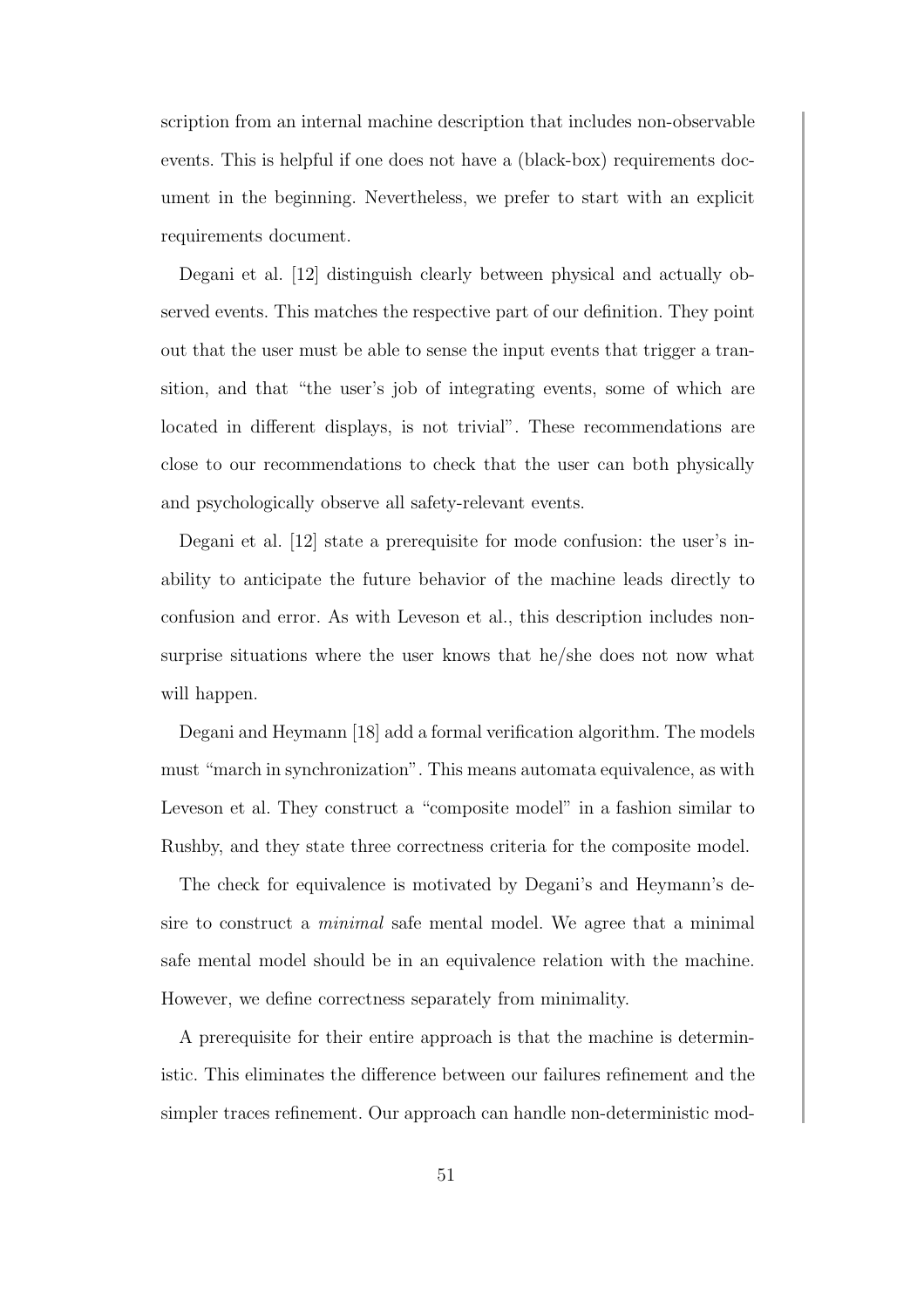els that nevertheless do not imply a mode confusion.

Buth [13, pp. 183] writes: "Modes are identifiable and distinguishable states of a system which differ with regard to the effect of interactions." This is exactly the same as our notion. She continues: "Mode confusion scenarios or in general automation surprises describe situations where the operator's assumption about the system mode differs from the actual mode of the system and may lead to potentially critical actions of the operator." This also is exactly our intuition.

Later (pp. 199), Buth uses failures refinement in CSP. We adopted this idea from her. A major part of her work is the comparison of Rushby's oneautomaton approach to the two-automaton failures refinement approach, for checking the two models against each other. She finds that the failures refinement approach is better.

A difference to our approach is that Buth requires mutual failures refinement, i. e., equivalence. This is due to the notion of mode confusion that Rushby uses and which Buth investigates.

Buth does not consider senses, and she does not consider the task of abstraction formally. However, in one case she hides an event manually that the user cannot perceive. And she discusses abstraction, but only in the light of model checking and state space explosions, not with respect to safety-relevance (pp. 208).

**Hourizi & Johnson** [10,33] criticize the mode confusion detection efforts in the literature. They stress that the underlying problems are a (mode) confirmation bias and selective (mode-confirming) perception of the human user. These are covered by our definition, too. They manifest themselves as a lossy relation  $SENSE<sub>SAFE</sub>$  whose lossiness depends on the current mode.

We already stated that *any* imperfect relation  $SENSE<sub>SAFF</sub>$  is bound to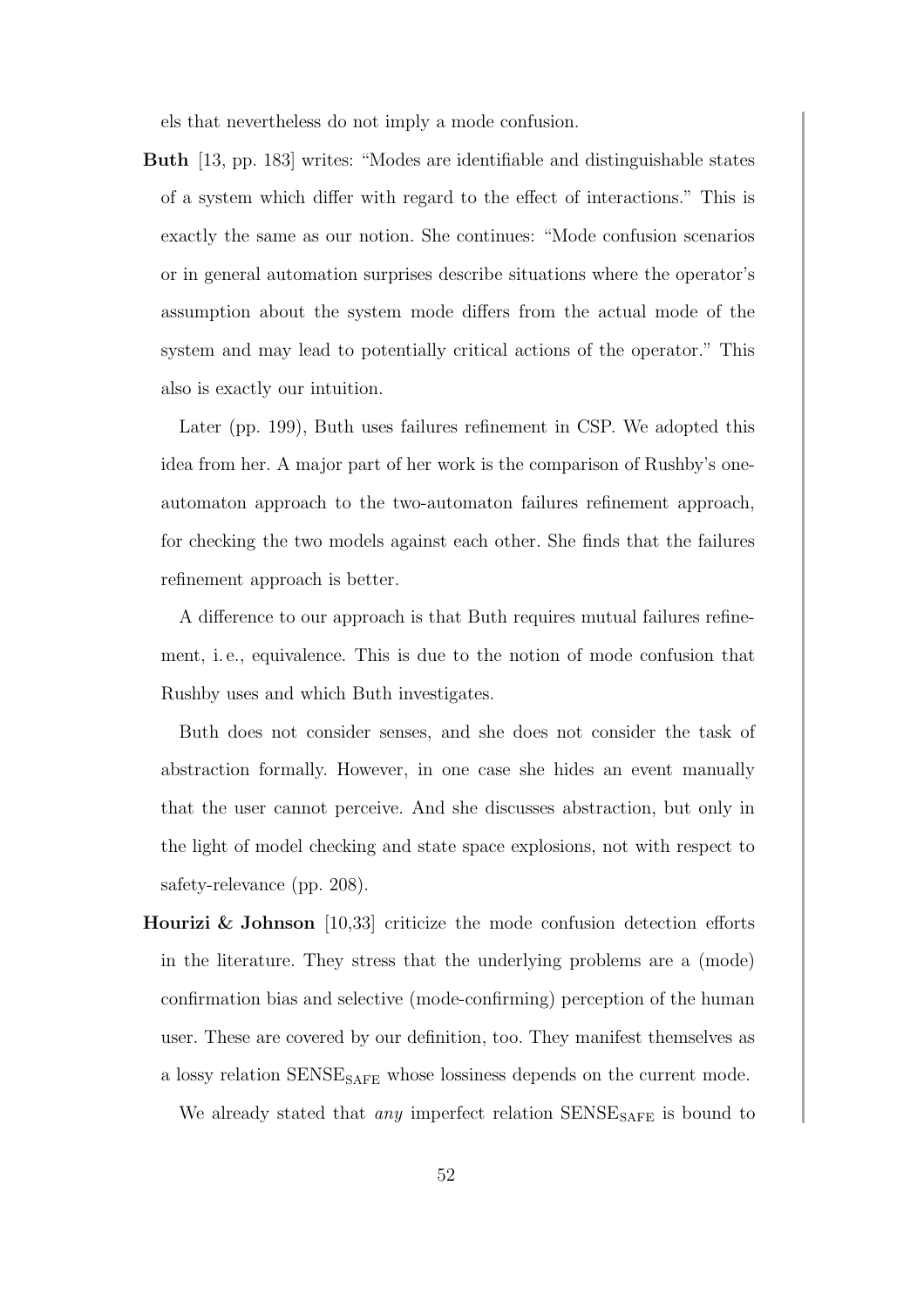cause trouble. One should fix the perception first and then perform the formal verification of the rest. Therefore, it does not matter that it would indeed be rather difficult to obtain an explicit  $SENSE<sub>SAFF</sub>$  that is sufficiently precise in its mode-dependent lossiness.

#### References

- [1] Charles E. Billings. "Aviation automation: the search for a human-centered approach". Human factors in transportation. Lawrence Erlbaum Associates Publishers, Mahwah, N.J. (1997).
- [2] E. PALMER. "Oops, it didn't arm."  $A$  case study of two automation surprises. In "Proc. of the 8th Int'l Symp. on Aviation Psychology" (1995).
- [3] D. A. NORMAN. Some observations on mental models. In DEDRE GENTNER and Albert L. Stevens, editors, "Mental Models", pages 7–14. Lawrence Erlbaum Associates Inc., Hillsdale, NJ, USA (1983).
- [4] J. J. CAÑAS, A. ANTOLÍ, AND J. F. QUESADA. The role of working memory on measuring mental models of physical systems. *Psicologica*  $22$ ,  $25-42$  (2001).
- [5] JOHN RUSHBY. Modeling the human in human factors. In UDO VOGES, editor, "Computer Safety, Reliability and Security – 20th Int'l Conf., SafeComp 2001, Proc.", volume 2187 of "LNCS", pages 86–91, Budapest, Hungary (September 2001). Springer.
- [6] J. CROW, D. JAVAUX, AND J. RUSHBY. Models and mechanized methods that integrate human factors into automation design. In K. ABBOTT, J.-J. SPEYER, and G. Boy, editors, "Proc. of the Int'l Conf. on Human-Computer Interaction in Aeronautics: HCI-Aero 2000", Toulouse, France (September 2000).
- [7] R. W. BUTLER, S. P. MILLER, J. N. POTTS, AND V. A. CARREÑO. A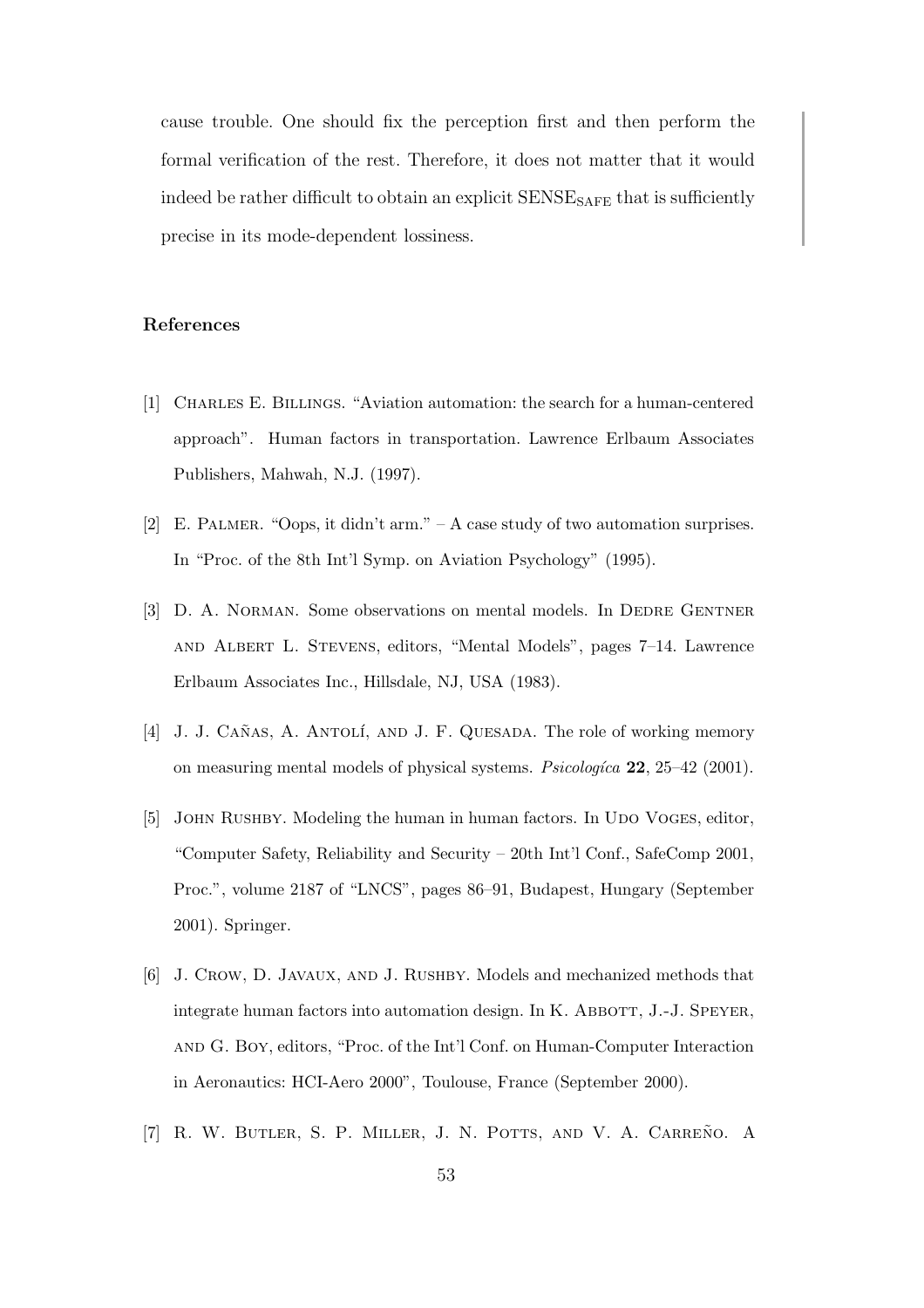formal methods approach to the analysis of mode confusion. In "Proc. of the 17th Digital Avionics Systems Conf.", Bellevue, Washington, USA (1998).

- [8] JOSÉ C. CAMPOS AND MICHAEL D. HARRISON. Model checking interactor specifications. Automated Software Engineering 8, 275–310 (2001).
- [9] JOHN RUSHBY. Analyzing cockpit interfaces using formal methods. In H. Bowman, editor, "Proc. of FM-Elsewhere", volume 43 of "Electronic Notes in Theoretical Computer Science", invited paper presented at Pisa, Italy, in October 2000 (2001). Elsevier.
- [10] Rachid Hourizi and Peter Johnson. Beyond mode error: Supporting strategic knowledge structures to enhance cockpit safety. In "HCI 2001, People and Computers XIV", Lille, France (10–14 September 2001). Springer.
- [11] Nadine B. Sarter and David D. Woods. How in the world did we ever get into that mode? Mode error and awareness in supervisory control. Human *Factors* 37(1), 5-19 (March 1995).
- [12] A. Degani, M. Shafto, and A. Kirlik. Modes in human-machine systems: Constructs, representation and classification. Int'l Journal of Aviation Psychology 9(2), 125–138 (1999).
- [13] BETTINA BUTH. "Formal and Semi-Formal Methods for the Analysis of Industrial Control Systems". Habilitation thesis, University of Bremen, Germany (2001).
- [14] N. G. Leveson, L. D. Pinnel, S. D. Sandys, S. Koga, and J. D. Reese. Analyzing software specifications for mode confusion potential. In "Workshop on Human Error and System Development", Glasgow, UK (1997).
- [15] Gavin Doherty. "A Pragmatic Approach to the Formal Specification of Interactive Systems". PhD thesis, University of of York, Dept. of Computer Science (October 1998).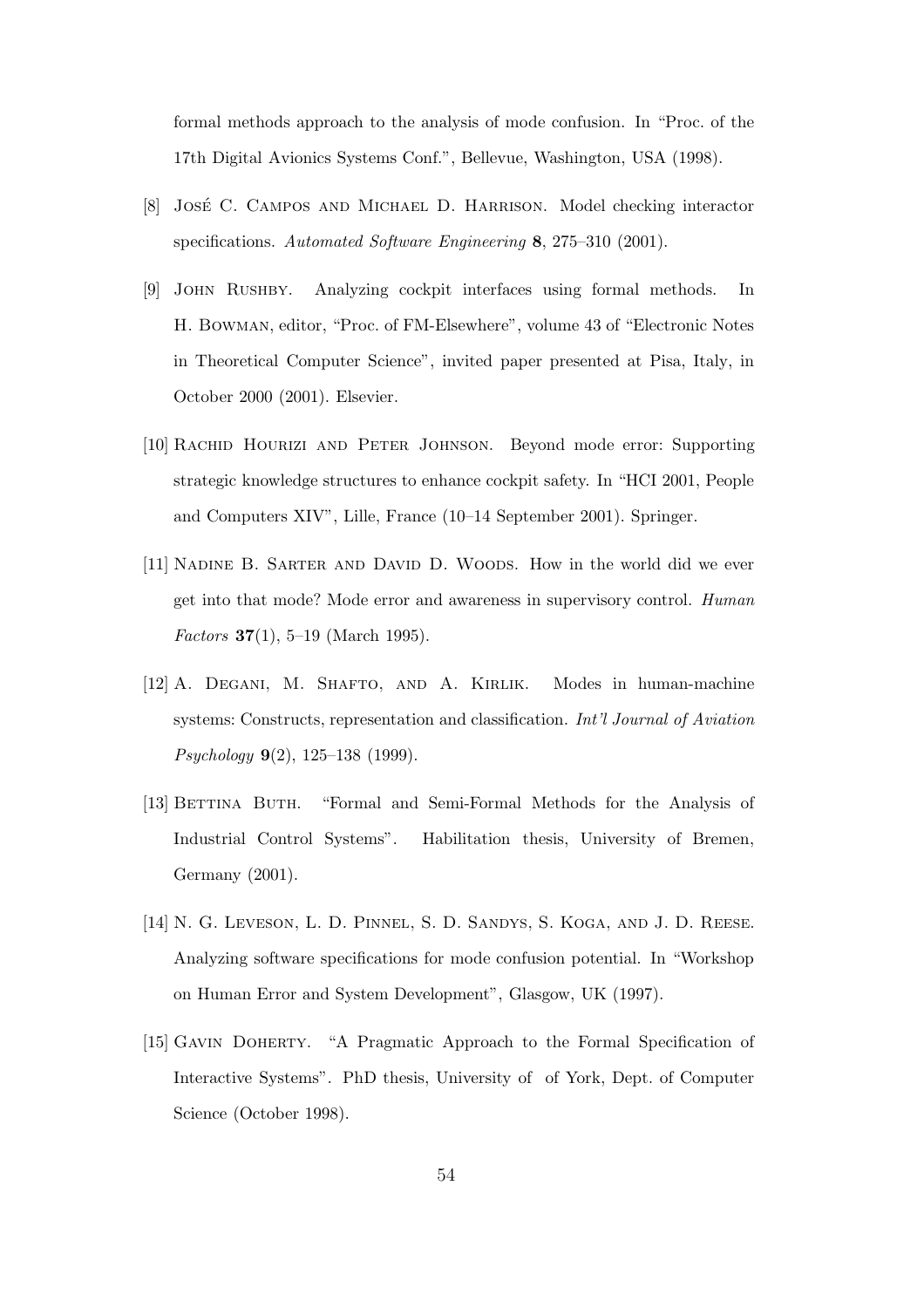- [16] Harold Thimbleby. "User Interface Design". ACM Press, New York, USA (1990).
- [17] Peter Wright, Bob Fields, and Michael Harrison. Deriving humanerror tolerance requirements from tasks. In "Proc. of ICRE'94 – IEEE Int'l. Conf. on Requirements Engineering", Colorado, USA (1994).
- [18] Michael Heymann and Asaf Degani. Constructing human-automation interfaces: A formal approach. In "Proc. of the Int'l Conf. on Human-Computer Interaction in Aeronautics: HCI-Aero 2002", pages 119–125, Cambridge, MA, USA (October 2002).
- [19] M. Rodriguez, M. Zimmermann, M. Katahira, M. de Villepin, B. Ingram, and N. Leveson. Identifying mode confusion potential in software design. In "Proc. of the 19th Digital Avionics Systems Conf." [41].
- [20] M. Zimmermann, M. Rodriguez, B. Ingram, M. Katahira, M. de Villepin, and N. Leveson. Making formal methods practical. In "Proc. of the 19th Digital Avionics Systems Conf." [41].
- [21] M. Sage and C. W. Johnson. Formally verified, rapid prototyping for air traffic control. Reliability Engineering & System Safety  $75(2)$ , 121–132 (February 2002).
- [22] S. S. VAKIL AND R. J. HANSMAN, JR. Approaches to mitigating complexitydriven issues in commercial autoflight systems. Reliability Engineering  $\mathcal C$ System Safety 75(2), 133–145 (February 2002).
- [23] J. RUSHBY, J. CROW, AND E. PALMER. An automated method to detect potential mode confusions. In "Proc. of the 18th Digital Avionics Systems Conf.", St. Louis, Montana, USA (1999). IEEE.
- $[24]$  G. LÜTTGEN AND V. CARRENO. Analyzing mode confusion via model checking. In D. DAMS, R. GERTH, S. LEUE, AND M. MASSINK, editors, "SPIN' 99",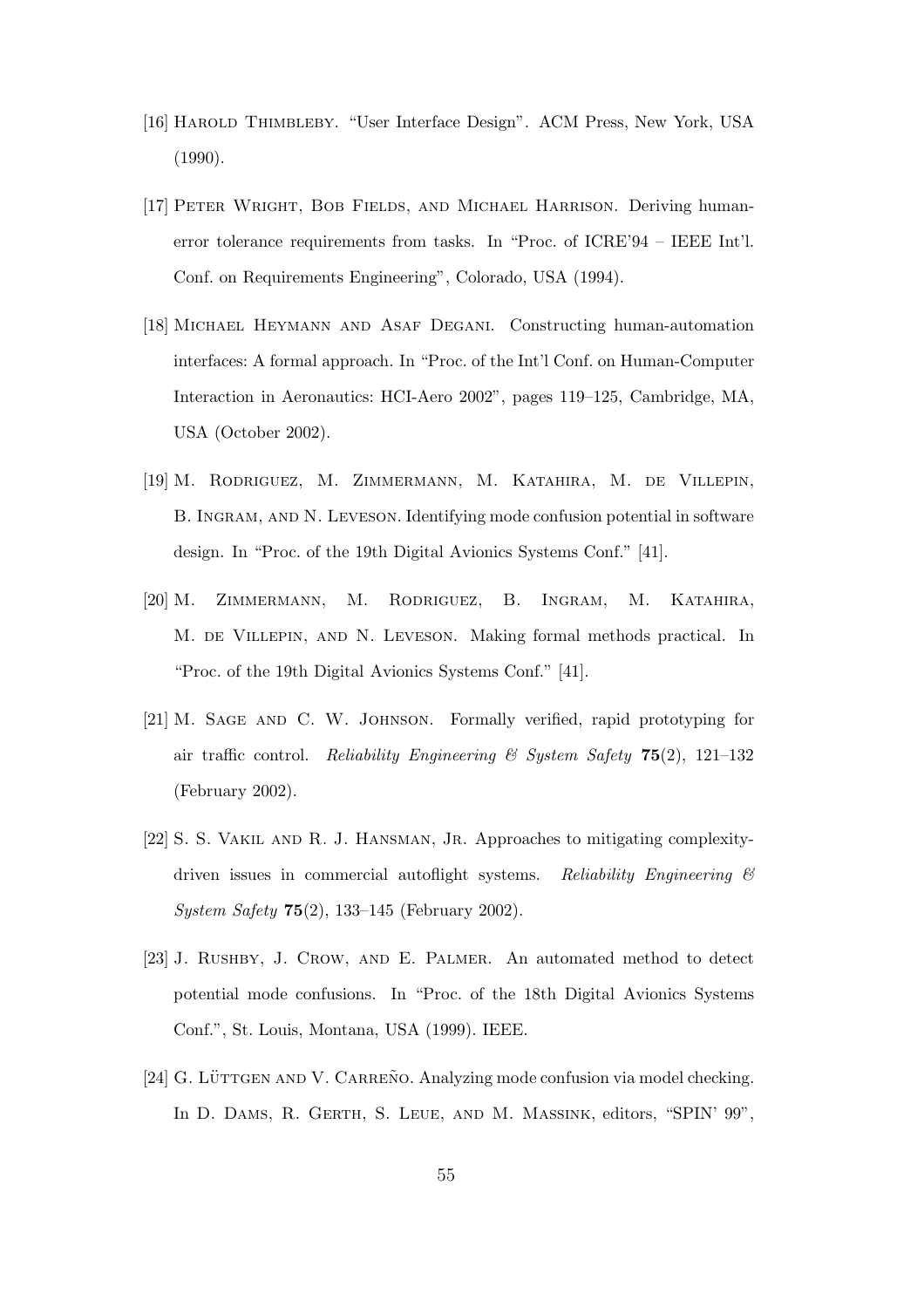volume 1680 of "LNCS", pages 120–135. Springer (1999).

- [25] Axel Lankenau. Avoiding mode confusion in service-robots. In M. MOKHTARI, editor, "Integration of Assistive Technology in the Information Age, Proc. of the 7th Int'l Conf. on Rehabilitation Robotics", pages 162–167, Evry, France (April 2001). IOS Press.
- [26] J. RUSHBY. Using model checking to help discover mode confusions and other automation surprises. Reliability Engineering & System Safety 75(2), 167–177 (February 2002).
- [27] James Reason. "Human error". Cambridge University Press (1990).
- [28] DONALD A. NORMAN. "The Psychology of Everyday Things". Basic Books, New York (1988).
- [29] Edward Bachelder and Nancy Leveson. Describing and probing complex system behavior: A graphical approach. In "Proceedings of the Aviation Safety Conference", Seattle, USA (September 2001). Society of Automotive Engineers, Inc. Paper number 01D-22.
- [30] Asaf Degani and Michael Heymann. Formal verification of humanautomation interaction. Human Factors 44(1), 28–43 (2002).
- [31] Michael Heymann and Asaf Degani. On the construction of humanautomation interfaces by formal abstraction. In S. KOENIG AND R. HOLTE, editors, "SARA 2002", number 2371 in LNAI, pages 99–115. Springer (2002).
- [32] D. Javaux. Explaining Sarter & Woods' classical results. The cognitive complexity of pilot-autopilot interaction on the Boeing 737-EFIS. In "Proc. of HESSD '98", pages 62–77 (1998).
- [33] RACHID HOURIZI AND PETER JOHNSON. Unmasking mode error: A new application of task knowledge principles to the knowledge gaps in cockpit design.